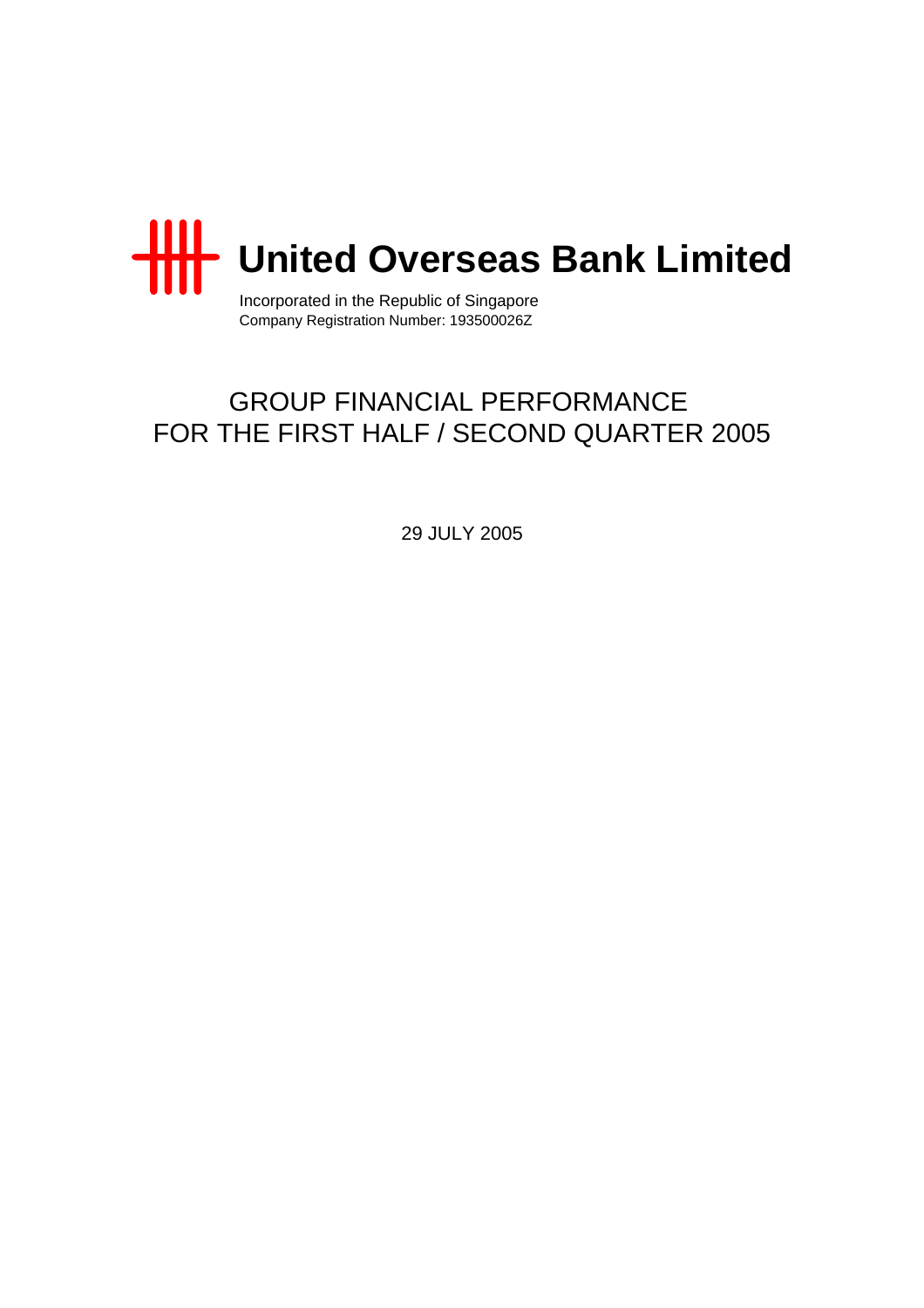## **WHIGHT WATER OVERSEAS BANK GROUP**

|               | <b>Contents</b>                                                                                                                                                                           | <b>Page</b> |
|---------------|-------------------------------------------------------------------------------------------------------------------------------------------------------------------------------------------|-------------|
| I)            | <b>Highlights and Performance Indicators</b>                                                                                                                                              |             |
|               | Key Indicators                                                                                                                                                                            | 2           |
|               | Other Indicators                                                                                                                                                                          | 3           |
| $\mathbf{II}$ | <b>Review of Financial Performance</b>                                                                                                                                                    |             |
|               | New / Revised Financial Reporting Standards                                                                                                                                               | 4           |
|               | Review of Group Performance                                                                                                                                                               | 4           |
|               | Unaudited Consolidated Profit and Loss Account                                                                                                                                            | 7           |
|               | Net Interest Income                                                                                                                                                                       | 9           |
|               | Non-Interest Income                                                                                                                                                                       | 11          |
|               | <b>Operating Expenses</b>                                                                                                                                                                 | 12          |
|               | <b>Impairment Charges</b>                                                                                                                                                                 | 13          |
| III)          | Non-Performing Loans and Cumulative Impairment                                                                                                                                            |             |
|               | Non-Performing Loans and Cumulative Impairment of the Group                                                                                                                               | 14          |
|               | Non-Performing Loans by Region                                                                                                                                                            | 15          |
|               | Non-Performing Loans by Industry                                                                                                                                                          | 15          |
|               | Individual Impairment by Region                                                                                                                                                           | 16          |
|               | Individual Impairment by Industry                                                                                                                                                         | 16          |
|               | Secured / Unsecured Non-Performing Loans                                                                                                                                                  | 17          |
|               | IV) Segmental Analysis                                                                                                                                                                    |             |
|               | <b>Business Segments</b>                                                                                                                                                                  | 18          |
|               | <b>Geographical Segments</b>                                                                                                                                                              | 21          |
| V)            | <b>Overview of Balance Sheet</b>                                                                                                                                                          |             |
|               | <b>Total Assets</b>                                                                                                                                                                       | 22          |
|               | <b>Securities</b>                                                                                                                                                                         | 22          |
|               | <b>Customer Loans</b>                                                                                                                                                                     | 23          |
|               | Deposits                                                                                                                                                                                  | 24          |
|               | Debts Issued                                                                                                                                                                              | 25          |
|               | Shareholders' Equity                                                                                                                                                                      | 27          |
|               | <b>VI) Capital Adequacy Ratios</b>                                                                                                                                                        | 28          |
|               | <b>VII) Exposure By Country of Operations</b>                                                                                                                                             | 29          |
|               | <b>Appendix 1 - Unaudited Consolidated Balance Sheet</b><br>Appendix 2 - Unaudited Consolidated Statement of Changes in Equity<br>Appendix 3 - Unaudited Consolidated Cash Flow Statement |             |

Note:

- The financial statements are presented in Singapore dollars.
- Certain comparative figures have been restated to conform with the current period's presentation.
- Certain figures in this report may not add up to the respective totals due to rounding.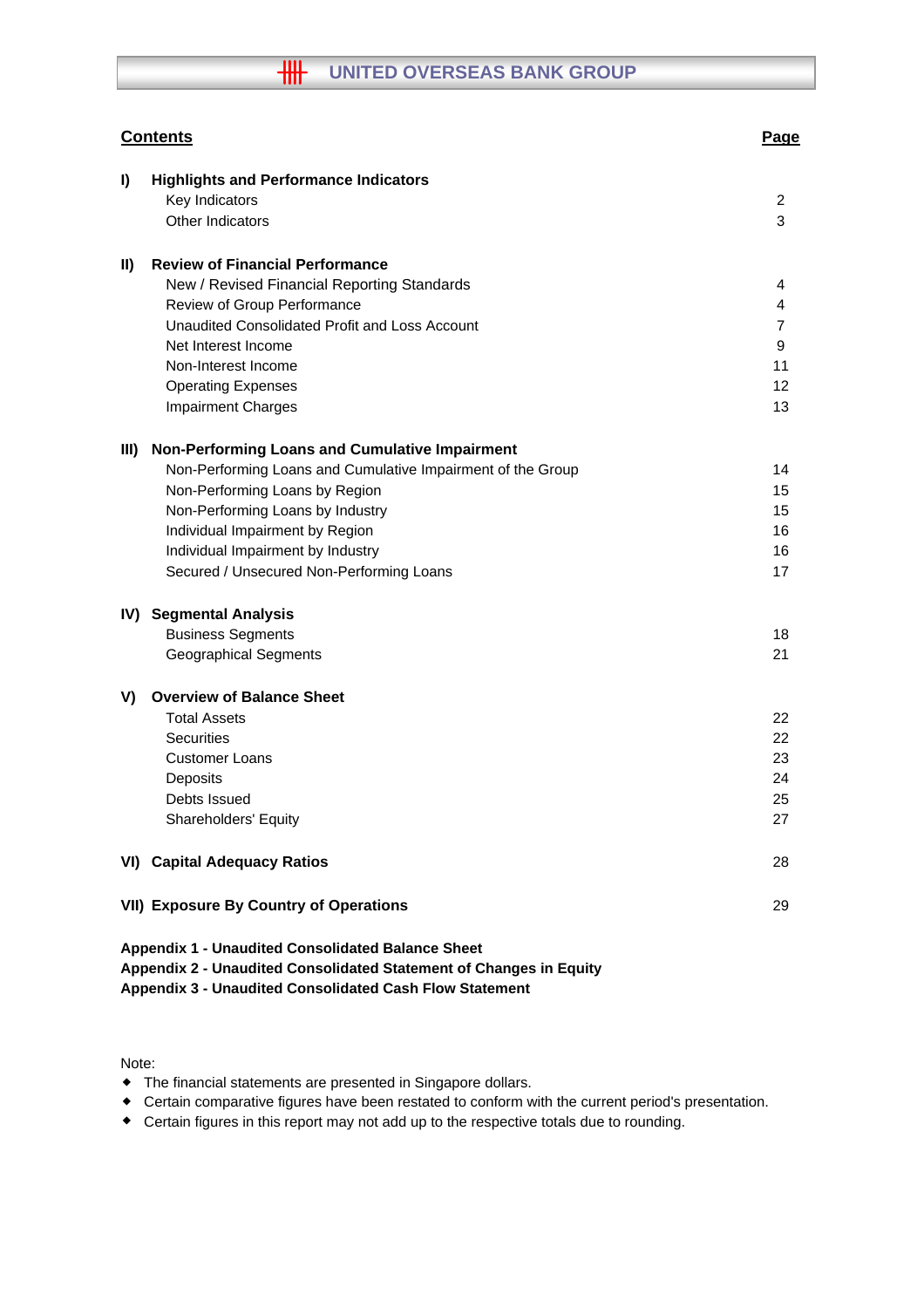## *I) Highlights and Performance Indicators*

|   |                                                                                | 1st Half<br>2005 | 1st Half<br>2004 |                    | 1H05/<br>1H04<br>% | 2nd<br>Quarter<br>2005 | 1st<br>Quarter<br>2005 | 2nd<br>Quarter<br>2004 |                  | 2Q05/<br>2Q04<br>$\%$ |
|---|--------------------------------------------------------------------------------|------------------|------------------|--------------------|--------------------|------------------------|------------------------|------------------------|------------------|-----------------------|
|   | • Key Indicators                                                               |                  |                  |                    |                    |                        |                        |                        |                  |                       |
|   | Net interest income (NII) (\$'m)                                               | 1,156            | 1,056            | $\ddot{}$          | 9.5                | 574                    | 583                    | 533                    | $+$              | 7.7                   |
|   | Non-interest income (Non NII) (\$'m)                                           | 650              | 536              | $\pm$              | 21.4               | 334                    | 316                    | 243                    | $\pm$            | 37.5                  |
|   | Total income (\$'m)                                                            | 1,807            | 1,592            | $+$                | 13.5               | 908                    | 899                    | 775                    | $+$              | 17.0                  |
|   | Total expenses (\$'m)                                                          | 667              | 548              | $\ddot{}$          | 21.6               | 347                    | 319                    | 280                    | $+$              | 23.9                  |
|   | Operating profit before goodwill<br>and other impairment (\$'m)                | 1,140            | 1,043            | $\pm$              | 9.3                | 560                    | 580                    | 495                    | $+$              | 13.2                  |
|   |                                                                                |                  |                  |                    |                    |                        |                        |                        |                  |                       |
| ❖ | Net profit after tax                                                           |                  |                  |                    |                    |                        |                        |                        |                  |                       |
|   | - Including goodwill impairment (\$'m)                                         | 815              | 705              | $\pm$              | 15.6               | 409                    | 406                    | 347                    | $\pm$            | 17.7                  |
|   | - Excluding goodwill impairment (\$'m)                                         | 873              | 805              | $+$                | 8.4                | 465                    | 407                    | 398                    | $+$              | 17.0                  |
|   |                                                                                |                  |                  |                    |                    |                        |                        |                        |                  |                       |
| ❖ | Income mix:<br>- NII / Total income (%)                                        | 64.0             | 66.3             |                    | $-2.3%$ pt         | 63.2                   | 64.8                   | 68.7                   |                  | $-5.5%$ pt            |
|   | - Non NII / Total income (%)                                                   | 36.0             | 33.7             |                    | $+ 2.3 %$ pt       | 36.8                   | 35.2                   | 31.3                   |                  | $+ 5.5 %$ pt          |
|   |                                                                                | 100.0            | 100.0            |                    |                    | 100.0                  | 100.0                  | 100.0                  |                  |                       |
|   |                                                                                |                  |                  |                    |                    |                        |                        |                        |                  |                       |
|   | * Profit contribution (before tax and                                          |                  |                  |                    |                    |                        |                        |                        |                  |                       |
|   | goodwill impairment):                                                          |                  |                  |                    |                    |                        |                        |                        |                  |                       |
|   | - Onshore (including ACU) (%)                                                  | 76.2             | 80.5             |                    | $-4.3%$ pt         | 74.2                   | 78.4                   | 82.0                   |                  | $-7.8%$ pt            |
|   | - Offshore (%)                                                                 | 23.8             | 19.5             |                    | $+ 4.3 %$ pt       | 25.8                   | 21.6                   | 18.0                   |                  | + 7.8 % pt            |
|   |                                                                                | 100.0            | 100.0            |                    |                    | 100.0                  | 100.0                  | 100.0                  |                  |                       |
|   | * Annualised return on average                                                 |                  |                  |                    |                    |                        |                        |                        |                  |                       |
|   | shareholders' equity                                                           |                  |                  |                    |                    |                        |                        |                        |                  |                       |
|   | - Including goodwill impairment (%)                                            | 11.9             | 10.5             |                    | $+ 1.4 %$ pt       | 12.0                   | 11.8                   | 10.4                   |                  | $+ 1.6 %$ pt          |
|   | - Excluding goodwill impairment (%)                                            | 12.8             | 12.0             |                    | $+ 0.8 %$ pt       | 13.6                   | 11.9                   | 11.9                   |                  | $+ 1.7 %$ pt          |
|   |                                                                                |                  |                  |                    |                    |                        |                        |                        |                  |                       |
|   | * Annualised basic earnings per share                                          | 106.0            | 89.7             |                    | 18.2               | 106.4                  | 105.6                  | 88.4                   |                  | 20.4                  |
|   | - Including goodwill impairment $(e)$<br>- Excluding goodwill impairment $(e)$ | 113.6            | 102.5            | $\ddot{}$<br>$\pm$ | 10.8               | 121.0                  | 106.1                  | 101.2                  | $\ddot{}$<br>$+$ | 19.6                  |
|   |                                                                                |                  |                  |                    |                    |                        |                        |                        |                  |                       |
|   | * Annualised return on average assets                                          |                  |                  |                    |                    |                        |                        |                        |                  |                       |
|   | - Including goodwill impairment (%)                                            | 1.21             | 1.21             |                    |                    | 1.21                   | 1.21                   | 1.18                   |                  | + 0.03 % pt           |
|   | - Excluding goodwill impairment (%)                                            | 1.29             | 1.38             |                    | $-0.09%$ pt        | 1.38                   | 1.21                   | 1.36                   |                  | + 0.02 % pt           |
|   |                                                                                |                  |                  |                    |                    |                        |                        |                        |                  |                       |
|   | * Annualised NII / Average interest bearing                                    |                  |                  |                    |                    |                        |                        |                        |                  |                       |
|   | assets (%)                                                                     | 2.02             | 2.15             |                    | $-0.13 \%$ pt      | 1.97                   | 2.06                   | 2.14                   |                  | - 0.17 % pt           |
|   | * Expense / Income ratio (%)                                                   | 36.9             | 34.4             |                    | $+ 2.5 %$ pt       | 38.3                   | 35.5                   | 36.2                   |                  | $+ 2.1 %$ pt          |
|   |                                                                                |                  |                  |                    |                    |                        |                        |                        |                  |                       |
| ❖ | Dividend rates                                                                 |                  |                  |                    |                    |                        |                        |                        |                  |                       |
|   | - Interim (%)                                                                  | 20.0             | 20.0             |                    |                    | 20.0                   |                        | 20.0                   |                  |                       |
|   | - Special dividend in specie (%)                                               | 28.5             |                  |                    | + 28.5 % pt        | 28.5                   |                        |                        |                  | + 28.5 % pt           |
|   |                                                                                |                  |                  |                    |                    |                        |                        |                        |                  |                       |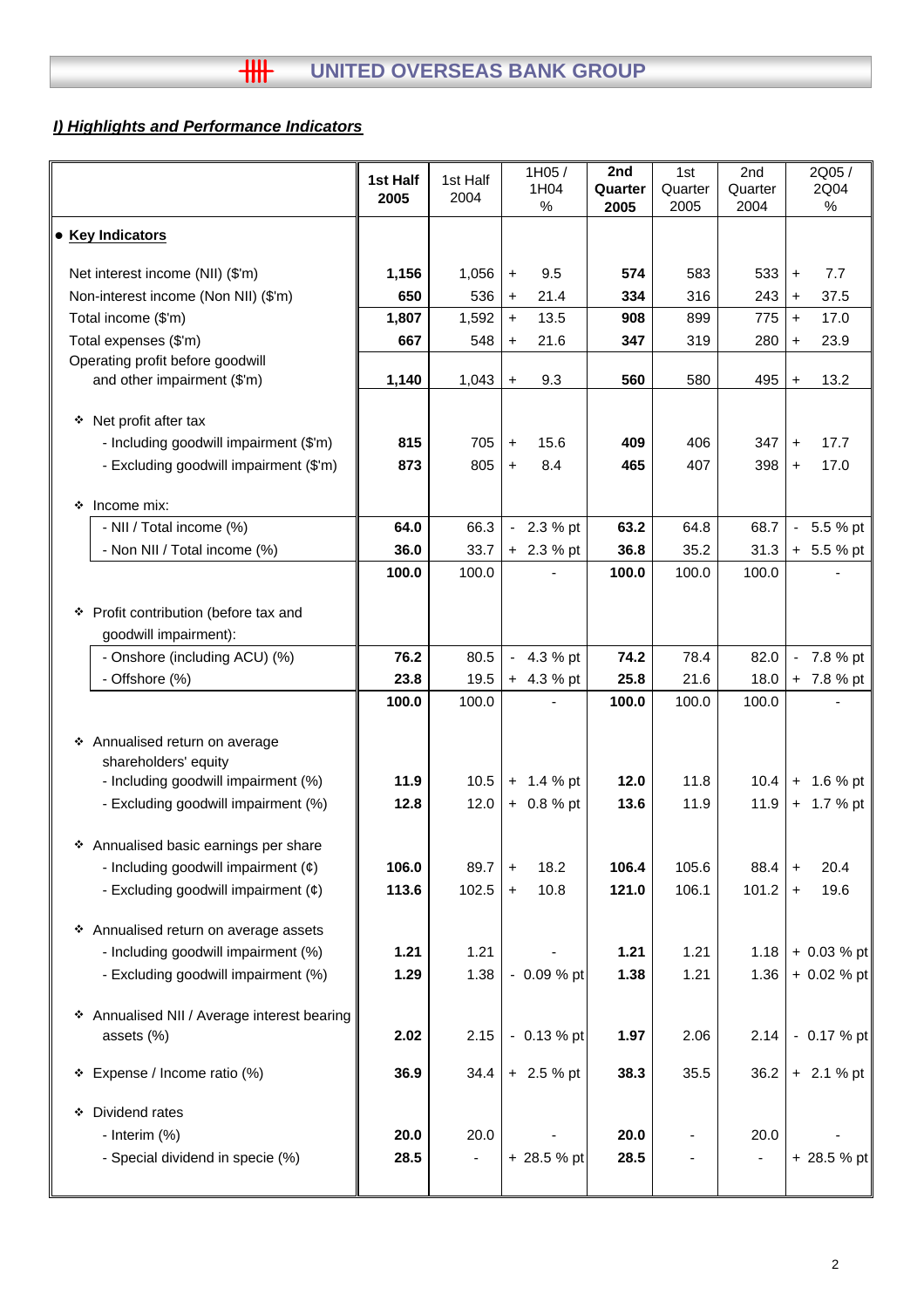## *I) Highlights and Performance Indicators*

|                                                         | 30-Jun-05 | Restated<br>31-Dec-04 | Jun-05 /<br>Restated<br>$Dec-04$<br>(% ) | 30-Jun-04 | Jun-05 /<br>Jun-04<br>(%)  |
|---------------------------------------------------------|-----------|-----------------------|------------------------------------------|-----------|----------------------------|
| <b>Other Indicators</b>                                 |           |                       |                                          |           |                            |
| Customer loans (net) (\$'m)<br>۰                        | 64,623    | 64,188                | 0.7<br>$\begin{array}{c} + \end{array}$  | 59,895    | 7.9<br>$\ddot{}$           |
| Customer deposits (\$'m)<br>❖                           | 80,475    | 78,951                | 1.9<br>$\ddot{\phantom{1}}$              | 71,631    | 12.3<br>$+$                |
| Loans / Deposits ratio $^\circledR$ (%)<br>۰            | 80.3      | 81.3                  | 1.0 % pt<br>$\blacksquare$               | 83.6      | 3.3 % pt<br>$\blacksquare$ |
| Non-performing loans (NPLs) (\$'m)<br>۰                 | 4,563     | 5,199                 | 12.2                                     | 4,852     | 6.0                        |
| Cumulative impairment (\$'m)<br>۰                       | 3,110     | 3,573                 | 13.0                                     | 3,249     | 4.3                        |
| NPL ratio $\wedge$ (%)<br>۰                             | 6.7       | 7.6                   | 0.9 % pt<br>$\blacksquare$               | 7.6       | 0.9 % pt<br>$\blacksquare$ |
| Cumulative impairment / NPLs (%)<br>۰                   | 68.2      | 68.7                  | 0.5 % pt<br>$\blacksquare$               | 67.0      | 1.2 % pt<br>$+$            |
| Total assets (\$'m)<br>❖                                | 136,856   | 134,776               | 1.5<br>$+$                               | 116,805   | 17.2<br>$+$                |
| Shareholders' equity (\$'m)<br>۰                        | 13,517    | 13,456                | 0.5<br>$\ddot{}$                         | 13,450    | 0.5<br>$+$                 |
| Unrealised revaluation surplus <sup>#</sup> (\$'m)<br>۰ | 1,352     | 1,235                 | 9.5<br>$+$                               | 1,483     | 8.8                        |
| Net asset value (NAV) per share (\$)<br>۰               | 8.79      | 8.76                  | 0.3<br>$+$                               | 8.56      | 2.7<br>$\ddot{}$           |
| Revalued NAV per share (\$)<br>٠                        | 9.67      | 9.56                  | 1.2<br>$\begin{array}{c} + \end{array}$  | 9.50      | 1.8<br>$\ddot{}$           |
| Net tangible asset backing per share (\$)<br>٠          | 6.22      | 6.15                  | 1.1<br>$\begin{array}{c} + \end{array}$  | 6.32      | 1.6                        |
| * Capital adequacy ratios (CAR)                         |           |                       |                                          |           |                            |
| - Tier 1 capital (%)                                    | 10.1      | 10.8                  | 0.7 % pt<br>$\blacksquare$               | 12.8      | 2.7 % pt                   |
| - Total capital (%)                                     | 15.0      | 15.5                  | 0.5 % pt<br>$\blacksquare$               | 13.6      | $+ 1.4 %$ pt               |
| Manpower (number)<br>۰                                  | 13,328    | 13,574                | 246 no.<br>$\blacksquare$                | 10,561    | $+2,767$ no.               |

 $^{\circledR}$  "Loans" refers to net customer loans while "Deposits" refers to customer deposits.

 $^{\wedge}$  NPL ratio represents NPLs (excluding debt securities) as a percentage of gross customer loans.

# Refer to unrealised revaluation surplus on properties and securities which was not incorporated into the financial statements.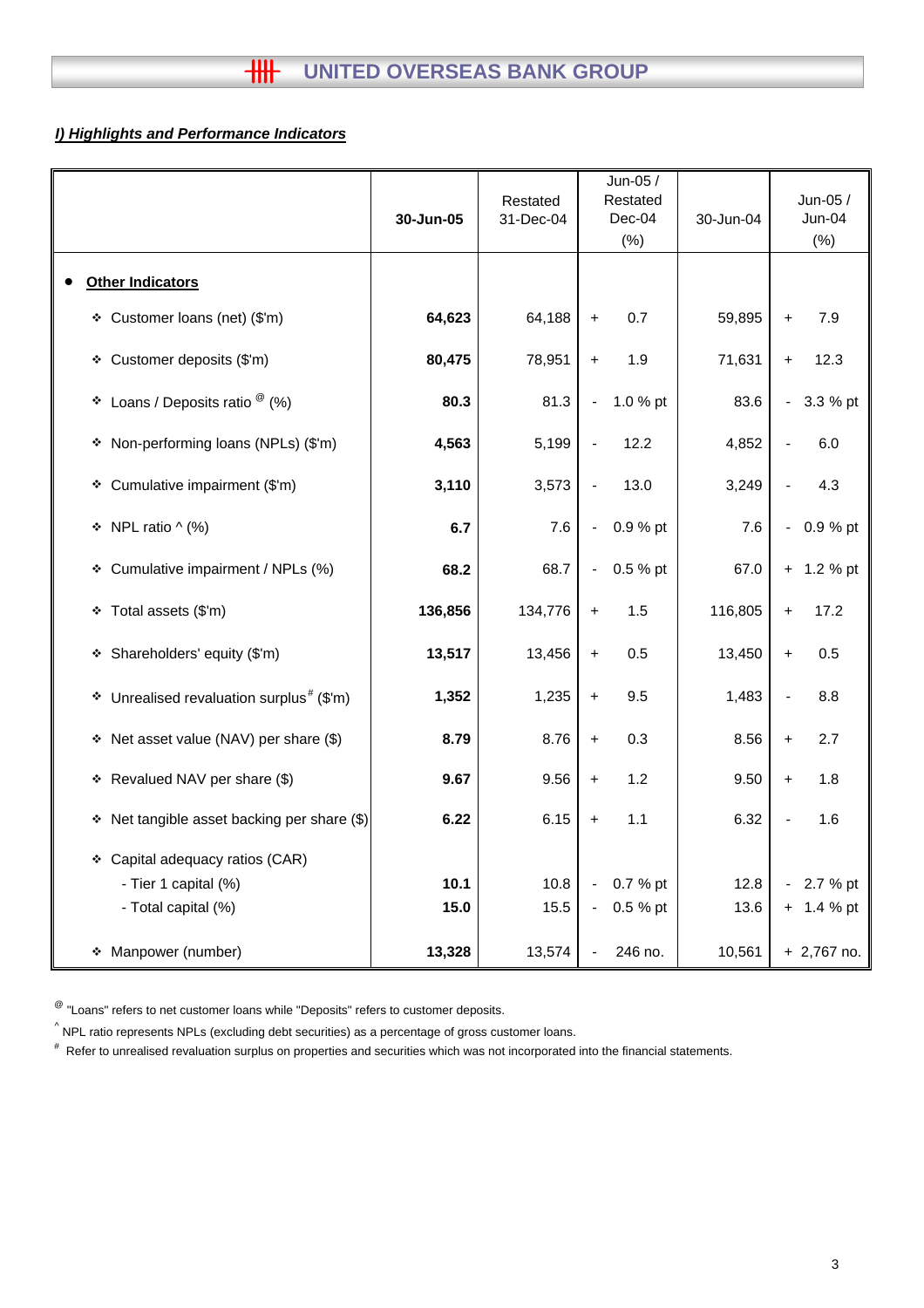### **New / Revised Financial Reporting Standards**

The financial statements have been prepared in accordance with Singapore Financial Reporting Standards ("FRS"). The new and revised FRS that are applicable to the Group with effect from 1 January 2005 and that have impact on the Group's financials are as follows:

- (a) FRS39 Financial Instruments: Recognition and Measurement
- (b) FRS103 Business Combinations / FRS36 Impairment of Assets / FRS38 Intangible Assets
- (c) FRS102 Share-based Payment
- (d) FRS105 Non-current Assets Held for Sale and Discontinued Operations

FRS39 requires prospective application with the opening balances of the affected financial assets and financial liabilities as at 1 January 2005 to be restated and the resulting changes adjusted to the shareholders' equity. The restated 31 December 2004 balances in this report refer to the adjusted opening balances as at 1 January 2005 and are presented to facilitate comparison with the current period's balances.

Other than the above changes, the accounting policies and computation methods adopted in the financial statements for the first half of 2005 are the same as those adopted in the audited financial statements for the financial year ended 31 December 2004.

#### **Review of Group Performance**

#### **Results**

The Group acquired Bank of Asia Public Company Limited and its subsidiaries ("BOA") on 27 July 2004. Accordingly, BOA's financials were included in the Group's financial statements for the first half / second quarter of 2005 but not for the corresponding periods of 2004.

#### **1H05 versus 1H04**

The Group's net profit after tax ("NPAT") of \$815 million recorded in the first half of 2005 ("1H05") was an increase of \$110 million or 15.6% over the \$705 million registered in the first half of 2004 ("1H04"). The increase was mainly due to higher net interest income, higher fee and commission income, higher other operating income, and the discontinuation of goodwill amortisation. These were partly offset by higher operating expenses, write-off of goodwill in respect of UOB Philippines, and lower share of profit of associates. Excluding BOA's NPAT of \$26 million for 1H05, the Group's NPAT would have shown an increase of 12.0% over that of 1H04.

Total income increased \$215 million or 13.5% to \$1,807 million in 1H05 from \$1,592 million in 1H04, primarily due to higher net interest income mainly from customer loans, higher fee and commission income mainly from loan-related and fund management activities, higher gains on investment securities and foreign exchange, as well as higher dividend income. BOA contributed \$139 million to the Group's total income, mainly on net interest income and fee and commission income. Excluding BOA's income, the Group's total income would have increased 4.8% over that of 1H04.

The Group's total operating expenses increased 21.6% to \$667 million in 1H05 from \$548 million in 1H04 attributed mainly to the acquisition of BOA. Staff costs increased 19.1% to \$316 million while other operating expenses increased 24.0% to \$351 million. Consequently, the expense-to-income ratio of the Group increased to 36.9% in 1H05 from 34.4% in 1H04. Excluding BOA's expenses of \$93 million, the Group's total operating expenses would have shown a lower increase of 4.7% and the expense-to-income ratio would have remained the same as 1H04 at 34.4%.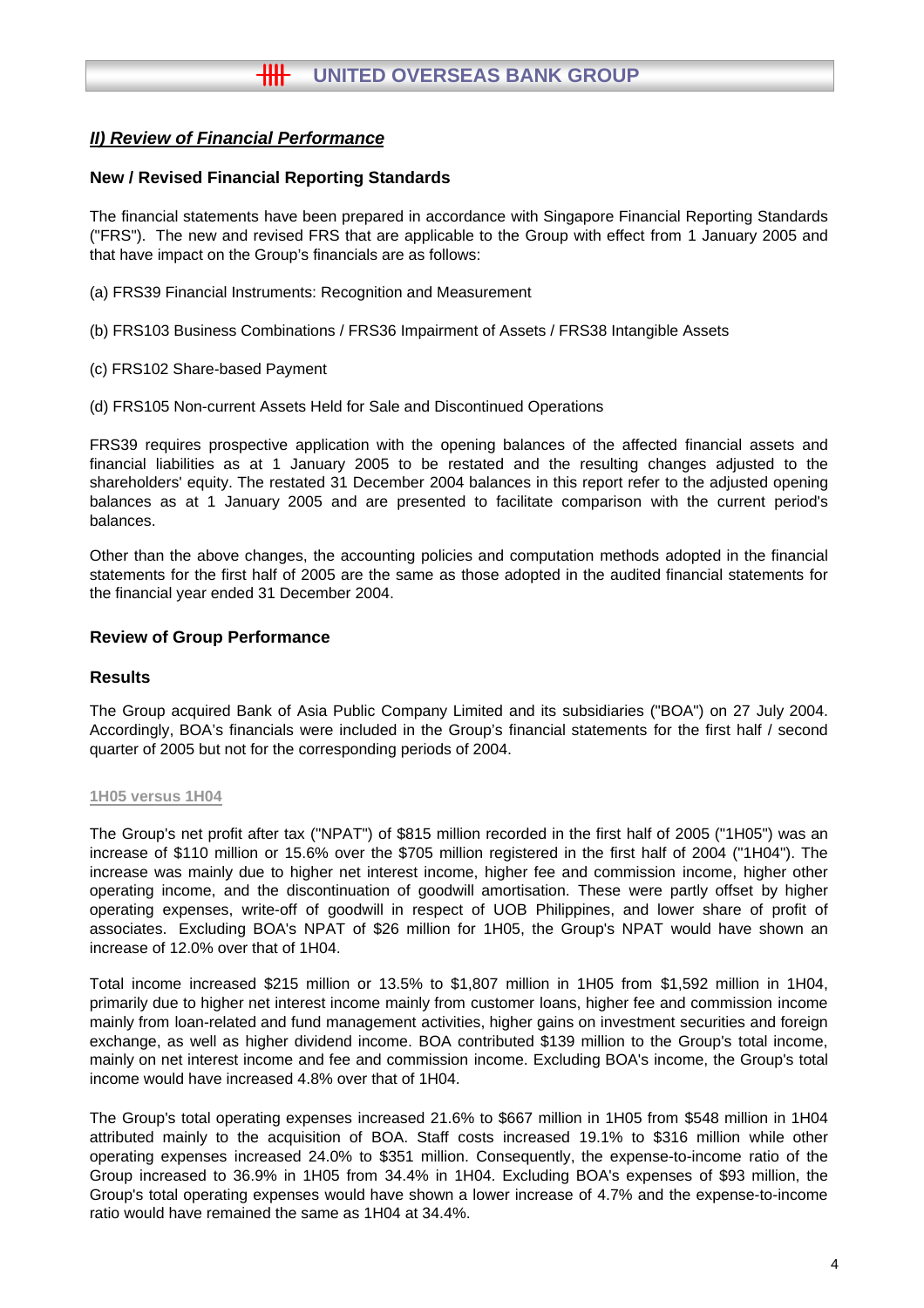#### **1H05 versus 1H04 (cont'd)**

Total impairment charges decreased \$16 million or 16.6% to \$81 million in 1H05 from \$97 million in 1H04. The decrease was mainly from investment securities, partially offset by higher impairment charges on loans and lower write-back of collective impairment.

Share of pre-tax profit of associates decreased \$30 million to \$46 million in 1H05 from \$76 million in 1H04 mainly due to the cessation of equity accounting for United Overseas Land Limited with effect from 1 January 2005 following the divestment exercise.

#### **2Q05 versus 2Q04**

The Group's NPAT increased 17.7% to \$409 million in the second quarter of 2005 ("2Q05") from \$347 million in the second quarter of 2004 ("2Q04"). The increase was mainly due to higher net interest income, higher other operating income, higher fee and commission income and lower impairment charges. These were partially offset by higher operating expenses. Excluding BOA's NPAT of \$15 million for 2Q05, the Group's NPAT would have shown an increase of 13.6% over that of 2Q04.

Total income increased 17.0% to \$908 million in 2Q05 from \$775 million in 2Q04, mainly due to higher net interest income from customer loans, higher gains on investment securities and foreign exchange, higher fee and commission income mainly from loan-related and fund management activities, and higher dividend income. BOA contributed \$72 million to the Group's total income in 2Q05, mainly on net interest income and fee and commission income. Excluding BOA's income, the Group's total income would have increased 7.8% over that of 2Q04.

The Group's total operating expenses increased 23.9% to \$347 million in 2Q05 compared to \$280 million in 2Q04, mainly due to the acquisition of BOA. Staff cost increased 20.2% to \$163 million while other operating expenses increased 27.3% to \$185 million. Consequently, expense-to-income ratio rose to 38.3% in 2Q05 compared to the 36.2% in 2Q04. Excluding BOA's expenses of \$46 million, total operating expenses would have shown a lower increase of 7.5% and the expense-to-income ratio would have been lower at 36.1%.

Total impairment charges decreased \$22 million or 59.9% to \$14 million in 2Q05 from \$36 million in 2Q04. The decrease was mainly from investment securities, partially offset by lower write-back of collective impairment.

#### **2Q05 versus 1Q05**

The Group's NPAT of \$409 million recorded in 2Q05 was 0.8% higher than the \$406 million registered in the first quarter of 2005 ("1Q05"). The increase was mainly due to lower impairment charges, higher dividend income and higher share of profit of associates. These were partially offset by the write-off of goodwill, higher operating expenses and lower other operating income.

The Group's total income increased 0.9% to \$908 million in 2Q05 from \$899 million in 1Q05, while total expenses increased 8.8% to \$347 million from \$319 million in 1Q05. The increase in total operating expenses was mainly from staff costs, advertising and marketing costs, and professional fees. Consequently, expense-to-income ratio increased to 38.3% in 2Q05 from 35.5% in 1Q05.

Total impairment charges decreased \$52 million to \$14 million in 2Q05 from \$66 million in 1Q05. The decrease was largely due to write-back of collective impairment.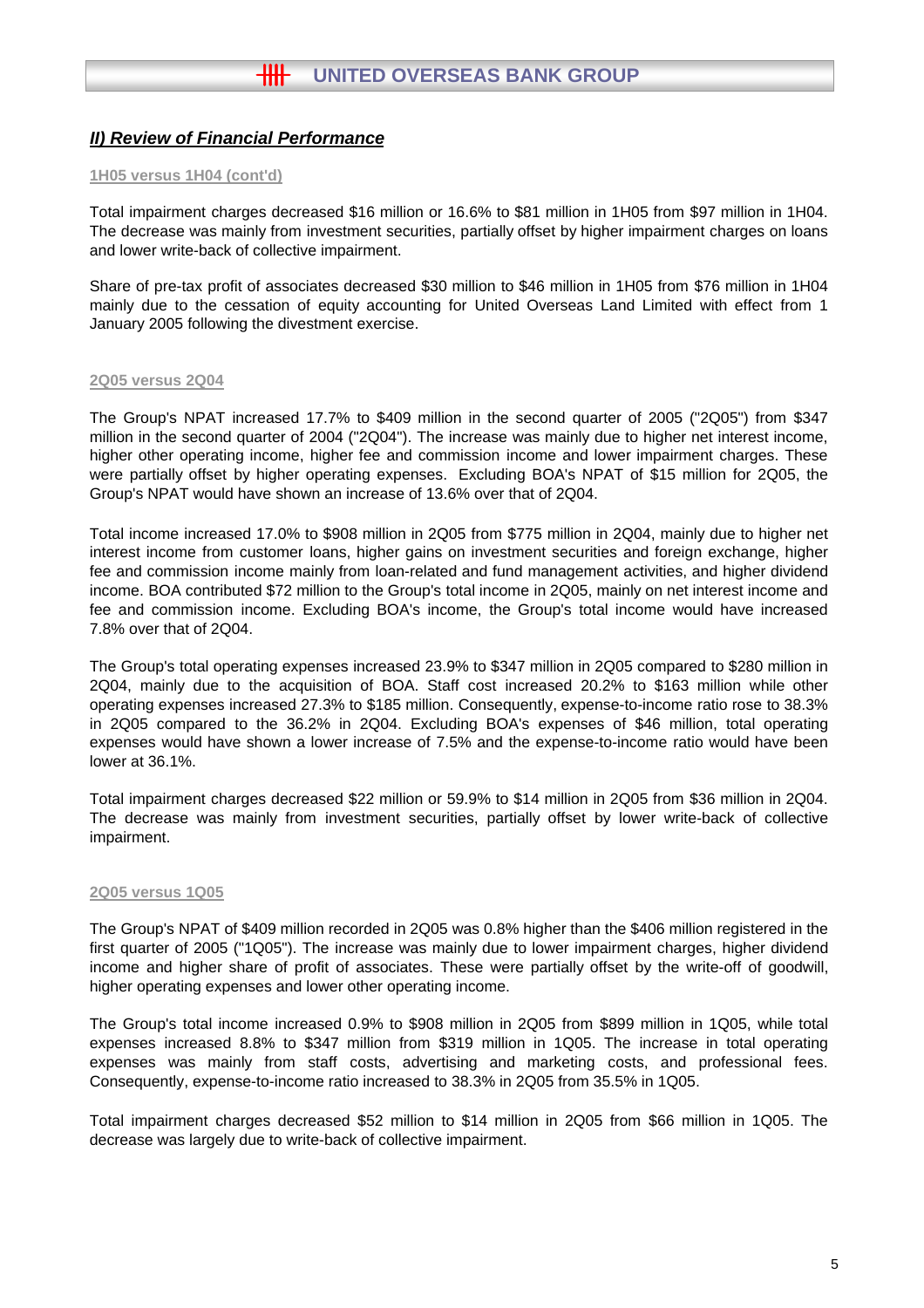## **Balance Sheet**

The Group's net loans and advances to customers of \$64,623 million as at 30 June 2005 were 0.7% higher than the \$64,188 million as at 31 December 2004 (restated) and 7.9% higher than the \$59,895 million as at 30 June 2004. The increase of 7.9% from 30 June 2004 was mainly contributed by the acquisition of BOA. Excluding BOA's net loans of \$4,432 million, the Group's net loans and advances to customers as at 30 June 2005 would have shown an increase of 0.5% from 30 June 2004.

Group non-performing loans ("NPLs") decreased 12.2% to \$4,563 million as at 30 June 2005 from \$5,199 million as at 31 December 2004 (restated). Consequently, Group NPL ratio improved to 6.7% as at 30 June 2005 from 7.6% as at 31 December 2004 (restated). Excluding BOA's NPLs of \$924 million, the Group's NPL ratio would have been 5.7% as at 30 June 2005. Of the total Group NPLs as at 30 June 2005, \$2,535 million or 55.6% were secured by collateral, and \$2,858 million or 62.6% were in the Substandard category.

Total cumulative impairment of the Group was \$3,110 million as at 30 June 2005 compared to the \$3,573 million as at 31 December 2004 (restated). Collective impairment as at 30 June 2005 was \$1,316 million or 42.3% of total cumulative impairment. The total cumulative impairment as at 30 June 2005 provided coverage of 68.2% against Group NPLs, compared to the 68.7% as at 31 December 2004 (restated). As at 30 June 2005, unsecured NPLs were 153.4% covered by total cumulative impairment, compared to the 133.1% as at 31 December 2004 (restated). Excluding BOA's cumulative impairment of \$524 million, total cumulative impairment would have been \$2,586 million as at 30 June 2005, providing a coverage of 71.1% against Group NPLs.

Total assets of the Group as at 30 June 2005 were \$136,856 million, representing a growth of 1.5% and 17.2% over the \$134,776 million as at 31 December 2004 (restated) and \$116,805 million as at 30 June 2004 respectively. Excluding the assets of \$6,463 million from BOA, the Group's total assets would have recorded a growth of 11.6% over that as at 30 June 2004.

Shareholders' equity of the Group as at 30 June 2005 was \$13,517 million, representing an increase of 0.5% over the \$13,456 million as at 31 December 2004 (restated) and \$13,450 million as at 30 June 2004. Consequently, the Group's net asset value per share increased to \$8.79 as at 30 June 2005, from \$8.76 as at 31 December 2004 (restated) and \$8.56 as at 30 June 2004.

As at 30 June 2005, the Group's total Capital Adequacy Ratio ("CAR") of 15.0% was 5.0% points above the minimum of 10% set by Monetary Authority of Singapore ("MAS"). It was 0.5% point lower than the 15.5% as at 31 December 2004 (restated) mainly attributed to higher risk-weighted assets. Compared to the total CAR of 13.6% as at 30 June 2004, it had increased 1.4% points mainly attributed to the issue of US\$1 billion 5.375% and S\$1 billion 4.100% Subordinated Notes in August 2004, partly offset by higher riskweighted assets due primarily to the consolidation of BOA's financials and the increased holdings in investment securities.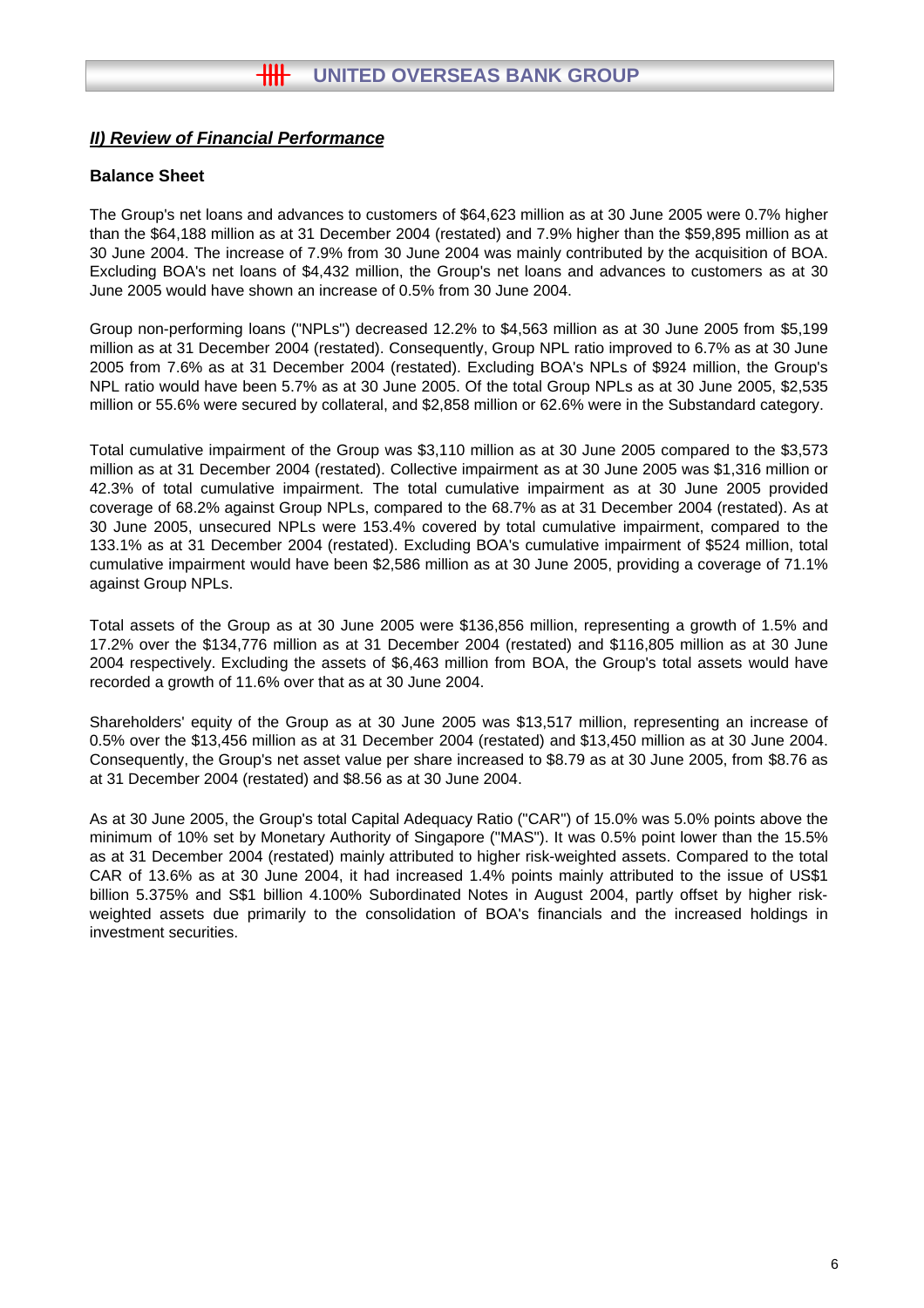## **FOR THE FIRST HALF ENDED 30 JUNE 2005 UNAUDITED CONSOLIDATED PROFIT AND LOSS ACCOUNT**

|                                                         | 1st Half<br>2005 | 1st Half<br>2004 | 1H05/<br>1H04 |
|---------------------------------------------------------|------------------|------------------|---------------|
|                                                         | \$ million       | \$ million       | %             |
| Interest income                                         | 2,266            | 1,679            | 35.0          |
| Less: Interest expense                                  | 1,109            | 623              | 78.1          |
| Net interest income                                     | 1,156            | 1,056            | 9.5           |
| Dividend income                                         | 45               | 28               | 57.6          |
| Fee and commission income                               | 372              | 322              | 15.5          |
| Rental income                                           | 32               | 32               | 0.1           |
| Other operating income                                  | 202              | 153              | 31.6          |
| Total non-interest income                               | 650              | 536              | 21.4          |
| Income before operating expenses                        | 1,807            | 1,592            | 13.5          |
| Less:                                                   |                  |                  |               |
| Staff costs                                             | 316              | 265              | 19.1          |
| Other operating expenses                                | 351              | 283              | 24.0          |
| Total operating expenses                                | 667              | 548              | 21.6          |
| Operating profit before goodwill                        |                  |                  |               |
| and other impairment                                    | 1,140            | 1,043            | 9.3           |
| Less: Goodwill written-off / amortised                  | 58               | 101              | (42.4)        |
| Less: Impairment charges                                | 81               | 97               | (16.6)        |
| Operating profit after goodwill<br>and other impairment | 1,002            | 846              | 18.3          |
| Share of profit of associates                           | 46               | 76               | (39.2)        |
| Profit before tax                                       | 1,048            | 922              | 13.6          |
| Less: Tax                                               | 223              | 212              | 5.2           |
| Profit after tax                                        | 825              | 711              | 16.1          |
| Less:<br>Net profit attributable to minority interests  | 10               | 6                | 75.0          |
| Net profit attributable to members                      | 815              | 705              | 15.6          |
| Expense / Income ratio (%)                              | 36.9             | 34.4             | 2.5 % pt      |
| Annualised earnings per share $(\phi)$                  |                  |                  |               |
| - Basic                                                 | 106.0            | 89.7             | 18.2          |
| - Diluted                                               | 106.0            | 89.6             | 18.3          |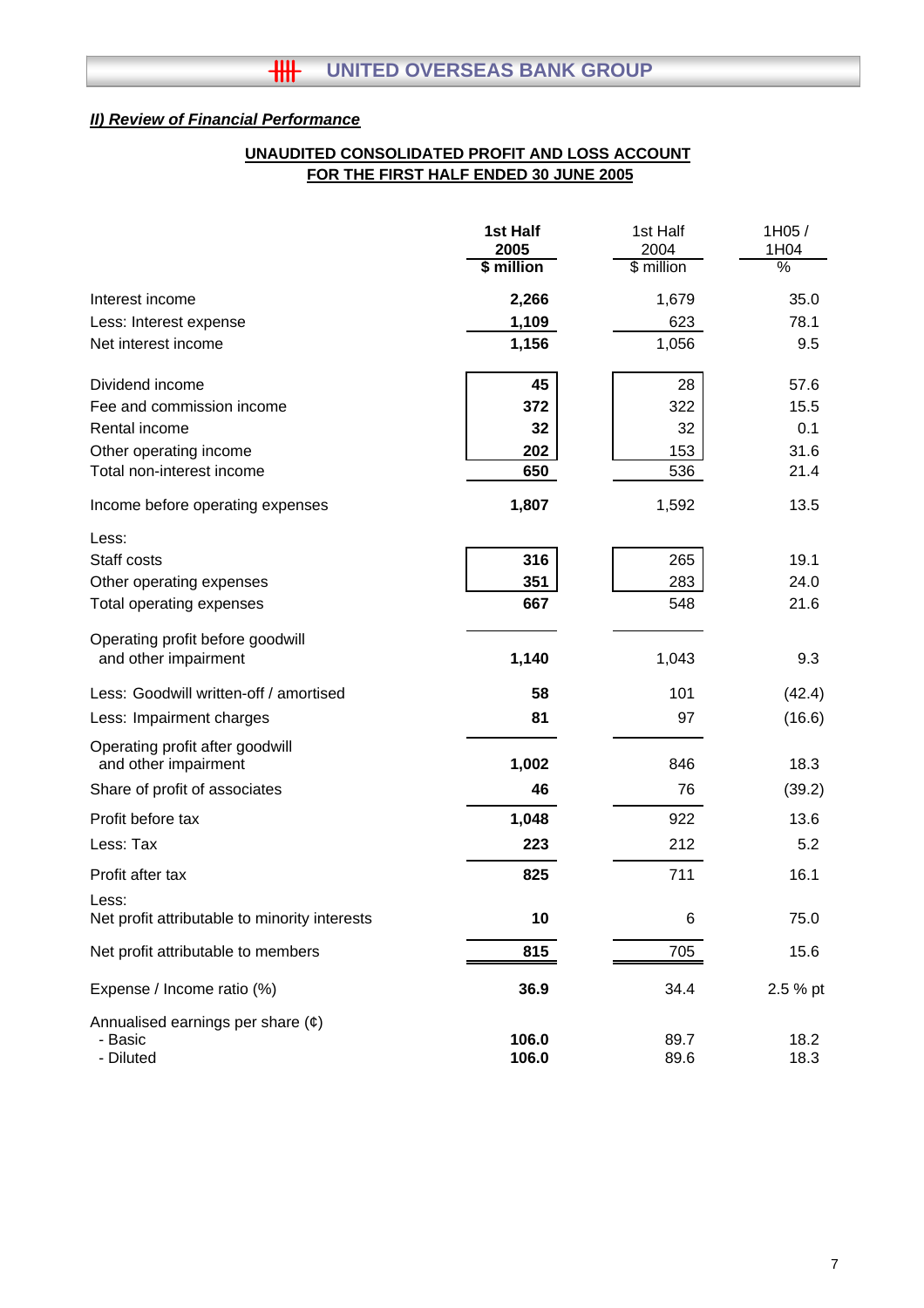## **UNAUDITED CONSOLIDATED PROFIT AND LOSS ACCOUNT FOR THE SECOND QUARTER ENDED 30 JUNE 2005**

|                                                         | 2nd Quarter | 1st Quarter             | 2Q05/         | 2nd Quarter    | 2Q05 /        |
|---------------------------------------------------------|-------------|-------------------------|---------------|----------------|---------------|
|                                                         | 2005        | 2005                    | 1Q05          | 2004           | 2Q04          |
|                                                         | \$ million  | \$ million              | $\frac{1}{6}$ | \$ million     | $\frac{1}{2}$ |
| Interest income                                         | 1,169       | 1,096                   | 6.7           | 850            | 37.7          |
| Less: Interest expense                                  | 596         | 514                     | 16.0          | 317            | 87.9          |
| Net interest income                                     | 574         | 583                     | (1.6)         | 533            | 7.7           |
| Dividend income                                         | 42          | 3                       | <b>NM</b>     | 22             | 90.9          |
| Fee and commission income                               | 186         | 186                     | 0.1           | 152            | 22.2          |
| Rental income                                           | 16          | 16                      | 0.2           | 16             | (1.2)         |
| Other operating income                                  | 90          | 112                     | (19.6)        | 52             | 71.6          |
| Total non-interest income                               | 334         | 316                     | 5.6           | 243            | 37.5          |
| Income before operating expenses                        | 908         | 899                     | 0.9           | 775            | 17.0          |
| Less:                                                   |             |                         |               |                |               |
| Staff costs                                             | 163         | 153                     | 6.2           | 135            | 20.2          |
| Other operating expenses                                | 185         | 166                     | 11.2          | 145            | 27.3          |
| Total operating expenses                                | 347         | 319                     | 8.8           | 280            | 23.9          |
| Operating profit before goodwill                        |             |                         |               |                |               |
| and other impairment                                    | 560         | 580                     | (3.4)         | 495            | 13.2          |
| Less: Goodwill written-off / amortised                  | 56          | 2                       | <b>NM</b>     | 50             | 11.8          |
| Less: Impairment charges                                | 14          | 66                      | (78.1)        | 36             | (59.9)        |
| Operating profit after goodwill<br>and other impairment | 489         | 512                     | (4.5)         | 408            | 19.8          |
| Share of profit of associates                           | 32          | 14                      | 132.5         | 47             | (30.7)        |
| Profit before tax                                       | 522         | 526                     | (0.9)         | 455            | 14.6          |
| Less: Tax                                               | 106         | 117                     | (9.2)         | 104            | 1.9           |
|                                                         |             |                         |               |                |               |
| Profit after tax                                        | 416         | 409                     | 1.5           | 351            | 18.4          |
| Less:<br>Net profit attributable to minority interests  | 7           | $\overline{\mathbf{4}}$ | 78.3          | $\overline{4}$ | 78.6          |
| Net profit attributable to members                      | 409         | 406                     | 0.8           | 347            | 17.7          |
| Expense / Income ratio (%)                              | 38.3        | 35.5                    | 2.8 % pt      | 36.2           | 2.1 % pt      |
| Annualised earnings per share $(\phi)$                  |             |                         |               |                |               |
| - Basic                                                 | 106.4       | 105.6                   | 0.8           | 88.4           | 20.4          |
| - Diluted                                               | 106.4       | 105.6                   | 0.8           | 88.4           | 20.4          |

NM denotes "Not Meaningful".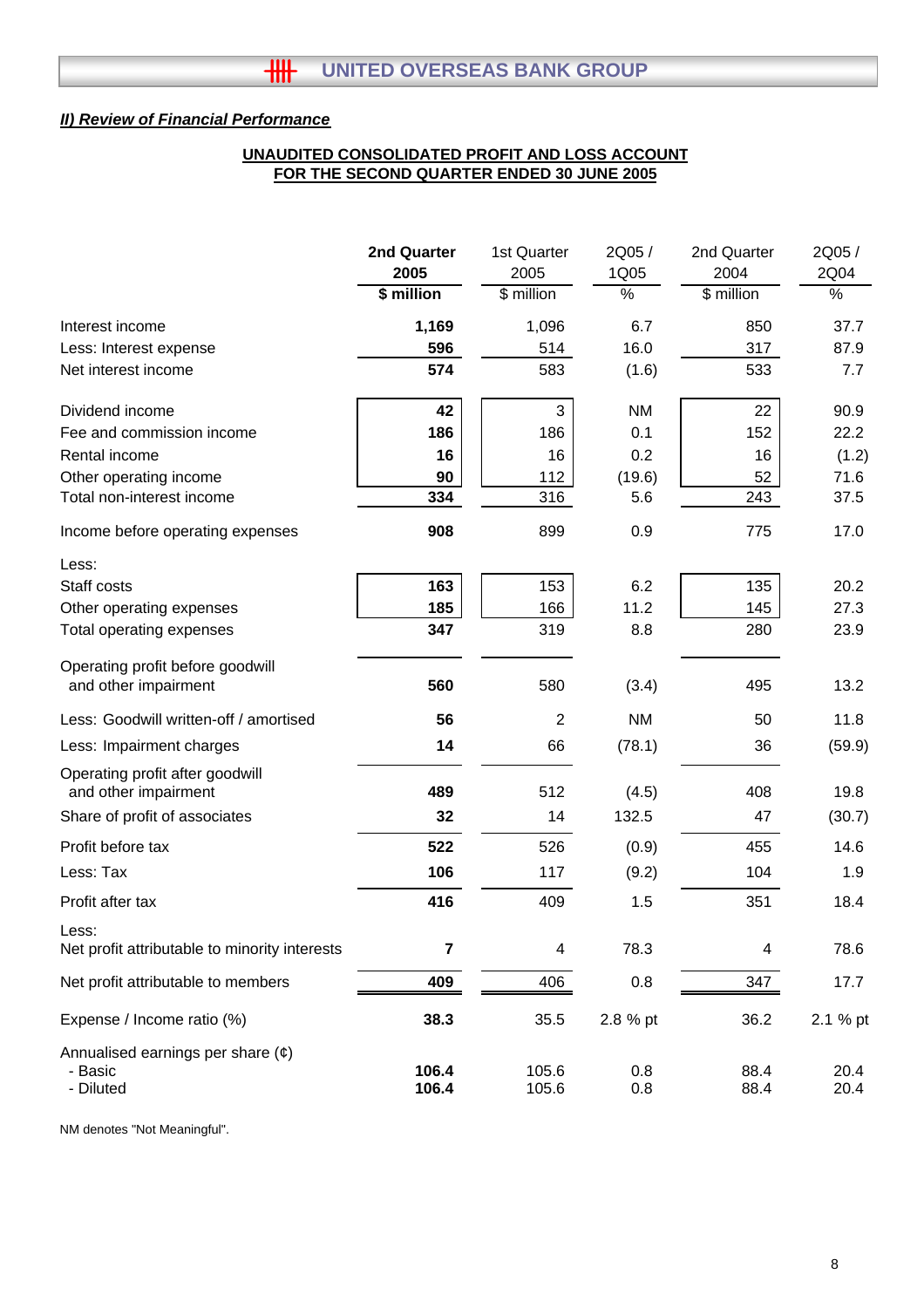#### **Net Interest Income**



Net interest income of the Group increased 9.5% to \$1,156 million in 1H05 compared to \$1,056 million in 1H04. The growth was mainly from increased loan volume contributed by the acquisition of BOA and improved loan yields. These were partially offset by the increase in average cost of funds. Net interest income continued to be the major contributor of total income, accounting for 64.0% (1H04: 66.3%) of total income.

Average interest margin was lower at 2.02% in 1H05 as compared to 2.15% in 1H04. The decrease in average interest margin was mainly due to the narrowing of interest spread from government and other debt securities, and lower contributions from inter-bank money market activities due to flat yield curve.

In 2Q05, net interest income increased 7.7% to \$574 million from \$533 million in 2Q04. The increase was mainly from higher customer loan volume largely contributed by the acquisition of BOA and improved loan yields, partially offset by the higher average cost of funds. Average interest margin was 1.97% in 2Q05 as compared to 2.14% in 2Q04 mainly due to the narrowing of interest spread from government and debt securities and lower contributions from inter-bank money market activities.

|                                                     |                                   | 1st Half 2005   |      |                | 1st Half 2004<br>Average Annualised Average |      |  |
|-----------------------------------------------------|-----------------------------------|-----------------|------|----------------|---------------------------------------------|------|--|
|                                                     | <b>Average Annualised Average</b> |                 |      |                |                                             |      |  |
|                                                     | <b>Balance</b>                    | <b>Interest</b> | Rate | <b>Balance</b> | Interest                                    | Rate |  |
|                                                     | \$ million                        | \$ million      | %    | \$ million     | \$ million                                  | %    |  |
| <b>Customer loans</b>                               | 63,715                            | 3,009           | 4.72 | 59,279         | 2,462                                       | 4.15 |  |
| Inter-bank balances and balances with central banks | 34,234                            | 984             | 2.87 | 26,231         | 434                                         | 1.66 |  |
| Government securities                               | 9,128                             | 190             | 2.08 | 8,162          | 164                                         | 2.01 |  |
| Other debt securities                               | 8,640                             | 387             | 4.47 | 5,255          | 235                                         | 4.48 |  |
| <b>Total interest bearing assets</b>                | 115,717                           | 4,569           | 3.95 | 98,927         | 3,296                                       | 3.33 |  |
| Customer deposits                                   | 80,702                            | 1,262           | 1.56 | 72,166         | 799                                         | 1.11 |  |
| Inter-bank balances                                 | 25,846                            | 709             | 2.74 | 20,885         | 271                                         | 1.30 |  |
| Debts issued *                                      | 7,218                             | 266             | 3.68 | 4,276          | 103                                         | 2.41 |  |
| <b>Total interest bearing liabilities</b>           | 113,766                           | 2,237           | 1.97 | 97,327         | 1,173                                       | 1.20 |  |
| Net interest income                                 |                                   | 2,332           |      |                | 2,123                                       |      |  |
| Average interest margin ^                           |                                   |                 | 2.02 |                |                                             | 2.15 |  |

#### Average Interest Rates and Margin

Adjusted for the effect of hedging.

 $\land$  Average interest margin represents annualised net interest income as a percentage of total interest bearing assets.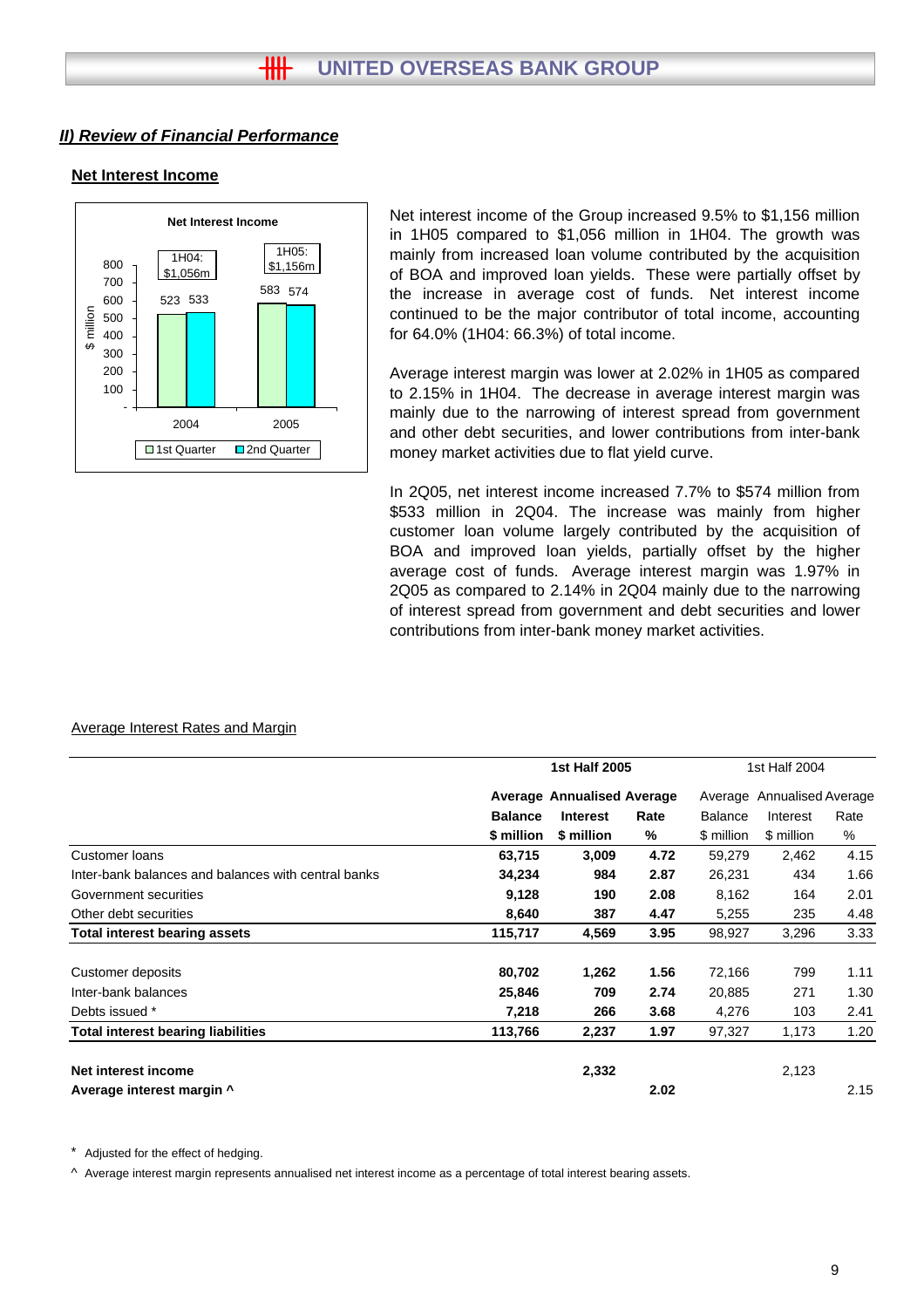## **Net Interest Income (cont'd)**

## Average Interest Rates and Margin (cont'd)

|                                                        |                | 2nd Quarter 2005          |      |                | 1st Quarter 2005 |         |                | 2nd Quarter 2004           |      |
|--------------------------------------------------------|----------------|---------------------------|------|----------------|------------------|---------|----------------|----------------------------|------|
|                                                        | Average        | <b>Annualised Average</b> |      | Average        | Annualised       | Average |                | Average Annualised Average |      |
|                                                        | <b>Balance</b> | <b>Interest</b>           | Rate | <b>Balance</b> | Interest         | Rate    | <b>Balance</b> | Interest                   | Rate |
|                                                        | \$ million     | \$ million                | %    | \$ million     | \$ million       | %       | \$ million     | \$ million                 | $\%$ |
| Customer loans                                         | 63,404         | 3,080                     | 4.86 | 63,931         | 2,938            | 4.60    | 59,662         | 2,457                      | 4.12 |
| Inter-bank balances and<br>balances with central banks | 35,018         | 1,004                     | 2.87 | 33,462         | 964              | 2.88    | 26,370         | 457                        | 1.73 |
| Government securities                                  | 9,434          | 206                       | 2.19 | 8,846          | 172              | 1.95    | 8,262          | 166                        | 2.01 |
| Other debt securities                                  | 9,010          | 401                       | 4.45 | 8,267          | 372              | 4.50    | 5,898          | 255                        | 4.32 |
| <b>Total interest bearing assets</b>                   | 116,866        | 4,691                     | 4.01 | 114,506        | 4,447            | 3.88    | 100,192        | 3,336                      | 3.33 |
| Customer deposits                                      | 81,501         | 1,342                     | 1.65 | 80,039         | 1,182            | 1.48    | 72,827         | 814                        | 1.12 |
| Inter-bank balances                                    | 25,962         | 732                       | 2.82 | 25,644         | 687              | 2.68    | 21,640         | 276                        | 1.27 |
| Debts issued *                                         | 7,344          | 316                       | 4.31 | 7,099          | 214              | 3.02    | 4,328          | 105                        | 2.42 |
| <b>Total interest bearing liabilities</b>              | 114,807        | 2,390                     | 2.08 | 112,782        | 2,083            | 1.85    | 98,795         | 1,194                      | 1.21 |
| Net interest income                                    |                | 2,301                     |      |                | 2,364            |         |                | 2,142                      |      |
| Average interest margin ^                              |                |                           | 1.97 |                |                  | 2.06    |                |                            | 2.14 |

\* Adjusted for the effect of hedging.

^ Average interest margin represents annualised net interest income as a percentage of total interest bearing assets.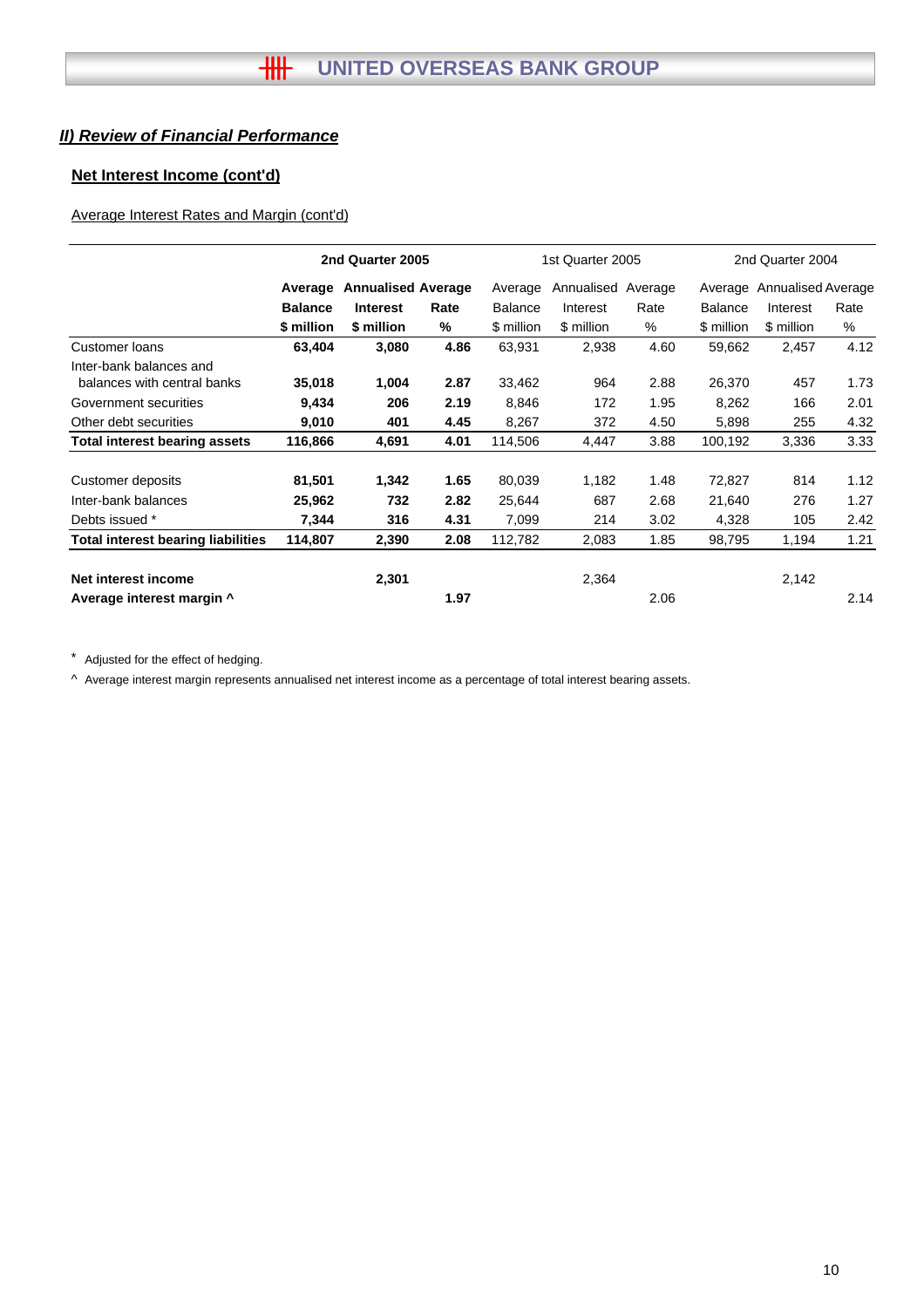## **Non-Interest Income**



Non-interest income of the Group increased 21.4% to \$650 million in 1H05 compared to \$536 million in 1H04. The growth, contributed partly by BOA, was primarily from higher fee and commission income mainly from loan-related and fund management activities, higher gains on investment securities and foreign exchange, as well as higher dividend income. The Group's non-interest income in 1H05 accounted for 36.0% of total income compared to 33.7% in 1H04.

In 2Q05, non-interest income increased 37.5% to \$334 million from \$243 million in 2Q04. The increase, contributed partly by BOA, was mainly from higher gains on investment securities and foreign exchange, higher fee and commission income mainly from loan-related and fund management activities, and higher dividend income. These were partially offset by net loss on trading securities, government securities and derivatives, and revaluation losses on structured deposits.

#### Composition of Non-Interest Income

|                                                 | 1st Half   | 1st Half         | 2nd Quarter 1st Quarter |             | 2nd Quarter |
|-------------------------------------------------|------------|------------------|-------------------------|-------------|-------------|
|                                                 | 2005       | 2004             | 2005                    | 2005        | 2004        |
|                                                 | \$ million | \$ million       | \$ million              | $$$ million | \$ million  |
| Fee and commission income                       |            |                  |                         |             |             |
| Credit card                                     | 55         | 47               | 28                      | 28          | 24          |
| Fund management                                 | 67         | 53               | 36                      | 31          | 24          |
| Futures broking                                 | 10         | 19               | 5                       | 5           | 10          |
| Investment-related                              | 59         | 57               | 24                      | 35          | 23          |
| Loan-related                                    | 68         | 50               | 37                      | 31          | 23          |
| Service charges                                 | 29         | 26               | 14                      | 15          | 14          |
| Trade-related                                   | 69         | 62               | 35                      | 34          | 32          |
| Other                                           | 14         | 7                | 7                       | 7           | 3           |
|                                                 | 372        | $\overline{322}$ | 186                     | 186         | 152         |
| Dividend and rental income                      | 77         | 61               | 58                      | 19          | 38          |
| Other operating income<br>Net gain / (loss) on: |            |                  |                         |             |             |
| - Trading securities, government                |            |                  |                         |             |             |
| securities and derivatives                      | 12         | 9                | (34)                    | 46          | 8           |
| - Foreign exchange                              | 48<br>67   | 37               | 20                      | 28          | (10)        |
| - Investment securities                         |            | 37               | 93                      | (26)        | 14          |
| - Deposits and other                            | 8          |                  | (28)                    | 36          |             |
| Other*                                          | 66         | 70               | 39                      | 27          | 41          |
|                                                 | 202        | 153              | 90                      | 112         | 52          |
| Total non-interest income                       | 650        | 536              | 334                     | 316         | 243         |
| Fee and commission income / Total income (%)    | 20.6       | 20.2             | 20.5                    | 20.7        | 19.6        |
| Non-interest income / Total income (%)          | 36.0       | 33.7             | 36.8                    | 35.2        | 31.3        |

\* Include gain of \$15 million on distribution in specie of shares in United Overseas Land Limited recognised on 30 June 2005.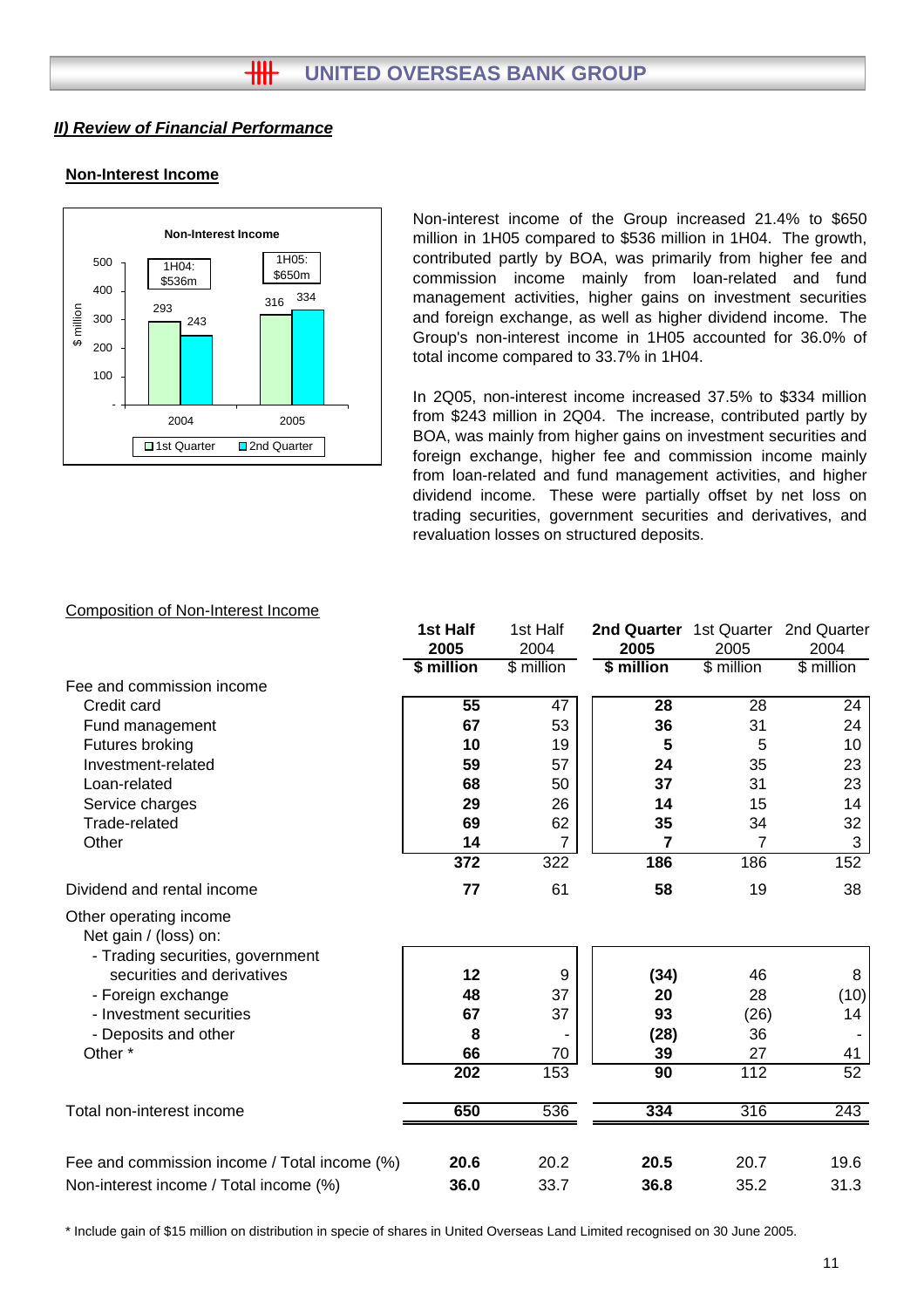## **Operating Expenses**

Total operating expenses increased 21.6% to \$667 million for 1H05 compared to \$548 million in 1H04, attributed mainly to the acquisition of BOA. Consequently, the expense-to-income ratio of the Group increased to 36.9% in 1H05 from 34.4% in 1H04. Excluding BOA's operating expenses of \$93 million, the Group's total operating expenses would have shown a lower increase of 4.7% and the expense-to-income ratio would have remained the same as 1H04 at 34.4%.

In 2Q05, total operating expenses increased 23.9% to \$347 million from \$280 million in 2Q04. Expense-toincome ratio increased to 38.3% in 2Q05 from 36.2% in 2Q04. Excluding BOA's expenses of \$46 million, total operating expenses would have increased 7.5% and the expense-to-income ratio would have been lower at 36.1%.

|                                    | 1st Half<br>2005 | 1st Half<br>2004 | 2nd Quarter<br>2005 | 1st Quarter<br>2005 | 2nd Quarter<br>2004 |
|------------------------------------|------------------|------------------|---------------------|---------------------|---------------------|
|                                    | \$ million       | \$ million       | \$ million          | \$ million          | \$ million          |
| Staff costs                        | 316              | 265              | 163                 | 153                 | 135                 |
| Other operating expenses           | 351              | 283              | 185                 | 166                 | 145                 |
| Total operating expenses           | 667              | 548              | 347                 | 319                 | 280                 |
| Expense / Income ratio (%)         | 36.9             | 34.4             | 38.3                | 35.5                | 36.2                |
| Manpower (number)                  | 13,328           | 10,561           | 13,328              | 13,403              | 10,561              |
| Total operating expenses included: |                  |                  |                     |                     |                     |
| IT-related expenses                | 108              | 82               | 56                  | 52                  | 40                  |
| IT-related expenses /              |                  |                  |                     |                     |                     |
| Total operating expenses (%)       | 16.2             | 15.0             | 16.1                | 16.3                | 14.3                |

#### Other Operating Expenses

Other operating expenses increased 24.0% to \$351 million in 1H05 compared to \$283 million in 1H04. The increase was mainly attributed to the acquisition of BOA. Excluding BOA's other operating expenses of \$60 million, the Group's other operating expenses would have recorded an increase of 2.9%.

In 2Q05, other operating expenses increased 27.3% to \$185 million from \$145 million in 2Q04. Excluding BOA's expenses, the Group's other operating expenses would have shown a lower increase of 6.4%.

|                                                                   | 1st Half<br>2005 | 1st Half<br>2004 | 2nd Quarter<br>2005 | 1st Quarter<br>2005 | 2nd Quarter<br>2004 |
|-------------------------------------------------------------------|------------------|------------------|---------------------|---------------------|---------------------|
|                                                                   | \$ million       | \$ million       | \$ million          | \$ million          | \$ million          |
| Depreciation                                                      |                  |                  |                     |                     |                     |
| - Land and buildings                                              | 14               | 13               |                     |                     |                     |
| - Office equipment, computers, fixtures and<br>other fixed assets | 57               | 44               | 28                  | 28                  | 22                  |
|                                                                   | 70               | 57               | 35                  | 35                  | 29                  |
| Rental of premises and equipment                                  | 23               | 17               | 12                  | 11                  | 9                   |
| Maintenance of premises and other assets                          | 31               | 24               | 18                  | 14                  | 13                  |
| Other expenses                                                    | 226              | 185              | 121                 | 106                 | 95                  |
| Total other operating expenses                                    | 351              | 283              | 185                 | 166                 | $\overline{145}$    |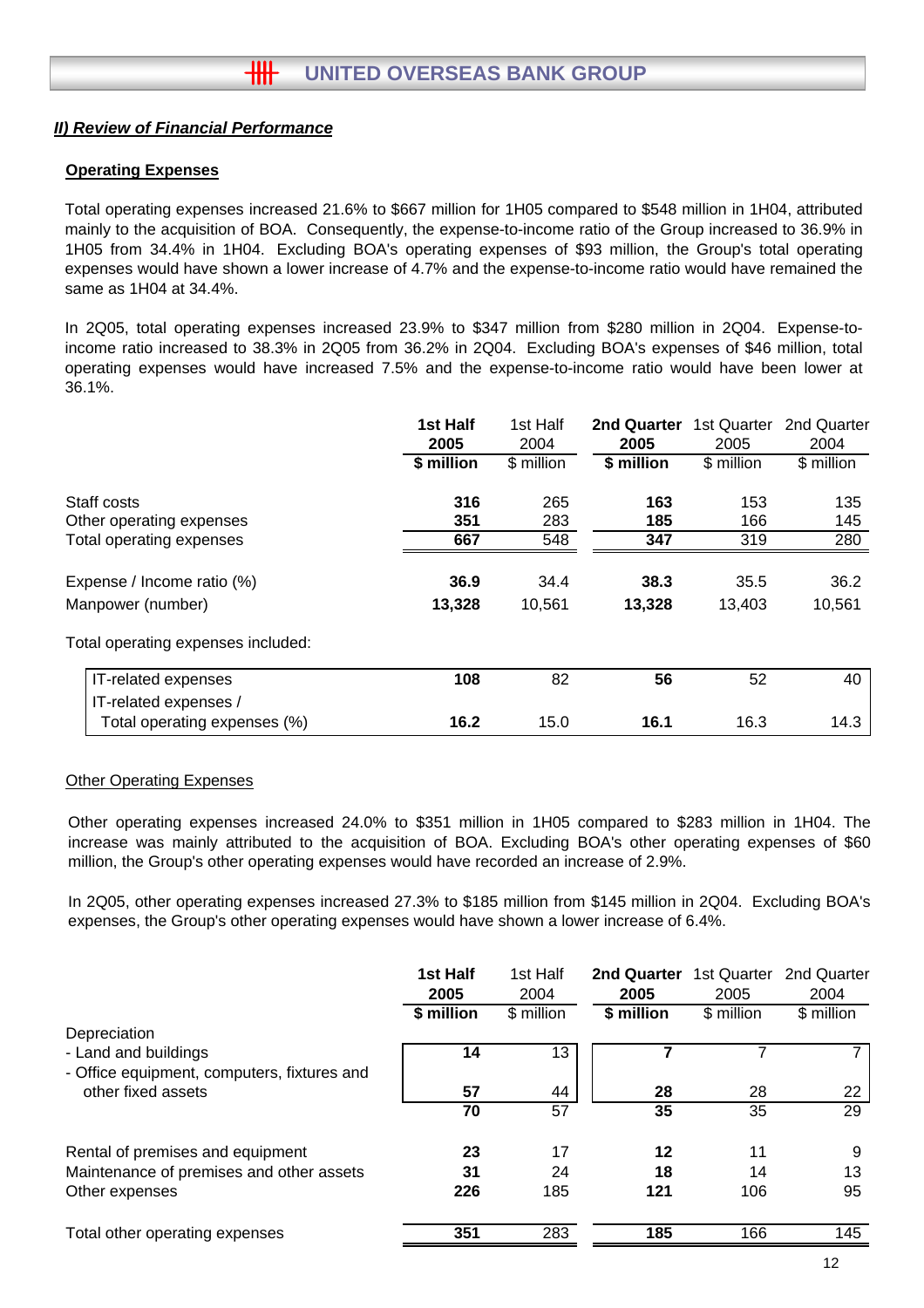## **Impairment Charges**

Total impairment charges in 1H05 of \$81 million was 16.6% lower than the \$97 million in 1H04. The decrease was mainly from investment securities, partially offset by higher impairment charges on loans and lower writeback of collective impairment.

In 2Q05, total impairment charges reduced 59.9% to \$14 million from \$36 million in 2Q04 mainly from investment securities, partially offset by lower write-back of collective impairment.

|                                                                     | 1st Half<br>2005       | 1st Half<br>2004<br>\$ million | 2nd Quarter<br>2005    | 1st Quarter<br>2005<br>\$ million | 2nd Quarter<br>2004 |
|---------------------------------------------------------------------|------------------------|--------------------------------|------------------------|-----------------------------------|---------------------|
| Individual impairment on loans<br>Singapore<br>Regional countries ^ | \$ million<br>91<br>45 | 98<br>33                       | \$ million<br>54<br>18 | 37<br>28                          | \$ million<br>65    |
| Greater China M<br>Other                                            | (9)<br>3<br>130        | (10)<br>(8)<br>113             | (2)<br>$0 *$<br>70     | (7)<br>2<br>60                    | (1)<br>72           |
| Individual impairment on other assets                               | 7                      | 46                             | 1                      | 6                                 | 27                  |
| Collective impairment                                               | (56)                   | (63)                           | (56)                   |                                   | (63)                |
| Total impairment charges                                            | 81                     | 97                             | 14                     | 66                                | 36                  |

^ Regional countries comprise Malaysia, Indonesia, the Philippines and Thailand.

^^ Greater China comprises China, Hong Kong S.A.R. and Taiwan.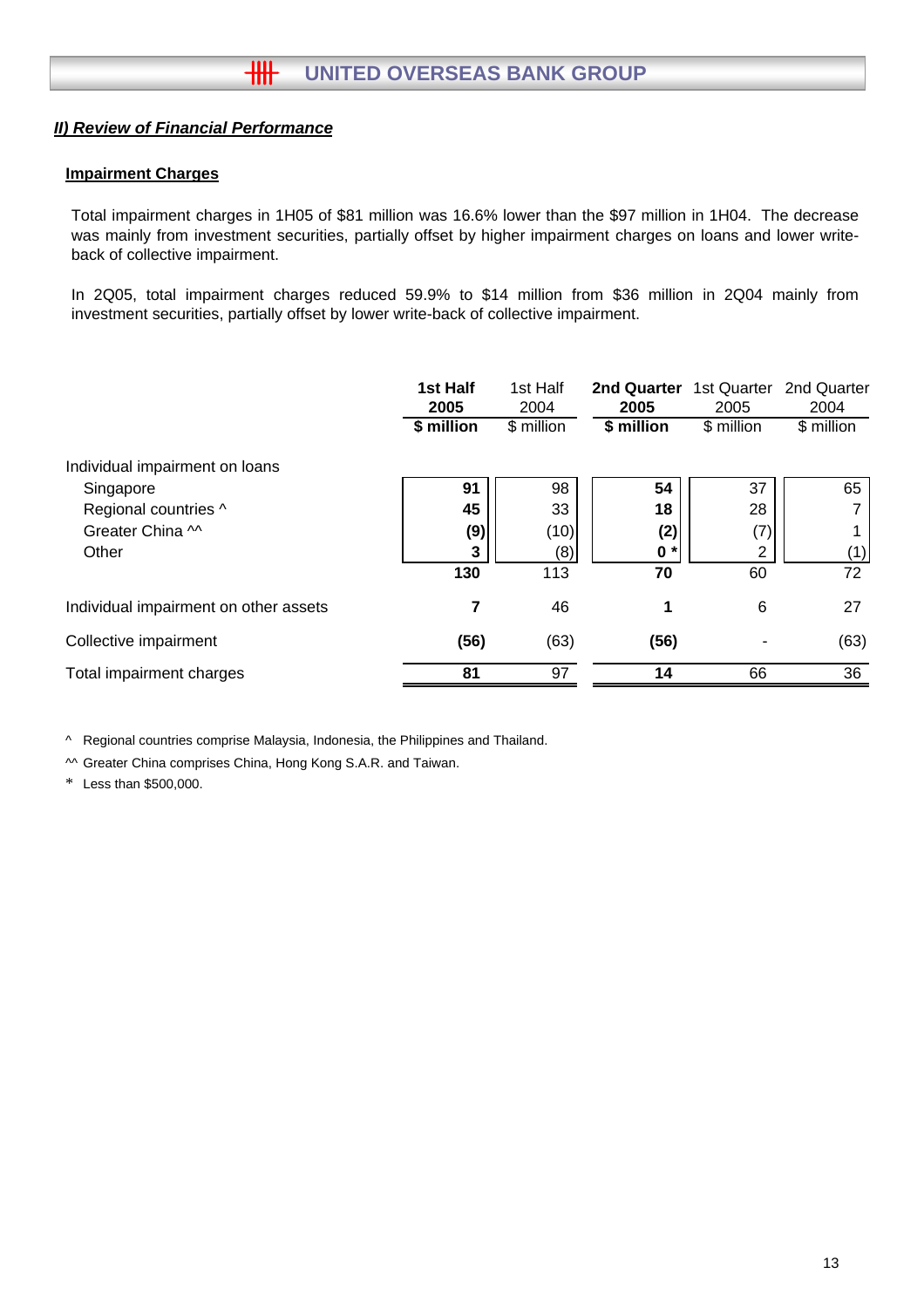## **HH UNITED OVERSEAS BANK GROUP**

#### *III) Non-Performing Loans (NPLs) and Cumulative Impairment*

#### **NPLs and Cumulative Impairment of the Group**

NPLs was managed down by 12.2% to \$4,563 million as at 30 June 2005 from \$5,199 million as at 31 December 2004 (restated). NPL ratio of the Group improved to 6.7% as at 30 June 2005 from the 7.6% as at 31 December 2004 (restated). Excluding BOA's NPLs of \$924 million, the Group's NPL ratio would have been 5.7% as at 30 June 2005. Of the total NPLs, \$2,535 million or 55.6% were secured by collateral, and \$2,858 million or 62.6% were in the Substandard category.

In line with the lower NPLs, individual impairment decreased \$409 million or 18.6% to \$1,794 million as at 30 June 2005 as compared to the \$2,203 million as at 31 December 2004 (restated). Total cumulative impairment as at 30 June 2005 provided coverage of 68.2% against total NPLs, compared to the 68.7% as at 31 December 2004 (restated). Excluding BOA's cumulative impairment of \$524 million, total cumulative impairment would have been \$2,586 million as at 30 June 2005, providing a coverage of 71.1% against Group NPLs. Unsecured NPLs as at 30 June 2005 were 153.4% covered by total cumulative impairment, compared to the 133.1% as at 31 December 2004 (restated).



|                                                      |           |           | Restated  |       |                     |
|------------------------------------------------------|-----------|-----------|-----------|-------|---------------------|
|                                                      | 30-Jun-05 | 31-Mar-05 | 31-Dec-04 |       | 30-Jun-04 31-Dec-03 |
| <b>NPLs</b>                                          |           |           |           |       | \$ million          |
| Substandard                                          | 2,858     | 2,938     | 3,336     | 3,031 | 3,306               |
| Doubtful                                             | 531       | 599       | 655       | 379   | 396                 |
| Loss                                                 | 1,174     | 1,191     | 1,208     | 1,442 | 1,458               |
| <b>Total NPLs</b>                                    | 4,563     | 4,728     | 5,199     | 4,852 | 5,160               |
| <b>Cumulative Impairment</b>                         |           |           |           |       | \$ million          |
| Individual impairment                                | 1,794     | 1,895     | 2,203     | 1,888 | 1,910               |
| Collective impairment                                | 1,316     | 1,372     | 1,370     | 1,361 | 1,422               |
| Total cumulative impairment                          | 3,110     | 3,267     | 3,573     | 3,249 | 3,332               |
| Ratios                                               |           |           |           |       | %                   |
| NPL ratio*                                           | 6.7       | 6.9       | 7.6       | 7.6   | 8.1                 |
| NPLs / Total assets                                  | 3.3       | 3.5       | 3.9       | 4.2   | 4.5                 |
| Cumulative impairment / NPLs                         | 68.2      | 69.1      | 68.7      | 67.0  | 64.6                |
| Cumulative impairment / Doubtful & Loss NPLs         | 182.4     | 182.5     | 191.8     | 178.4 | 179.7               |
| Cumulative impairment / Unsecured NPLs               | 153.4     | 149.0     | 133.1     | 141.0 | 141.4               |
| Cumulative impairment ^ / Gross customer loans       | 4.5       | 4.8       | 5.2       | 5.1   | 5.2                 |
| Collective impairment / Gross customer loans (net of |           |           |           |       |                     |
| individual impairment ^)                             | 2.0       | 2.1       | 2.1       | 2.2   | 2.3                 |

\* NPL ratio represents NPLs (excluding debt securities) as a percentage of gross customer loans.

^ Excluding debt securities.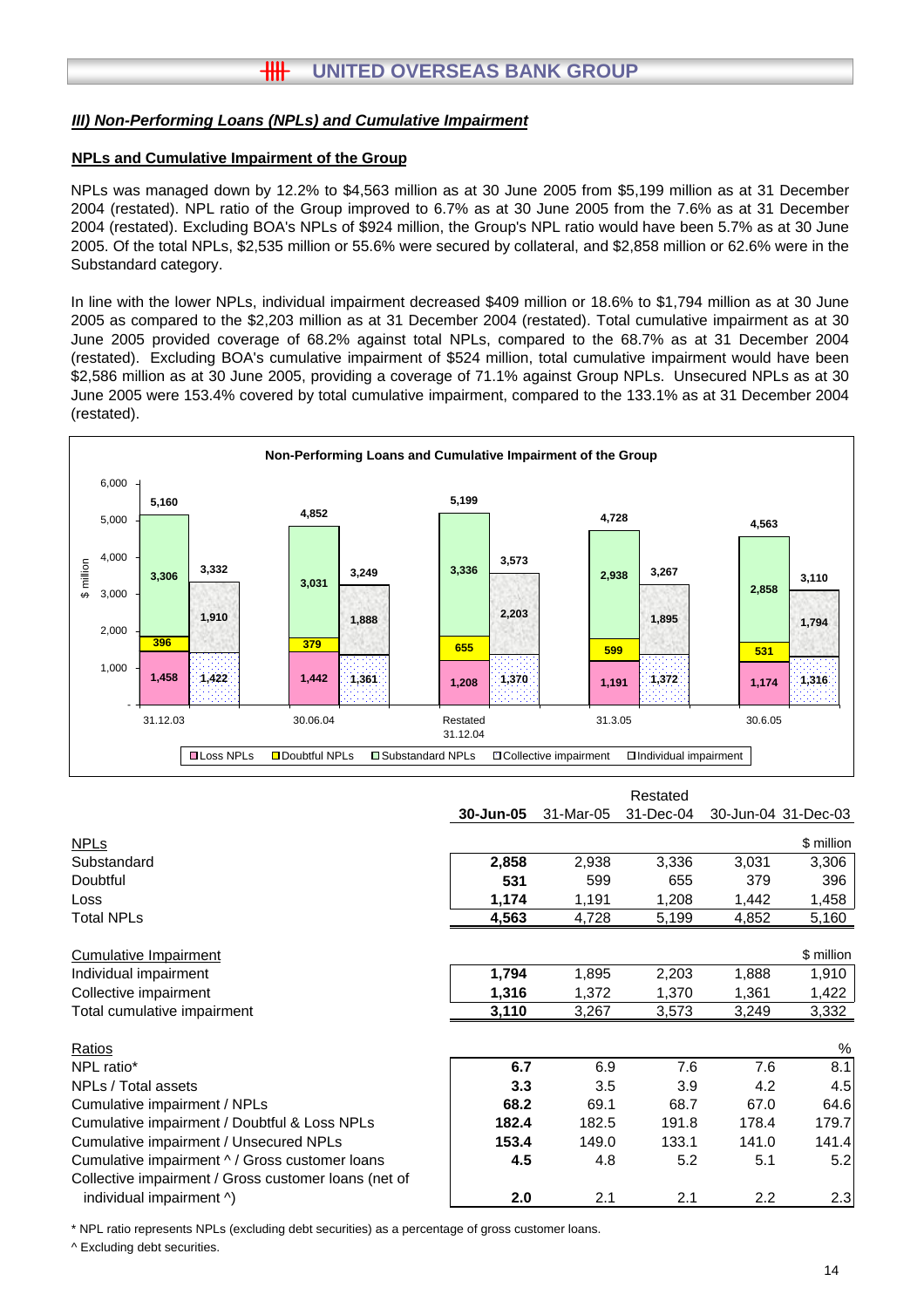## *III) Non-Performing Loans (NPLs) and Cumulative Impairment*

## **NPLs by Region**

By geographical region, Singapore accounted for 53.9% of the total NPLs as at 30 June 2005. NPLs of Singapore decreased \$328 million or 11.8% to \$2,460 million, compared to the \$2,788 million as at 31 December 2004 (restated).

As at 30 June 2005, NPLs of Regional Countries decreased \$232 million or 10.7% to \$1,945 million from \$2,177 million as at 31 December 2004 (restated). The higher NPLs for Thailand as at 30 June 2005 and 31 December 2004 (restated) as compared to 30 June 2004 was mainly due to the acquisition of BOA.

|                           |            |       | Restated   |       |            |       |
|---------------------------|------------|-------|------------|-------|------------|-------|
|                           | 30-Jun-05  |       | 31-Dec-04  |       | 30-Jun-04  |       |
|                           | \$ million | %     | \$ million | %     | \$ million | %     |
| Singapore                 | 2,460      | 53.9  | 2,788      | 53.6  | 3,215      | 66.3  |
| <b>Regional Countries</b> |            |       |            |       |            |       |
| Malaysia                  | 679        | 14.9  | 760        | 14.6  | 936        | 19.3  |
| Indonesia                 | 57         | 1.2   | 88         | 1.7   | 112        | 2.3   |
| Philippines               | 164        | 3.6   | 160        | 3.1   | 179        | 3.7   |
| Thailand                  | 1.045      | 22.9  | 1,169      | 22.5  | 140        | 2.9   |
|                           | 1,945      | 42.6  | 2,177      | 41.9  | 1.367      | 28.2  |
| Greater China             | 78         | 1.7   | 161        | 3.1   | 180        | 3.7   |
| Other                     | 80         | 1.8   | 73         | 1.4   | 90         | 1.8   |
| <b>Total NPLs</b>         | 4,563      | 100.0 | 5,199      | 100.0 | 4,852      | 100.0 |

#### **NPLs by Industry**

The lower NPLs as at 30 June 2005 compared to that as at 31 December 2004 (restated) was mainly from manufacturing, general commerce, and professional and private individuals sectors.

|                                       | 30-Jun-05  |                 |            | 31-Dec-04 |            | 30-Jun-04 |
|---------------------------------------|------------|-----------------|------------|-----------|------------|-----------|
|                                       |            | As % of         |            | As % of   |            | As % of   |
|                                       |            | <b>Gross</b>    |            | Gross     |            | Gross     |
|                                       | Amount     | <b>Customer</b> | Amount     | Customer  | Amount     | Customer  |
|                                       | \$ million | Loans           | \$ million | Loans     | \$ million | Loans     |
| Transport, storage and communication  | 88         | 3.8             | 113        | 5.4       | 89         | 3.8       |
| Building and construction             | 722        | 9.2             | 801        | 10.8      | 795        | 10.9      |
| Manufacturing                         | 942        | 12.4            | 1,092      | 14.1      | 789        | 12.5      |
| Non-bank financial institutions       | 579        | 6.0             | 619        | 6.1       | 789        | 7.6       |
| General commerce                      | 823        | 7.6             | 948        | 8.7       | 777        | 8.1       |
| Professionals and private individuals | 719        | 7.0             | 826        | 8.2       | 791        | 8.8       |
| Housing loans                         | 445        | 2.8             | 492        | 3.1       | 531        | 3.5       |
| Other                                 | 193        | 5.8             | 229        | 6.6       | 212        | 6.7       |
| Sub-total                             | 4,511      | 6.7             | 5,120      | 7.6       | 4,773      | 7.6       |
| Debt securities                       | 52         |                 | 79         |           | 79         |           |
| <b>Total NPLs</b>                     | 4,563      |                 | 5,199      |           | 4,852      |           |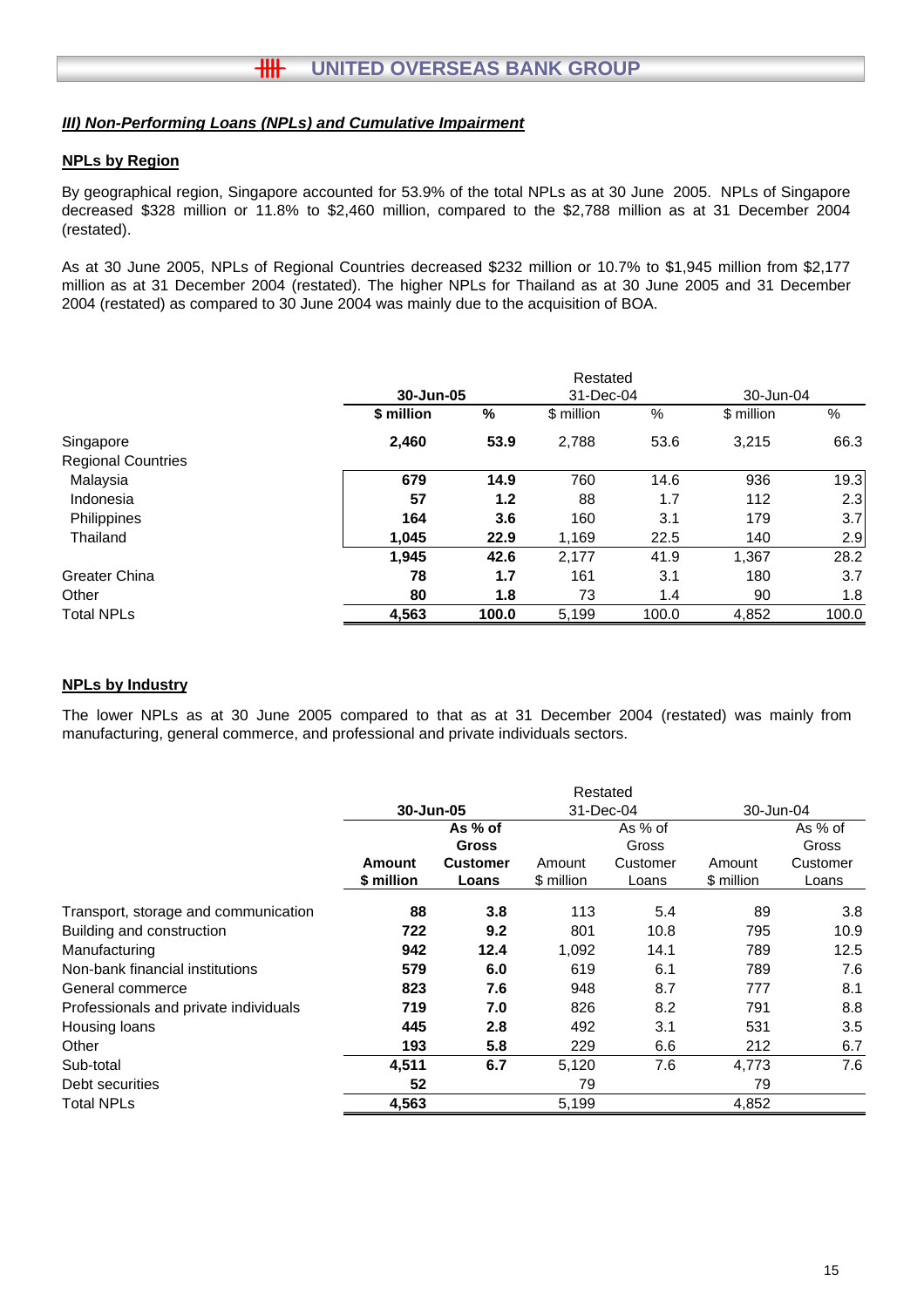#### *III) Non-Performing Loans (NPLs) and Cumulative Impairment*

#### **Individual Impairment by Region**

As at 30 June 2005, Singapore and the Regional Countries accounted for 49.6% and 47.9% respectively of the Group's total individual impairment of \$1,794 million. The increase in individual impairment for Thailand as compared to 30 June 2004 was mainly due to the acquisition of BOA.

|                             |            |       | Restated   |       |            |       |
|-----------------------------|------------|-------|------------|-------|------------|-------|
|                             | 30-Jun-05  |       | 31-Dec-04  |       | 30-Jun-04  |       |
|                             | \$ million | %     | \$ million | %     | \$ million | %     |
| Singapore                   | 890        | 49.6  | 1,112      | 50.5  | 1,180      | 62.5  |
| <b>Regional Countries</b>   |            |       |            |       |            |       |
| Malaysia                    | 178        | 9.9   | 221        | 10.0  | 399        | 21.1  |
| Indonesia                   | 49         | 2.7   | 71         | 3.2   | 79         | 4.2   |
| Philippines                 | 78         | 4.4   | 80         | 3.6   | 76         | 4.0   |
| Thailand                    | 554        | 30.9  | 642        | 29.2  | 71         | 3.8   |
|                             | 859        | 47.9  | 1.014      | 46.0  | 625        | 33.1  |
| <b>Greater China</b>        | 30         | 1.7   | 60         | 2.7   | 52         | 2.7   |
| Other                       | 15         | 0.8   | 17         | 0.8   | 31         | 1.7   |
| Total individual impairment | 1.794      | 100.0 | 2,203      | 100.0 | 1,888      | 100.0 |

#### **Individual Impairment by Industry**

.

Individual impairment as at 30 June 2005 was mainly for manufacturing and general commerce sectors which accounted for 27.5% and 20.9% of the total individual impairment for loans respectively.

|                                       | Restated   |               |            |       |            |       |  |
|---------------------------------------|------------|---------------|------------|-------|------------|-------|--|
|                                       | 30-Jun-05  |               | 31-Dec-04  |       | 30-Jun-04  |       |  |
|                                       | \$ million | $\frac{0}{0}$ | \$ million | $\%$  | \$ million | %     |  |
| Transport, storage and communication  | 39         | 2.2           | 48         | 2.3   | 42         | 2.3   |  |
| Building and construction             | 250        | 14.2          | 319        | 14.9  | 291        | 15.8  |  |
| Manufacturing                         | 483        | 27.5          | 609        | 28.5  | 380        | 20.7  |  |
| Non-bank financial institutions       | 155        | 8.8           | 159        | 7.4   | 229        | 12.5  |  |
| General commerce                      | 368        | 20.9          | 456        | 21.3  | 353        | 19.2  |  |
| Professionals and private individuals | 268        | 15.3          | 313        | 14.6  | 337        | 18.3  |  |
| Housing loans                         | 68         | 3.9           | 93         | 4.3   | 96         | 5.2   |  |
| Other                                 | 127        | 7.2           | 143        | 6.7   | 111        | 6.0   |  |
| Sub-total                             | 1.758      | 100.0         | 2,140      | 100.0 | 1,839      | 100.0 |  |
| Debt securities                       | 36         |               | 63         |       | 49         |       |  |
| Total individual impairment           | 1.794      |               | 2,203      |       | 1.888      |       |  |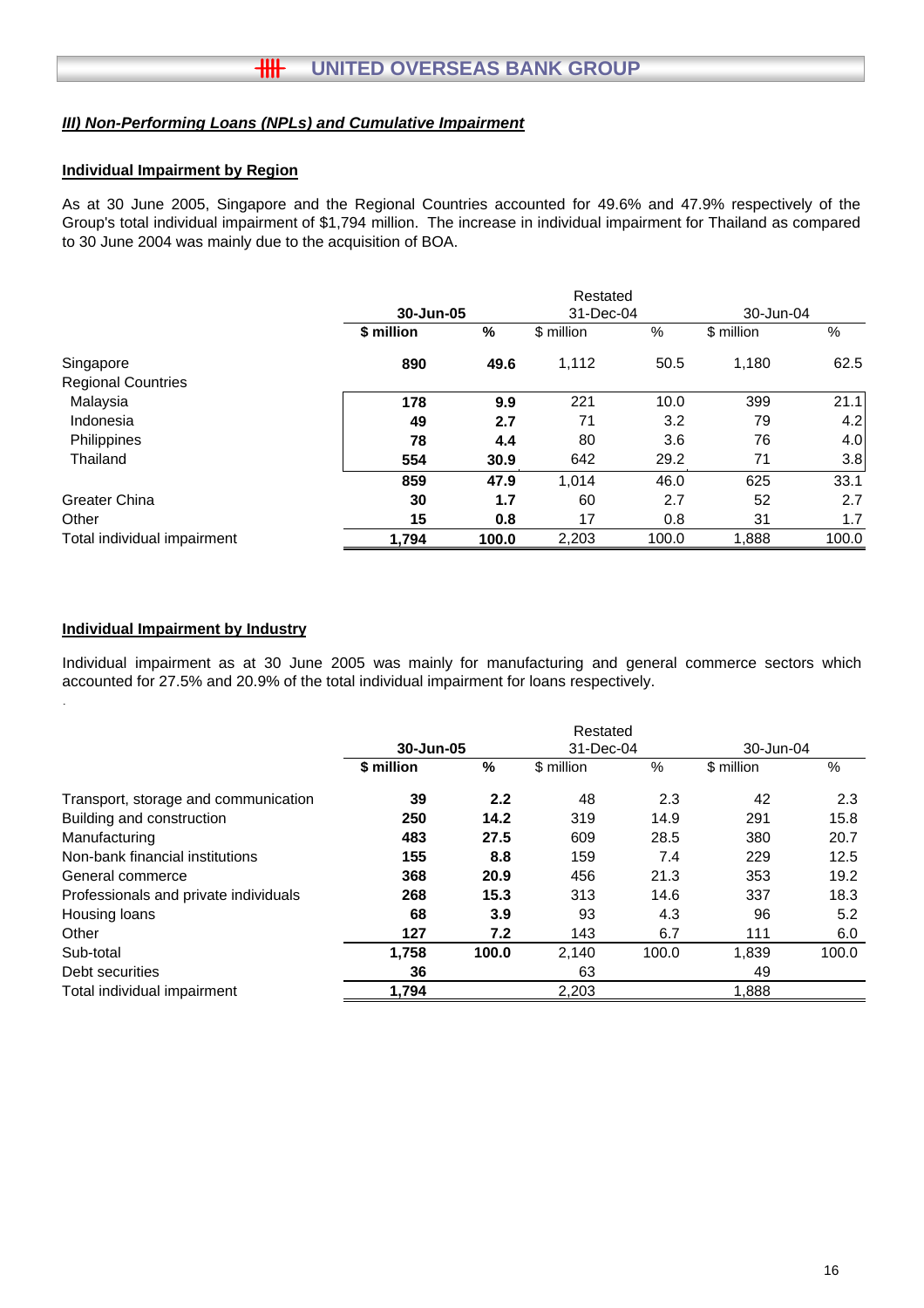## *III) Non-Performing Loans (NPLs) and Cumulative Impairment*

## **Secured / Unsecured NPLs**

As at 30 June 2005, 55.6% of the Group's total NPLs was secured by collateral compared to 48.4% as at 31 December 2004 (restated).

|                   |            |       | Restated   |       |            |       |
|-------------------|------------|-------|------------|-------|------------|-------|
|                   | 30-Jun-05  |       | 31-Dec-04  |       | 30-Jun-04  |       |
|                   | \$ million | %     | \$ million | %     | \$ million | %     |
| Secured           | 2,535      | 55.6  | 2,515      | 48.4  | 2,548      | 52.5  |
| Unsecured         | 2.028      | 44.4  | 2,684      | 51.6  | 2.304      | 47.5  |
| <b>Total NPLs</b> | 4.563      | 100.0 | 5,199      | 100.0 | 4.852      | 100.0 |
|                   |            |       |            |       |            |       |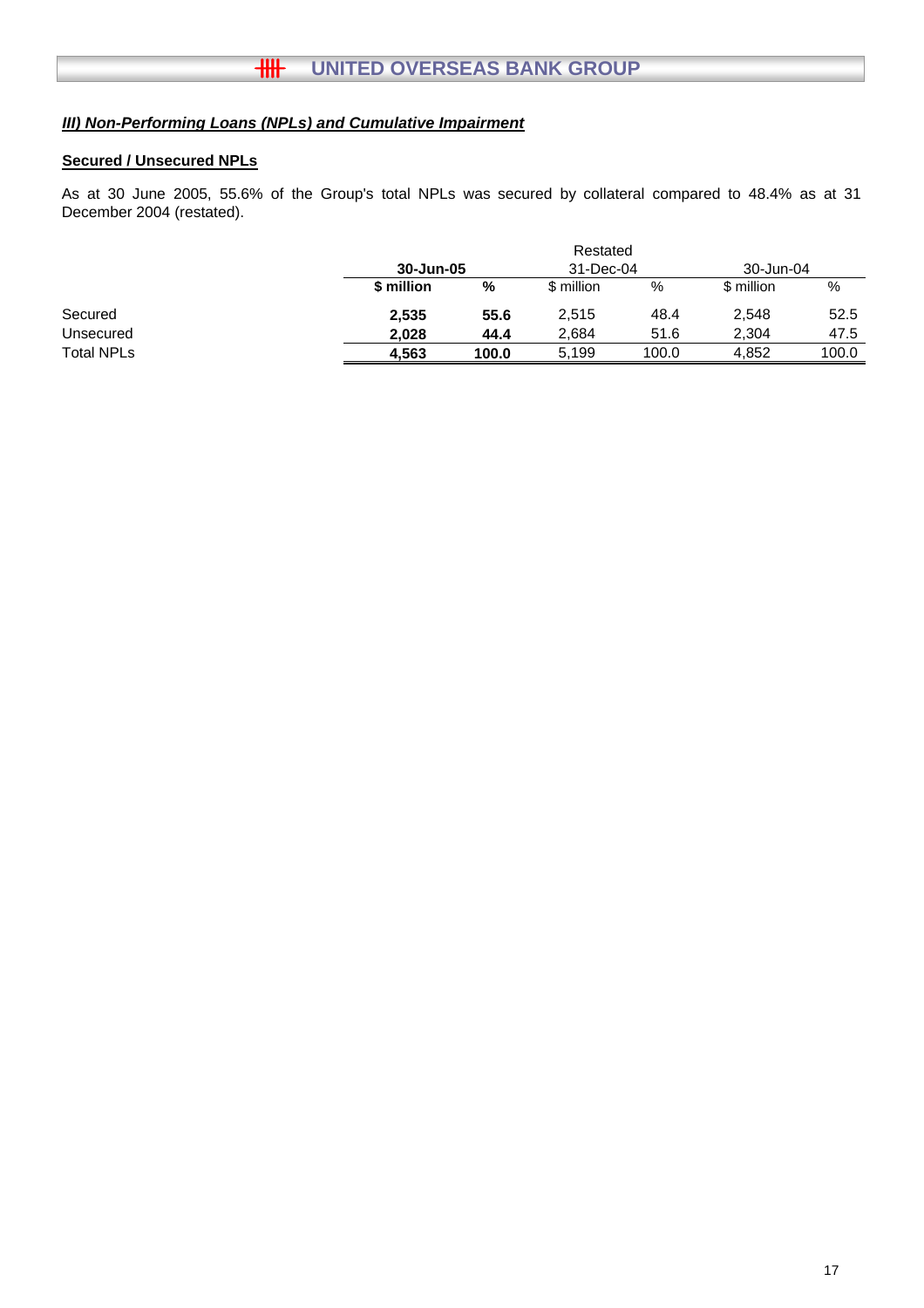#### **Business Segments**

The Group's businesses are organised into five segments based on the types of products and services that it provides. These segments are Individual Financial Services, Institutional Financial Services, Global Treasury, Asset Management and Other.

#### **Individual Financial Services**

Individual Financial Services segment covers Personal Financial Services and Private Banking. Personal Financial Services serves individual customers, including the wealthy and affluent privilege banking customers. The principal products and services for personal customers include deposits, loans, investments, and credit and debit cards. Personal Financial Services also sells and distributes a range of life assurance products. For the more affluent customers, Privilege Banking provides an extensive range of financial services, including wealth management and trust services. Private Banking provides an elevated level of personal service and confidential consultation to the sophisticated investors and high networth individuals.

The decrease in segment profit before tax of 7.6% to \$255 million was mainly due to strong market competition and higher operating expenses, partially offset by increased contributions from overseas.

#### **Institutional Financial Services**

Institutional Financial Services segment encompasses Commercial Credit, Corporate Banking, Corporate Finance and Capital Markets. Commercial Credit serves the small and medium-sized enterprises. Corporate Banking serves the middle market and large local corporate groups, including non-bank financial institutions. Both Commercial Credit and Corporate Banking provide customers with a broad range of products and services that include current accounts, deposits, lending, asset finance, trade finance, structured finance, cash management and cross-border payments. Corporate Finance serves corporations with services that include initial public offerings, rights issues, and corporate advisory services. Capital Markets specialises in providing solution-based structures to meet clients' financing requirements, as well as in the issue of debt and quasi-debt securities and loan syndications.

Segment profit before tax showed a growth of 19.3% to \$446 million in 1H05. The increase was largely due to stronger income from capital market and trade-related activities.

#### **Global Treasury**

Global Treasury segment provides a comprehensive range of treasury products and services, including foreign exchange, money market, fixed income, derivatives, margin trading, futures broking, a full range of gold products, as well as an array of structured products. It is a dominant player in Singapore dollar treasury instruments as well as a provider of banknote services in the region.

Global Treasury's profit before tax grew 44.3% to \$153 million in 1H05. The better performance was attributed mainly to higher gains from active interest rate management and investment securities, coupled with higher contributions from overseas treasury centres.

#### **Asset Management**

Asset Management segment comprises asset management, venture capital management and proprietary investment activities. Segment profit before tax of \$54 million in 1H05 was 27.0% lower than that in 1H04 due largely to lower investment income and higher funding costs, partly offset by higher fee and commission income from the increase in assets under management.

#### **Other**

Other segment includes property-related activities, insurance businesses and the management of capital funds. The segment profit before tax of \$178 million in 1H05 was 29.9% higher than that of 1H04, mainly due to lower impairment charges on investment securities.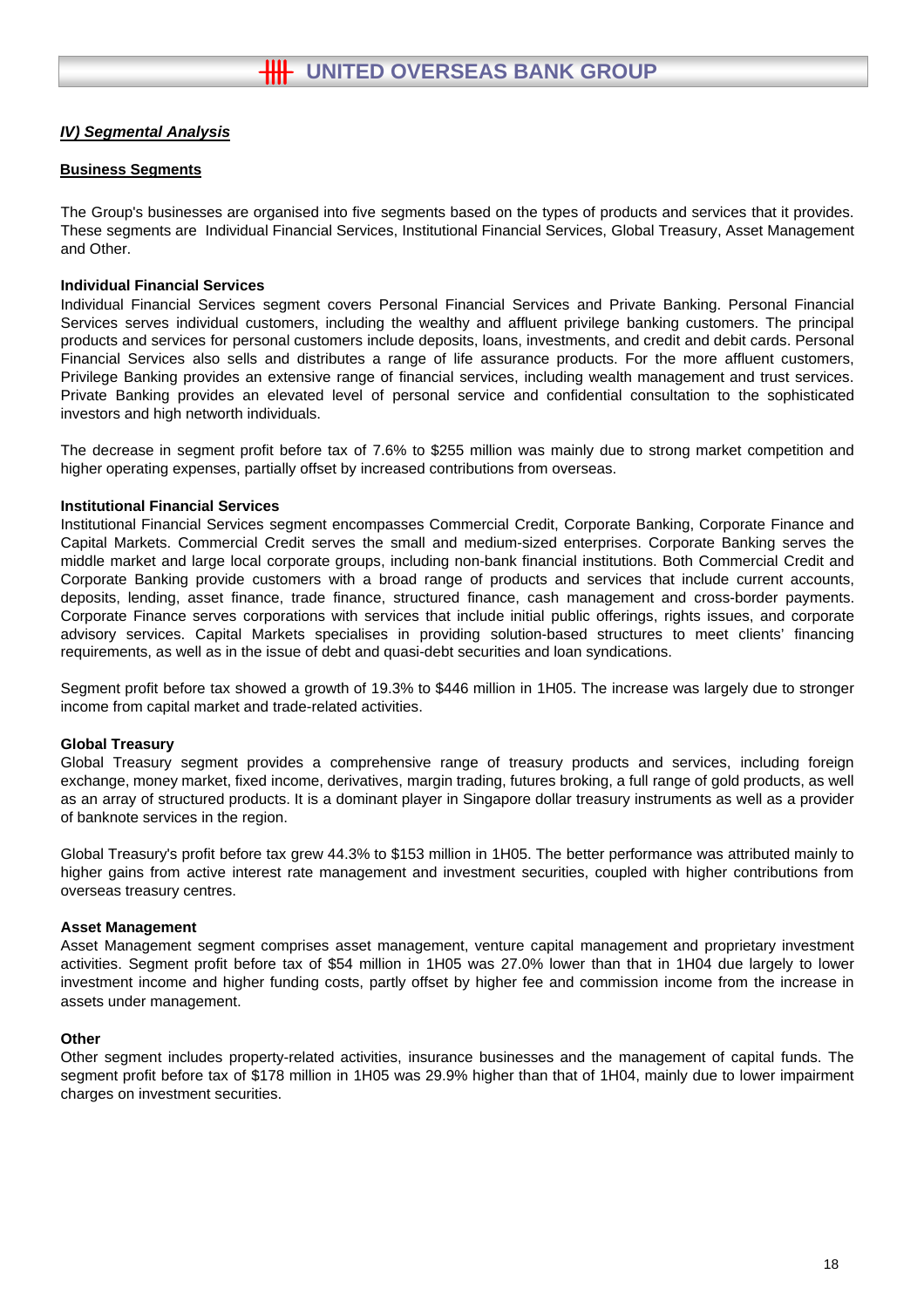## **Business Segments (cont'd)**

|                                                                   |                  |                  |                 |                   |        | \$ million   |
|-------------------------------------------------------------------|------------------|------------------|-----------------|-------------------|--------|--------------|
|                                                                   | Individual       | Institutional    |                 |                   |        |              |
|                                                                   | <b>Financial</b> | <b>Financial</b> | Global          | <b>Asset</b>      |        |              |
| 30-Jun-05                                                         | <b>Services</b>  | <b>Services</b>  | <b>Treasury</b> | <b>Management</b> | Other  | <b>Total</b> |
| Income before operating expenses                                  | 577              | 727              | 238             | 93                | 172    | 1,807        |
| Less: Segment operating expenses                                  | 270              | 190              | 84              | 38                | 58     | 640          |
| Less: Impairment charges                                          | 52               | 91               | 1               | 1                 | (64)   | 81           |
| Segment profit before tax                                         | 255              | 446              | 153             | 54                | 178    | 1,086        |
| Unallocated corporate expenses                                    |                  |                  |                 |                   |        | (26)         |
| Goodwill written-off                                              |                  |                  |                 |                   |        | 1,060        |
| Operating profit after goodwill                                   |                  |                  |                 |                   |        | (58)         |
| and other impairment                                              |                  |                  |                 |                   |        | 1,002        |
| Share of profit of associates                                     |                  |                  |                 |                   |        | 46           |
| Profit before tax                                                 |                  |                  |                 |                   |        | 1,048        |
| Tax and minority interests                                        |                  |                  |                 |                   |        | (233)        |
| Net profit attributable to members                                |                  |                  |                 |                   |        | 815          |
|                                                                   |                  |                  |                 |                   |        |              |
| Other information:                                                |                  |                  |                 |                   |        |              |
| Segment assets                                                    | 26,183           | 41,517           | 56,042          | 1,005             | 6,075  | 130,822      |
| Assets held for sale                                              |                  |                  |                 |                   |        | 819          |
| Investment in associates                                          |                  |                  |                 |                   |        | 1,313        |
| Goodwill                                                          |                  |                  |                 |                   |        | 3,822        |
| Unallocated assets                                                |                  |                  |                 |                   |        | 80           |
| <b>Total assets</b>                                               |                  |                  |                 |                   |        | 136,856      |
| Gross customer loans                                              | 26,154           | 41,543           |                 |                   |        | 67,697       |
| NPLs $^{\circledR}$                                               | 1,164            | 3,347            |                 |                   |        | 4,511        |
| Individual impairment for NPLs <sup>®</sup>                       | 336              | 1,422            |                 |                   |        | 1,758        |
| Non-trading securities (gross)                                    |                  |                  |                 |                   |        |              |
| Government and debt securities                                    |                  | 1,066            | 12,002          | 123               | 3,936  | 17,127       |
| <b>Equity securities</b>                                          |                  | 53               | 112             | 602               | 155    | 922          |
| Segment liabilities                                               | 47,199           | 35,222           | 34,122          | 52                | 5,974  | 122,569      |
| <b>Unallocated liabilities</b>                                    |                  |                  |                 |                   |        | 609          |
| <b>Total liabilities</b>                                          |                  |                  |                 |                   |        | 123,179      |
| Shareholders' equity                                              |                  |                  |                 |                   | 13,517 | 13,517       |
| Minority interests                                                |                  |                  |                 |                   |        | 161          |
| Total shareholders' equity, minority<br>interests and liabilities |                  |                  |                 |                   |        | 136,856      |
| Capital expenditure                                               | 21               | 18               | 5               |                   | 4      | 48           |
| Depreciation of fixed assets                                      | 23               | 22               | 7               | 1                 | 17     | 70           |

@ Excluding debt securities.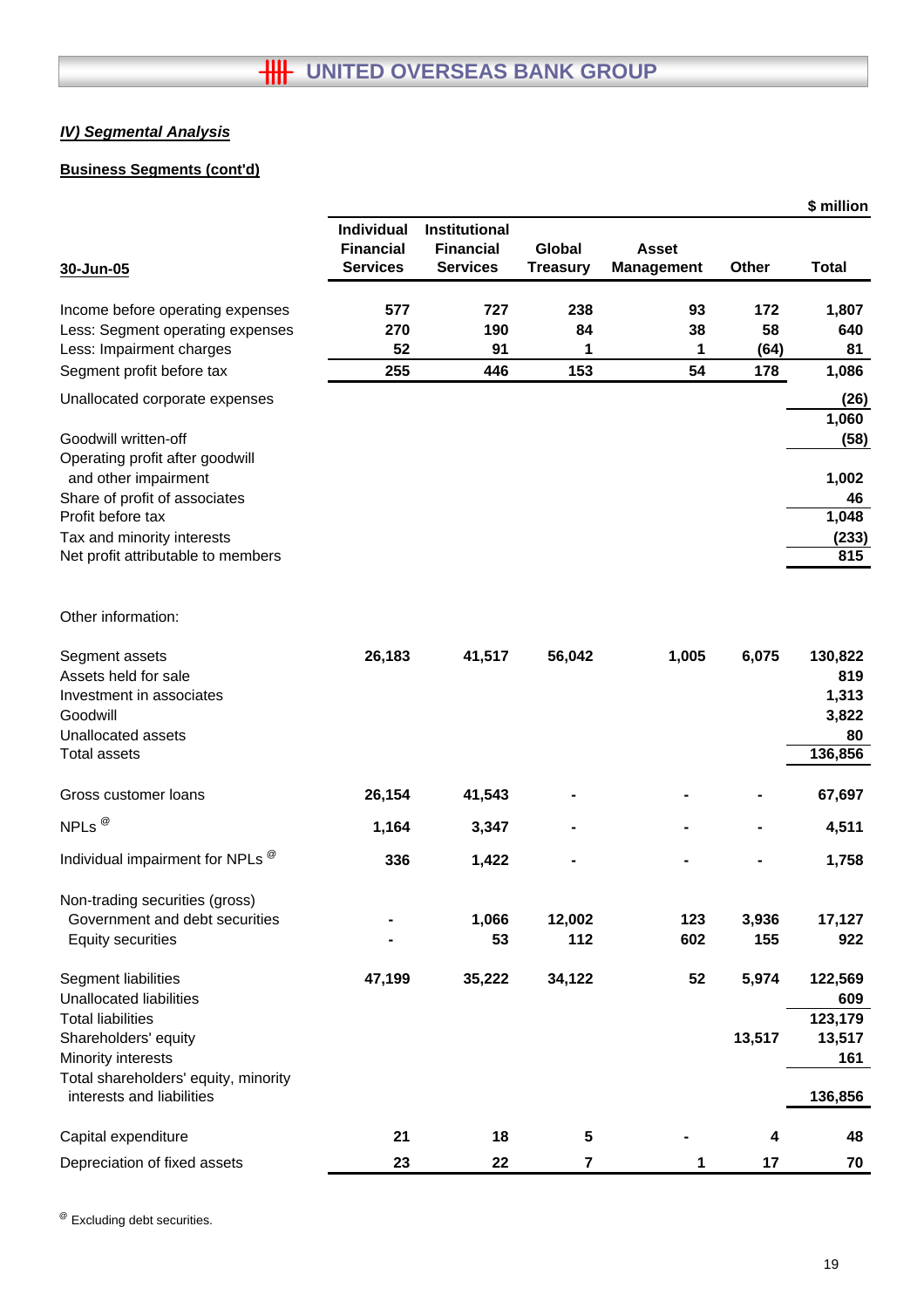## **Business Segments (cont'd)**

|                                                                     |                                            |                                        |                    |                     |            | \$ million     |
|---------------------------------------------------------------------|--------------------------------------------|----------------------------------------|--------------------|---------------------|------------|----------------|
| 30-Jun-04                                                           | Individual<br>Financial<br><b>Services</b> | Institutional<br>Financial<br>Services | Global<br>Treasury | Asset<br>Management | Other      | Total          |
|                                                                     |                                            |                                        |                    |                     |            |                |
| Income before operating expenses                                    | 535                                        | 615                                    | 190                | 104                 | 148        | 1,592          |
| Less: Segment operating expenses<br>Less: Impairment charges        | 219<br>40                                  | 166<br>75                              | 82<br>2            | 32<br>(2)           | 29<br>(18) | 528<br>97      |
| Segment profit before tax                                           | 276                                        | 374                                    | 106                | 74                  | 137        | 967            |
|                                                                     |                                            |                                        |                    |                     |            |                |
| Unallocated corporate expenses                                      |                                            |                                        |                    |                     |            | (20)<br>947    |
| Goodwill written-off / amortised<br>Operating profit after goodwill |                                            |                                        |                    |                     |            | (101)          |
| and other impairment                                                |                                            |                                        |                    |                     |            | 846            |
| Share of profit of associates<br>Profit before tax                  |                                            |                                        |                    |                     |            | 76<br>922      |
| Tax and minority interests                                          |                                            |                                        |                    |                     |            | (217)          |
| Net profit attributable to members                                  |                                            |                                        |                    |                     |            | 705            |
|                                                                     |                                            |                                        |                    |                     |            |                |
| Other information:                                                  |                                            |                                        |                    |                     |            |                |
| Segment assets                                                      | 23,079                                     | 39,344                                 | 44,222             | 830                 | 4,256      | 111,731        |
| Investments in associates                                           |                                            |                                        |                    |                     |            | 1,600          |
| Goodwill                                                            |                                            |                                        |                    |                     |            | 3,378          |
| Unallocated assets                                                  |                                            |                                        |                    |                     |            | 96             |
| Total assets                                                        |                                            |                                        |                    |                     |            | 116,805        |
| Gross customer loans                                                | 24,026                                     | 39,069                                 |                    |                     |            | 63,095         |
|                                                                     |                                            |                                        |                    |                     |            |                |
| NPLs $^{\circledR}$                                                 | 1,322                                      | 3,451                                  |                    |                     |            | 4,773          |
| Individual impairment for NPLs <sup>®</sup>                         | 433                                        | 1,406                                  |                    |                     |            | 1,839          |
| Non-trading securities (gross)                                      |                                            |                                        |                    |                     |            |                |
| Government and debt securities                                      |                                            | 1,386                                  | 10,588             | 105                 | 1,667      | 13,746         |
| <b>Equity securities</b>                                            |                                            | 38                                     | 24                 | 545                 | 814        | 1,421          |
| Segment liabilities<br><b>Unallocated liabilities</b>               | 41,626                                     | 31,557                                 | 26,137             | 53                  | 3,270      | 102,643<br>543 |
| <b>Total liabilities</b>                                            |                                            |                                        |                    |                     |            | 103,186        |
| Shareholders' equity                                                |                                            |                                        |                    |                     | 13,450     | 13,450         |
| Minority interests                                                  |                                            |                                        |                    |                     |            | 169            |
| Total shareholders' equity, minority<br>interests and liabilities   |                                            |                                        |                    |                     |            | 116,805        |
| Capital expenditure                                                 | 15                                         | 9                                      | 4                  | $0 *$               | 5          | 33             |
| Depreciation of fixed assets                                        | 16                                         | 14                                     | 7                  | 1                   | 19         | 57             |

\* Less than \$500,000.

@ Excluding debt securities.

Certain figures have been restated to reflect changes in organisation structure.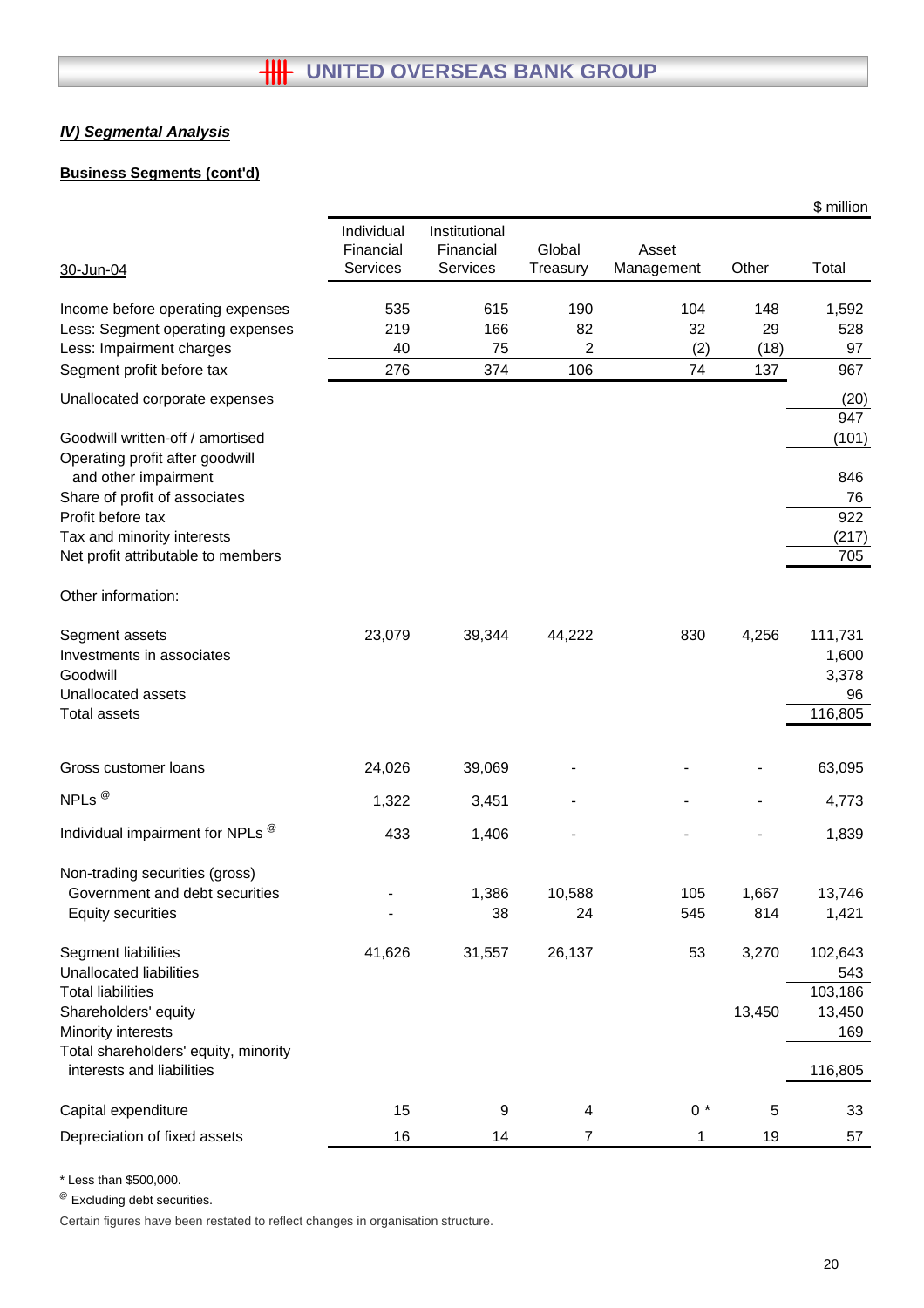#### **Geographical Segments**

The following geographical segment information is based on the location where the transactions and assets are booked. It provides an approximation to geographical segment information that is based on the location of customers and assets. The figures are stated after elimination of inter-segment transactions.

#### Income before Operating Expenses

|                                           | 1st Half   | 1st Half   | 2nd Quarter |            | 1st Quarter 2nd Quarter |
|-------------------------------------------|------------|------------|-------------|------------|-------------------------|
|                                           | 2005       | 2004       | 2005        | 2005       | 2004                    |
|                                           | \$ million | \$ million | \$ million  | \$ million | \$ million              |
| Singapore (including Asian Currency Unit) | 1.214      | 1.197      | 593         | 621        | 579                     |
| Other ASEAN countries                     | 413        | 253        | 210         | 203        | 126                     |
| Other Asia-Pacific countries              | 88         | 87         | 50          | 38         | 41                      |
| Rest of the world                         | 92         | 55         | 55          | 37         | 29                      |
| Total                                     | 1.807      | 1.592      | 908         | 899        | 775                     |

#### Profit before Tax

|                                           | 1st Half   | 1st Half   | 2nd Quarter |            | 1st Quarter 2nd Quarter |
|-------------------------------------------|------------|------------|-------------|------------|-------------------------|
|                                           | 2005       | 2004       | 2005        | 2005       | 2004                    |
|                                           | \$ million | \$ million | \$ million  | \$ million | \$ million              |
| Singapore (including Asian Currency Unit) | 843        | 824        | 429         | 414        | 414                     |
| Other ASEAN countries                     | 135        | 99         | 72          | 63         | 47                      |
| Other Asia-Pacific countries              | 57         | 59         | 33          | 24         | 22                      |
| Rest of the world                         | 71         | 41         | 44          | 27         | 22                      |
|                                           | 1.106      | 1.023      | 578         | 528        | 505                     |
| Goodwill written-off / amortised          | (58)       | (101)      | (56)        | (2)        | (50)                    |
| Total                                     | 1,048      | 922        | 522         | 526        | 455                     |

#### Total Assets

|                                           |                        | Restated   |            |
|-------------------------------------------|------------------------|------------|------------|
|                                           | 30-Jun-05<br>31-Dec-04 |            | 30-Jun-04  |
|                                           | \$ million             | \$ million | \$ million |
| Singapore (including Asian Currency Unit) | 86,156                 | 84.517     | 76,854     |
| Other ASEAN countries                     | 24.010                 | 23,398     | 16.419     |
| Other Asia-Pacific countries              | 16.431                 | 15.789     | 14,499     |
| Rest of the world                         | 6.437                  | 7.196      | 5,655      |
|                                           | 133.034                | 130.900    | 113.427    |
| Goodwill                                  | 3.822                  | 3,876      | 3,378      |
| Total                                     | 136,856                | 134,776    | 116,805    |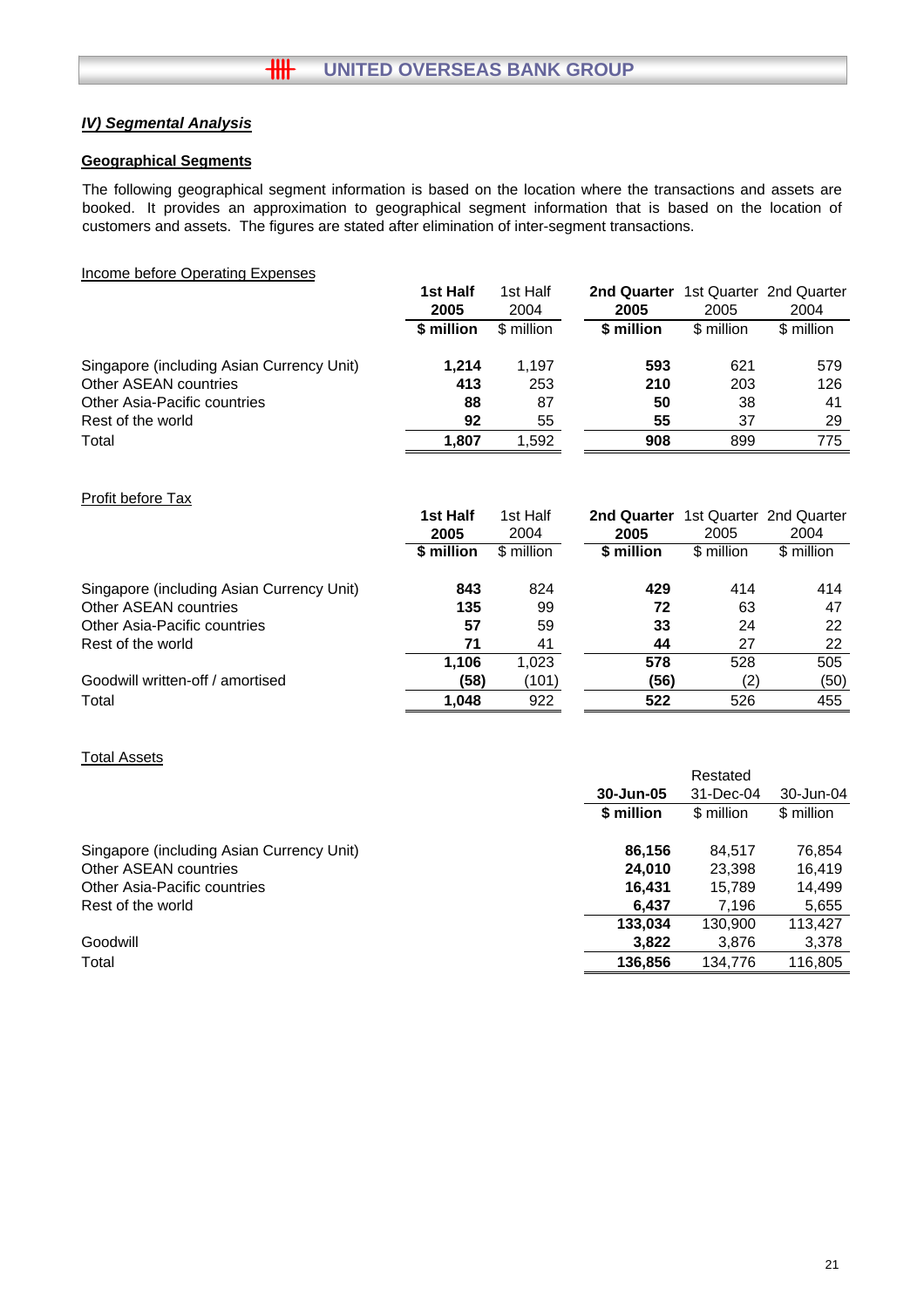#### **Total Assets**

Total assets as at 30 June 2005 were \$136,856 million, representing a growth of 1.5% over the \$134,776 million as at 31 December 2004 (restated) mainly from the increase in investment securities and placements with central banks. Compared to the total assets of \$116,805 million as at 30 June 2004, it was an increase of 17.2% mainly attributed to placements with banks and central banks, customer loans that were largely from the acquisition of BOA, and investment securities.

## **Securities \***

Total securities as at 30 June 2005 amounted to \$19,519 million, representing an increase of 2.4% and 19.8% over the \$19,069 million as at 31 December 2004 (restated) and the \$16,292 million as at 30 June 2004. The growth over both periods was mainly from increased holdings in securities issued by banks.

|                                   | Restated   |            |            |  |
|-----------------------------------|------------|------------|------------|--|
|                                   | 30-Jun-05  | 31-Dec-04  | 30-Jun-04  |  |
|                                   | \$ million | \$ million | \$ million |  |
| <b>Total Securities</b>           |            |            |            |  |
| Trading                           | 1,617      | 2.461      | 1,313      |  |
| Non-trading                       | 18,049     | 16,837     | 15,167     |  |
| Provision for diminution in value | (146)      | (229)      | (187)      |  |
|                                   | 17,903     | 16,608     | 14,980     |  |
| Total securities (net)            | 19.519     | 19.069     | 16,292     |  |

|                                    |            |             |            | Restated    |            |             |
|------------------------------------|------------|-------------|------------|-------------|------------|-------------|
|                                    |            | 30-Jun-05   |            | 31-Dec-04   |            | 30-Jun-04   |
|                                    | Trading    | Non-Trading | Trading    | Non-Trading | Trading    | Non-Trading |
| Securities Analysed by Issuer Type | \$ million | \$ million  | \$ million | \$ million  | \$ million | \$ million  |
| Government                         | 1,208      | 7,834       | 2,030      | 7,750       | 738        | 7,771       |
| Public sector                      | 9          | 51          | 8          | 52          | 4          |             |
| <b>Bank</b>                        | 30         | 5,039       | 39         | 3,651       | 54         | 2,988       |
| Corporate                          | 324        | 4.791       | 335        | 5,091       | 473        | 4,195       |
| Other                              | 45         | 333         | 49         | 293         | 44         | 211         |
| Total securities (gross)           | 1.617      | 18.049      | 2.461      | 16,837      | 1.313      | 15.167      |

|                                      |            |       | Restated   |       |            |       |
|--------------------------------------|------------|-------|------------|-------|------------|-------|
|                                      | 30-Jun-05  |       | 31-Dec-04  |       | 30-Jun-04  |       |
| Securities Analysed by Industry      | \$ million | %     | \$ million | %     | \$ million | %     |
| Transport, storage and communication | 424        | 2.4   | 417        | 2.5   | 422        | 2.8   |
| Building and construction            | 521        | 2.9   | 448        | 2.7   | 423        | 2.8   |
| Manufacturing                        | 516        | 2.9   | 607        | 3.6   | 599        | 4.0   |
| <b>Financial institutions</b>        | 6,609      | 36.6  | 5.266      | 31.3  | 4.223      | 27.8  |
| General commerce                     | 225        | 1.2   | 795        | 4.7   | 750        | 4.9   |
| Government                           | 7.834      | 43.4  | 7,750      | 46.0  | 7.771      | 51.2  |
| Other                                | 1,920      | 10.6  | 1,554      | 9.2   | 979        | 6.5   |
| Non-trading securities (gross)       | 18,049     | 100.0 | 16,837     | 100.0 | 15,167     | 100.0 |

\* Comprising government, trading and investment securities.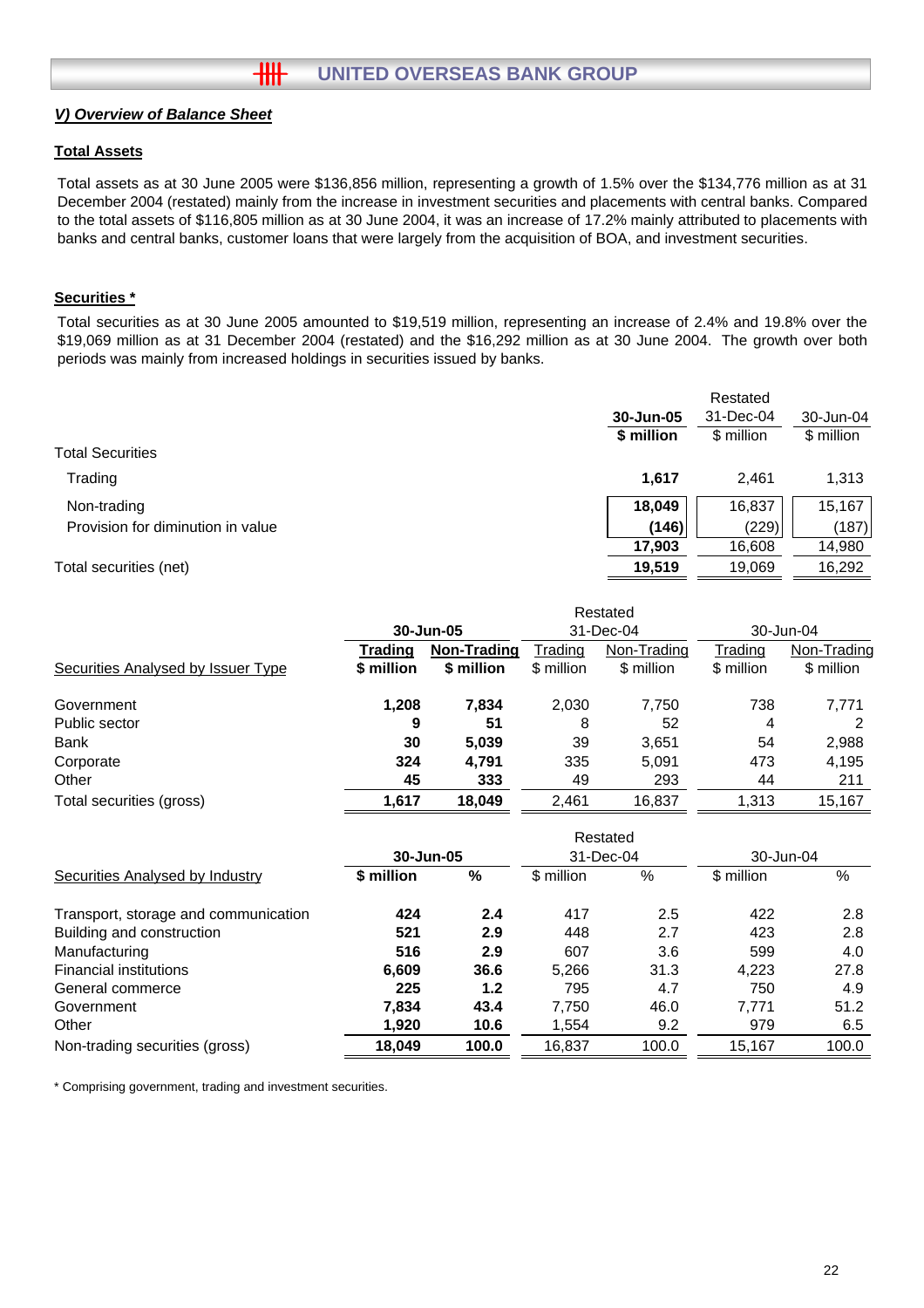#### **Customer Loans**

Net loans and advances to customers of \$64,623 million as at 30 June 2005 was 0.7% higher than the \$64,188 million as at 31 December 2004 (restated), and 7.9% higher than the \$59,895 million as at 30 June 2004. The growth in loans over 30 June 2004 was mainly contributed by the acquisition of BOA.

|                                   |            |       | Restated   |       |            |       |
|-----------------------------------|------------|-------|------------|-------|------------|-------|
| <b>Customer Loans Analysed by</b> | 30-Jun-05  |       | 31-Dec-04  |       | 30-Jun-04  |       |
| <b>Product Group</b>              | \$ million | %     | \$ million | %     | \$ million | %     |
| Housing loans                     | 15,822     | 23.4  | 15,863     | 23.4  | 15.037     | 23.8  |
| Term loans                        | 38,768     | 57.2  | 38,390     | 56.7  | 35,240     | 55.8  |
| Trade financing                   | 4,806      | 7.1   | 4,503      | 6.7   | 3,885      | 6.2   |
| Overdrafts                        | 8,301      | 12.3  | 8,942      | 13.2  | 8,933      | 14.2  |
| Total gross customer loans        | 67.697     | 100.0 | 67,698     | 100.0 | 63,095     | 100.0 |
| Individual impairment             | (1,758)    |       | (2, 140)   |       | (1,839)    |       |
| Collective impairment             | (1,316)    |       | (1,370)    |       | (1, 361)   |       |
| Total net customer loans          | 64,623     |       | 64,188     |       | 59,895     |       |

|                                       |            |       | Restated   |       |            |       |
|---------------------------------------|------------|-------|------------|-------|------------|-------|
| Gross Customer Loans Analysed by      | 30-Jun-05  |       | 31-Dec-04  |       | 30-Jun-04  |       |
| Industry                              | \$ million | %     | \$ million | %     | \$ million | $\%$  |
| Transport, storage and communication  | 2,320      | 3.4   | 2.099      | 3.1   | 2.331      | 3.7   |
| Building and construction             | 7.824      | 11.6  | 7.440      | 11.0  | 7.307      | 11.6  |
| Manufacturing                         | 7.584      | 11.2  | 7.745      | 11.5  | 6,331      | 10.0  |
| Non-bank financial institutions       | 9.612      | 14.2  | 10.171     | 15.0  | 10.375     | 16.4  |
| General commerce                      | 10.865     | 16.0  | 10.852     | 16.0  | 9.554      | 15.1  |
| Professionals and private individuals | 10,332     | 15.3  | 10.082     | 14.9  | 8.989      | 14.3  |
| Housing loans                         | 15,822     | 23.4  | 15,863     | 23.4  | 15.037     | 23.8  |
| Other                                 | 3,337      | 4.9   | 3,446      | 5.1   | 3,171      | 5.1   |
| Total gross customer loans            | 67,697     | 100.0 | 67,698     | 100.0 | 63,095     | 100.0 |

|                                          |            |       | Restated   |       |            |       |
|------------------------------------------|------------|-------|------------|-------|------------|-------|
| <b>Gross Customer Loans Analysed by</b>  | 30-Jun-05  |       | 31-Dec-04  |       | 30-Jun-04  |       |
| Currency and Fixed / Variable Rates      | \$ million | $\%$  | \$ million | $\%$  | \$ million | $\%$  |
| <b>Fixed Rate</b>                        |            |       |            |       |            |       |
| Singapore dollar                         | 6,580      | 9.7   | 10,546     | 15.5  | 10,159     | 16.1  |
| US dollar                                | 1,896      | 2.8   | 1,529      | 2.3   | 1,416      | 2.2   |
| Malaysian ringgit                        | 299        | 0.4   | 252        | 0.4   | 215        | 0.3   |
| Hong Kong dollar                         | 38         | 0.1   | 47         | 0.1   | 63         | 0.1   |
| Thai baht                                | 3,042      | 4.5   | 2,652      | 3.9   | 874        | 1.4   |
| Other                                    | 635        | 0.9   | 526        | 0.8   | 416        | 0.7   |
| Total fixed rate gross customer loans    | 12,490     | 18.4  | 15,552     | 23.0  |            | 20.8  |
| <b>Variable Rate</b>                     |            |       |            |       |            |       |
| Singapore dollar                         | 32,731     | 48.4  | 29,553     | 43.7  | 30,142     | 47.8  |
| US dollar                                | 7,947      | 11.8  | 7,240      | 10.7  | 7,335      | 11.6  |
| Malaysian ringgit                        | 6,433      | 9.5   | 6,209      | 9.2   | 6,539      | 10.3  |
| Hong Kong dollar                         | 884        | 1.3   | 844        | 1.2   | 925        | 1.5   |
| Thai baht                                | 3,471      | 5.1   | 3,821      | 5.6   | 679        | 1.1   |
| Other                                    | 3,741      | 5.5   | 4,479      | 6.6   | 4,332      | 6.9   |
| Total variable rate gross customer loans | 55,207     | 81.6  | 52,146     | 77.0  | 49,952     | 79.2  |
| Total gross customer loans               | 67,697     | 100.0 | 67,698     | 100.0 | 63,095     | 100.0 |
|                                          |            |       |            |       |            |       |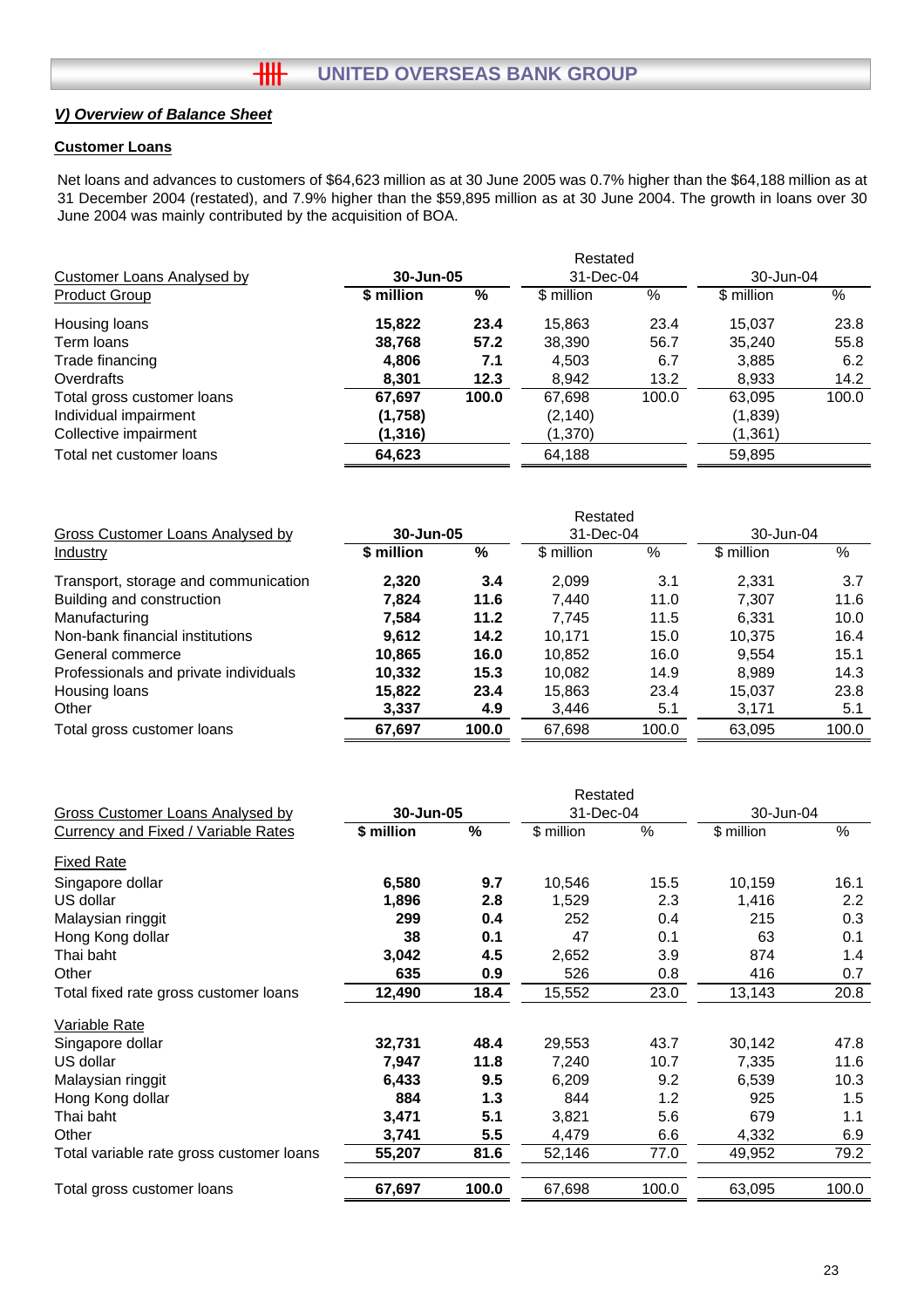#### **Customer Loans (cont'd)**

|                                  |            |       | Restated   |       |            |       |
|----------------------------------|------------|-------|------------|-------|------------|-------|
| Gross Customer Loans Analysed by | 30-Jun-05  |       | 31-Dec-04  |       | 30-Jun-04  |       |
| <b>Remaining Maturity</b>        | \$ million | %     | \$ million | %     | \$ million | $\%$  |
| Within 1 year                    | 33,340     | 49.2  | 33.288     | 49.2  | 29,838     | 47.3  |
| Over 1 year but within 3 years   | 9.040      | 13.4  | 9.293      | 13.7  | 9.457      | 15.0  |
| Over 3 years but within 5 years  | 5,803      | 8.6   | 5,898      | 8.7   | 5,585      | 8.8   |
| Over 5 years                     | 19.514     | 28.8  | 19.220     | 28.4  | 18.215     | 28.9  |
| Total gross customer loans       | 67,697     | 100.0 | 67,698     | 100.0 | 63,095     | 100.0 |

#### **Deposits**

Total deposits of \$108,890 million as at 30 June 2005, representing an increase of 1.6% and 16.3% over the \$107,145 million as at 31 December 2004 (restated) and the \$93,590 million as at 30 June 2004 respectively. The increase over the two periods came from both bankers' deposits and customer deposits.

As at 30 June 2005, customer deposits accounted for 73.9% of total deposits and the loans-to-deposits ratio was 80.3%.

|                                        |            |       | Restated   |           |                 |           |
|----------------------------------------|------------|-------|------------|-----------|-----------------|-----------|
|                                        | 30-Jun-05  |       |            | 31-Dec-04 |                 | 30-Jun-04 |
| Deposits Analysed by Product Group     | \$ million | %     | \$ million | %         | %<br>\$ million |           |
| Bankers' deposits<br>Customer deposits | 28,415     | 26.1  | 28.194     | 26.3      | 21.959          | 23.5      |
| Fixed rate deposits                    | 52.341     | 48.1  | 50,865     | 47.5      | 47.793          | 51.0      |
| Current, savings and other deposits    | 28,134     | 25.8  | 28,086     | 26.2      | 23,838          | 25.5      |
|                                        | 80,475     | 73.9  | 78,951     | 73.7      | 71,631          | 76.5      |
| Total deposits                         | 108,890    | 100.0 | 107,145    | 100.0     | 93,590          | 100.0     |
| Loans / Deposits ratio * (%)           |            | 80.3  |            | 81.3      |                 | 83.6      |

|                                         |            |       | Restated   |       |            |       |
|-----------------------------------------|------------|-------|------------|-------|------------|-------|
|                                         | 30-Jun-05  |       | 31-Dec-04  |       | 30-Jun-04  |       |
| Deposits Analysed by Remaining Maturity | \$ million | %     | \$ million | %     | \$ million | %     |
| Within 1 year                           | 106,432    | 97.7  | 104.729    | 97.7  | 92.022     | 98.3  |
| Over 1 year but within 3 years          | 1,250      | 1.2   | 1.400      | 1.3   | 779        | 0.9   |
| Over 3 years but within 5 years         | 886        | 0.8   | 840        | 0.8   | 673        | 0.7   |
| Over 5 years                            | 321        | 0.3   | 176        | 0.2   | 116        | 0.1   |
| Total deposits                          | 108.890    | 100.0 | 107.145    | 100.0 | 93.590     | 100.0 |

\* "Loans" refers to net customer loans while "Deposits" refers to customer deposits.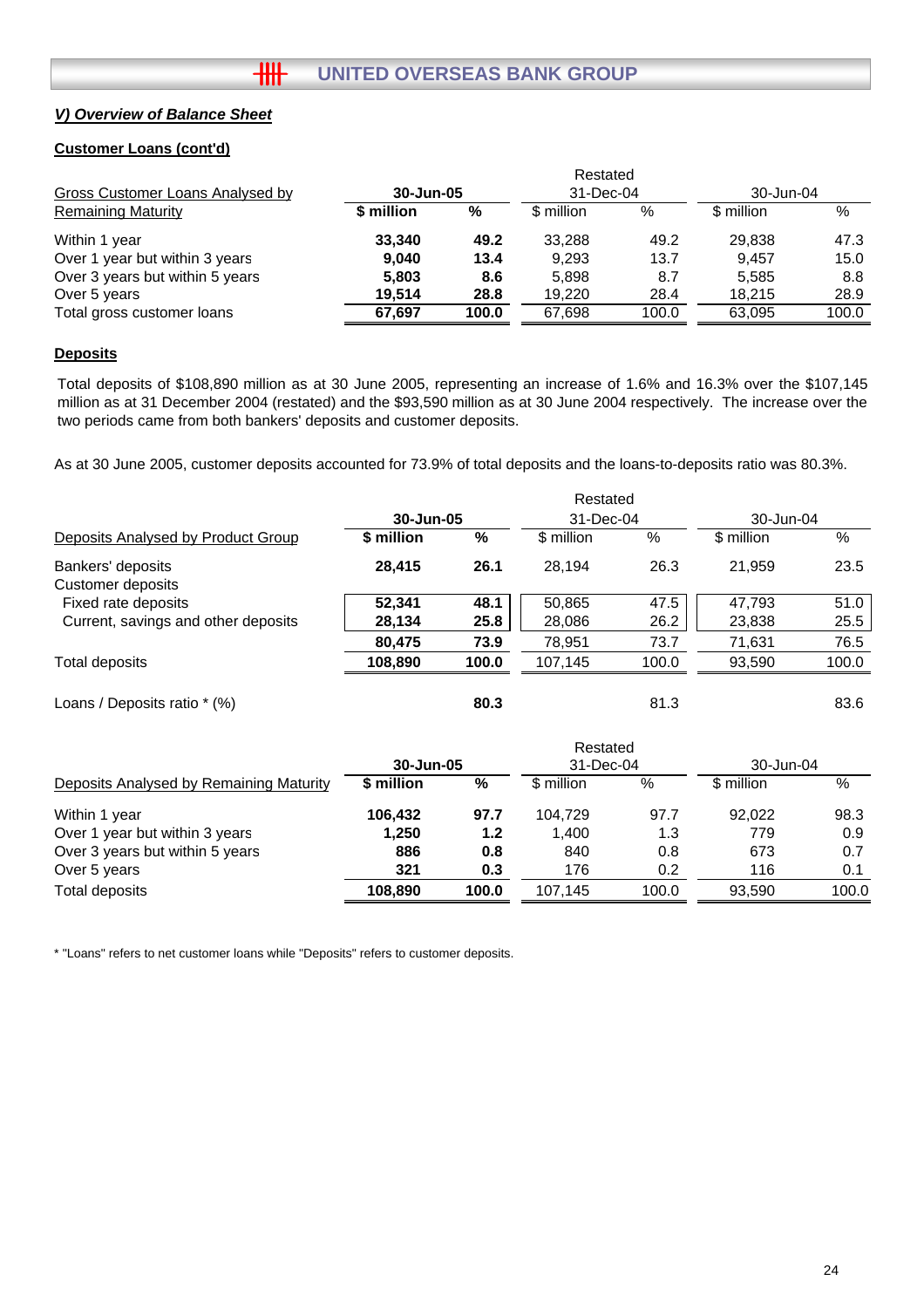#### **Debts Issued**

|     |                                                                                          |            | Restated   |            |
|-----|------------------------------------------------------------------------------------------|------------|------------|------------|
|     |                                                                                          | 30-Jun-05  | 31-Dec-04  | 30-Jun-04  |
|     |                                                                                          | \$ million | \$ million | \$ million |
| (a) | <b>Subordinated Notes</b>                                                                |            |            |            |
|     | S\$1.3 billion 4.95% subordinated notes due 2016<br>(i)<br>callable with step-up in 2011 | 1,384      | 1,395      | 1,300      |
|     | US\$1 billion 4.50% subordinated notes due 2013<br>(ii)                                  | 1,627      | 1,541      | 1,719      |
|     | (iii) S\$1 billion 4.100% subordinated notes due 2019<br>callable with step-up in 2014   | 1,029      | 1,031      |            |
|     | (iv) US\$1 billion 5.375% subordinated notes due 2019<br>callable with step-up in 2014   | 1,690      | 1,640      |            |
|     | THB2 billion subordinated debentures due 2008<br>(v)                                     | 82         | 84         |            |
|     |                                                                                          | 5,812      | 5,691      | 3,019      |
|     | Unamortised expenses incurred in connection with                                         |            |            |            |
|     | the issue of the subordinated notes                                                      | (13)       | (14)       | (9)        |
|     |                                                                                          | 5,799      | 5,677      | 3,010      |
| (b) | <b>Asset Backed Commercial Paper ("ABCP")</b>                                            |            |            |            |
|     | S\$ ABCP<br>(i)                                                                          | 618        | 724        | 749        |
|     | (ii)<br><b>US\$ ABCP</b>                                                                 | 242        | 201        | 181        |
|     |                                                                                          | 860        | 925        | 929        |
| (c) | Other                                                                                    | 758        | 534        | 433        |
|     | Total debts issued                                                                       | 7,417      | 7,136      | 4,372      |
|     |                                                                                          |            |            |            |

- (a) (i) The S\$1.3 billion 4.95% subordinated notes were issued by the Bank at par on 30 August 2001 and mature on 30 September 2016. The notes may be redeemed at par at the option of the Bank, in whole but not in part, on 30 September 2011 or at any interest payment date in the event of certain changes in the tax laws of Singapore, subject to the prior approval of the Monetary Authority of Singapore and certain other conditions. Interest is payable semi-annually at 4.95% per annum up to and including 29 September 2011. From and including 30 September 2011, interest is payable semi-annually at a fixed rate equal to the five-year Singapore Dollar Interest Rate Swap (Offer Rate) as at 30 September 2011 plus 2.25% per annum.
	- (ii) The US\$1 billion 4.50% subordinated notes were issued by the Bank at 99.96% on 30 June 2003 and mature on 2 July 2013. The notes may be redeemed at par at the option of the Bank, in whole, on notice, in the event of certain changes in the tax laws of Singapore, subject to the approval of the Monetary Authority of Singapore and certain other conditions. Interest is payable semi-annually at 4.50% per annum beginning 2 January 2004.
	- (iii) The S\$1 billion 4.100% subordinated notes were issued by the Bank at 99.755% on 24 August 2004 and mature on 3 September 2019. The notes may be redeemed at par at the option of the Bank, in whole but not in part, on 3 September 2014 or at any interest payment date in the event of certain changes in the tax laws of Singapore, subject to the prior approval of the Monetary Authority of Singapore and certain other conditions. Interest is payable semi-annually at 4.100% per annum beginning 3 March 2005. From and including 3 September 2014, interest is payable semi-annually at a fixed rate per annum equal to the five-year Singapore Dollar Interest Rate Swap (Offer Rate) plus 1.680%.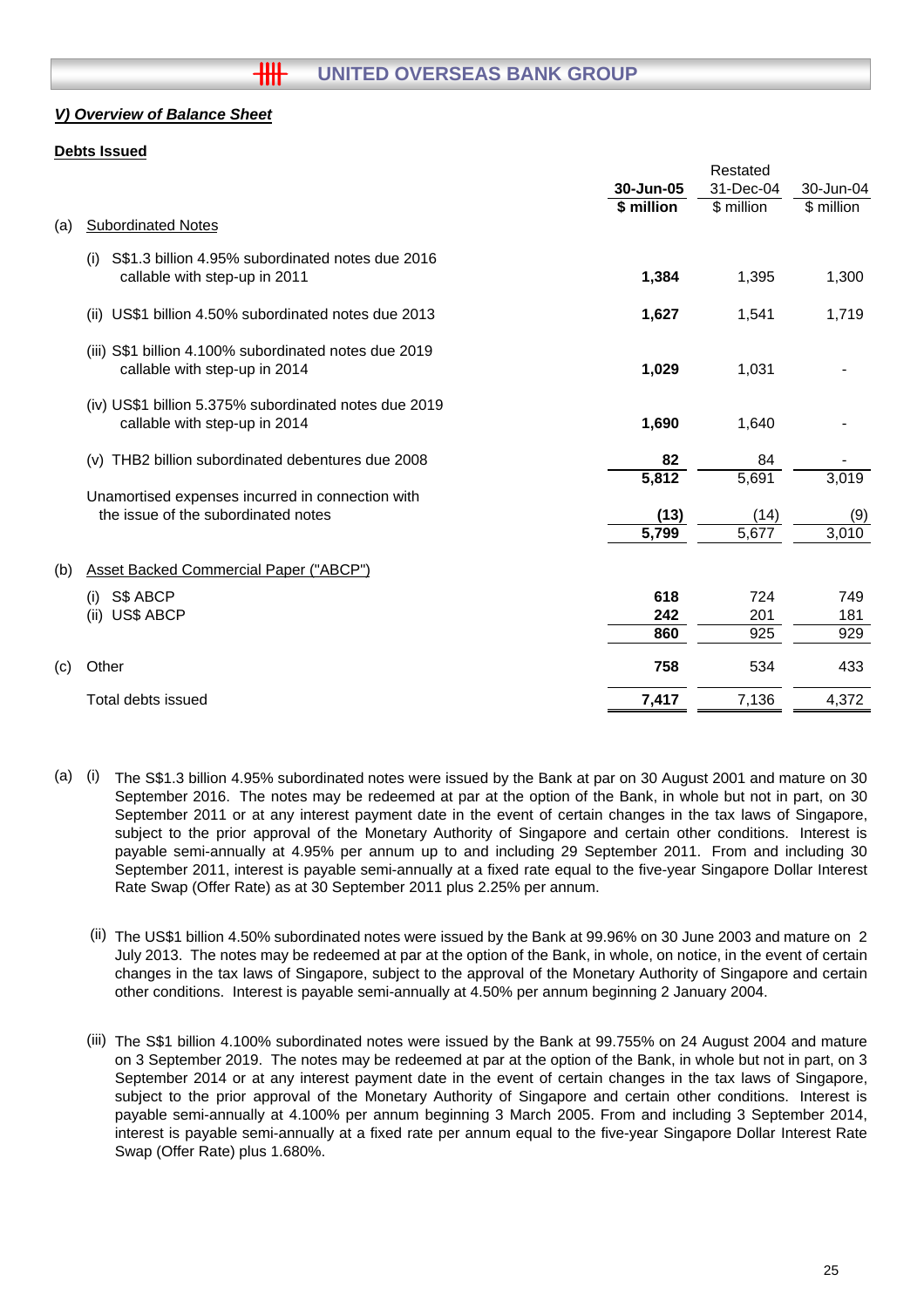#### **Debts Issued (cont'd)**

(a) (iv) The US\$1 billion 5.375% subordinated notes were issued by the Bank at 99.929% on 24 August 2004 and mature on 3 September 2019. The notes may be redeemed at par at the option of the Bank, in whole but not in part, on 3 September 2014 or at any interest payment date in the event of certain changes in the tax laws of Singapore, subject to the prior approval of the Monetary Authority of Singapore and certain other conditions. Interest is payable semi-annually at 5.375% per annum beginning 3 March 2005. From and including 3 September 2014, interest is payable semi-annually at a floating rate per annum equal to the six-month LIBOR plus 1.666%.

The capitalised expenses incurred in connection with the issue of the subordinated notes are amortised over 10 years from the date of issue of the subordinated notes.

All the S\$ and US\$ notes are unsecured subordinated obligations of the Bank and have been approved by the Monetary Authority of Singapore as qualifying for Upper Tier 2 capital. They rank equally with all present and future Upper Tier 2 unsecured subordinated indebtedness of the Bank and rank senior to all ordinary and preference shares of the Bank. At the balance sheet date, all outstanding liabilities of the Bank rank senior to these notes.

The Bank has entered into interest rate swaps to manage the interest rate risk arising from the S\$ and US\$ notes.

- (v) The THB2 billion subordinated debentures were issued by BOA at par on 15 August 2001 and mature on 15 August 2008. The debentures carry a floating rate calculated based on the average of the deposit rate of one year of four major banks in Thailand and BOA, plus 2.50% per annum with a minimum guaranteed rate of 6.50% per annum. Interest rate of the debentures for the first half of 2005 was 6.50% (2004: 6.50%).
- (b) The ABCP were issued in relation to a \$1 billion ABCP programme carried out by Archer 1 Limited, a special purpose entity ("SPE"). The ABCP have maturity of less than one year, and are secured by a first floating charge on all assets of the SPE.

Interest rates of the S\$ ABCP and US\$ ABCP as at 30 June 2005 range from 1.65% to 2.25% (31 December 2004: 1.25% to 1.60%) per annum and 3.16% to 3.43% (31 December 2004: 2.00% to 2.48%) per annum respectively.

The holders of the ABCP are entitled to receive payment comprising both the principal and interest as contracted in the ABCP but only to the extent that there are available resources in the SPE to meet those payments. The holders of the ABCP have no recourse to the Group.

The SPE intends to issue new ABCP upon the maturity of outstanding ABCP for as long as the SPE intends to carry on its principal activity of investment holding.

(c) Other debts issued comprise the S\$276,250,000 Zero Coupon Exchangeable Notes due January 2006, equity linked notes, interest rate linked notes and credit linked notes issued by the Bank.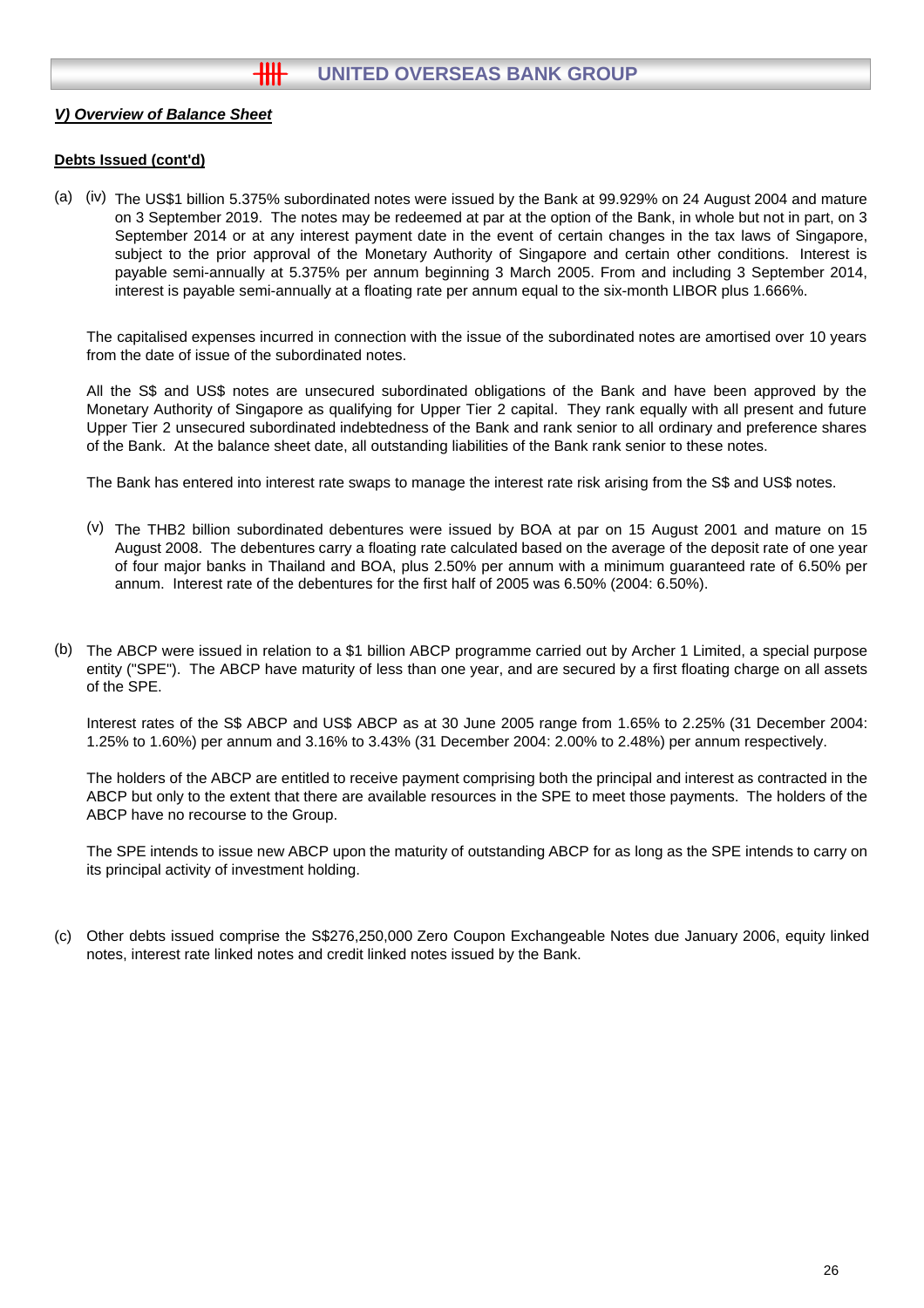### **Shareholders' Equity**

Shareholders' equity as at 30 June 2005 were \$13,517 million, representing an increase of 0.5% over the \$13,456 million as at 31 December 2004 (restated) and \$13,450 million as at 30 June 2004.

As at 30 June 2005, the Group's unrealised revaluation surplus on properties and securities was \$1,352 million which was not incorporated into the financial statements.

|                                                    |            | Restated   |            |
|----------------------------------------------------|------------|------------|------------|
|                                                    | 30-Jun-05  | 31-Dec-04  | 30-Jun-04  |
|                                                    | \$ million | \$ million | \$ million |
| Shareholders' equity                               | 13.517     | 13.456     | 13,450     |
| Add: Unrealised revaluation surplus                |            |            |            |
| - Properties                                       | 1.137      | 1,098      | 1,187      |
| - Securities                                       | 215        | 137        | 296        |
|                                                    | 1,352      | 1,235      | 1,483      |
| Shareholders' equity including revaluation surplus | 14,869     | 14,691     | 14,933     |
| Net asset value (NAV) per share (\$)               | 8.79       | 8.76       | 8.56       |
| Revaluation surplus per share (\$)                 | 0.88       | 0.80       | 0.94       |
| Revalued NAV per share (\$)                        | 9.67       | 9.56       | 9.50       |
|                                                    |            |            |            |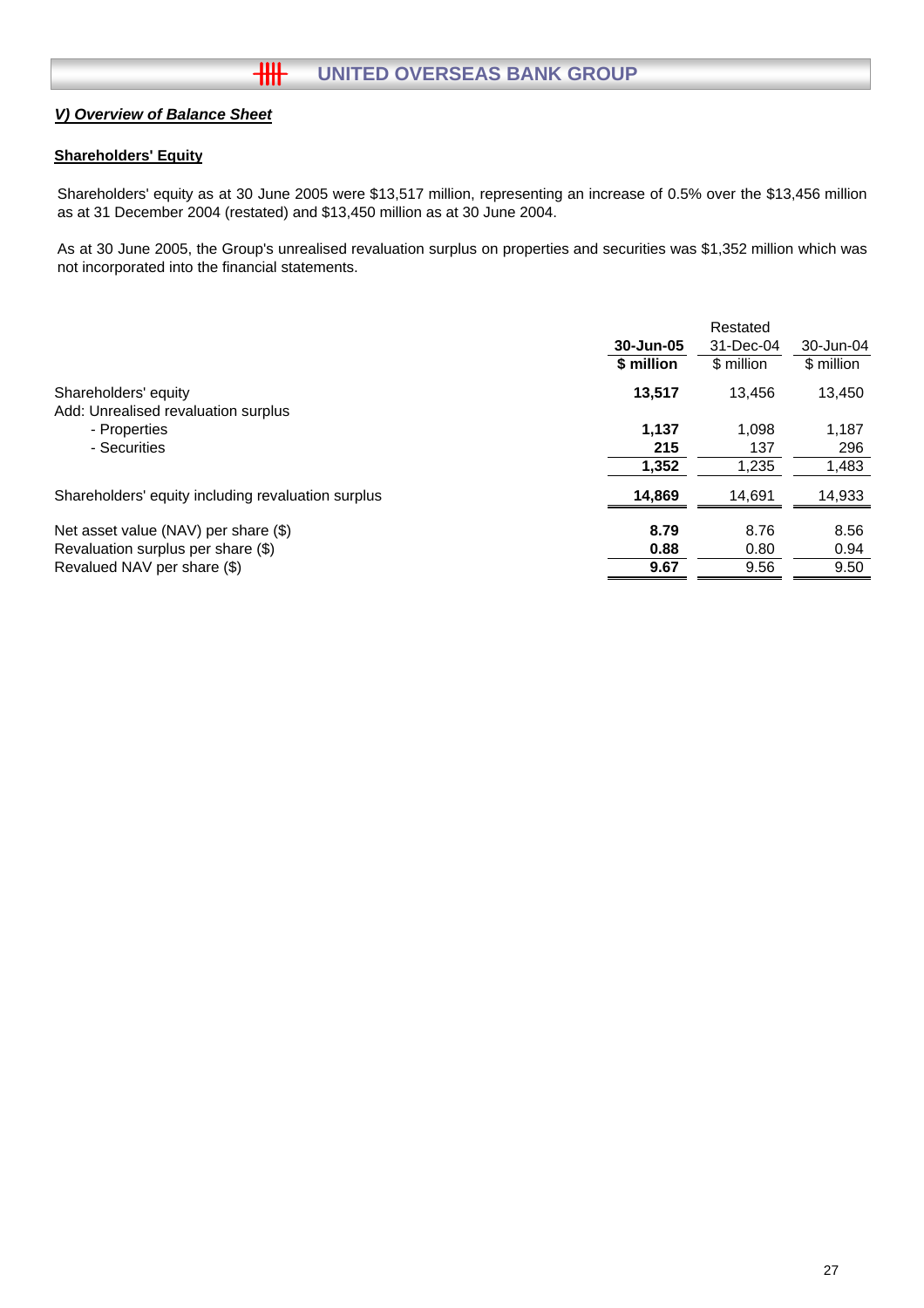## *VI) Capital Adequacy Ratios*

The Group's capital management policy is to maintain a strong capital position to support its growth, both organically and through acquisitions.

As at 30 June 2005, the Group's total Capital Adequacy Ratio ("CAR") of 15.0% was 5.0% points above the minimum of 10% set by Monetary Authority of Singapore ("MAS"). It was 0.5% point lower than the 15.5% as at 31 December 2004 (restated) mainly attributed to higher risk-weighted assets. Compared to the total CAR of 13.6% as at 30 June 2004, it had increased 1.4% points mainly attributed to the issue of US\$1 billion 5.375% and S\$1 billion 4.100% Subordinated Notes in August 2004, partly offset by higher risk-weighted assets due primarily to the consolidation of BOA's financials and the increased holdings in investment securities.

The Group's tier 1 CAR of 10.1% as at 30 June 2005 was 3.1% points higher than the minimum of 7% set by MAS. Compared to the tier 1 CAR of 10.8% as at 31 December 2004 (restated), it had decreased 0.7% point mainly due to the enlarged risk-weighted assets. The decrease of 2.7% points in tier 1 CAR as at 30 June 2005 compared to the 12.8% as at 30 June 2004 was due to higher goodwill and higher risk-weighted assets.

|                                                 |            | Restated   |            |
|-------------------------------------------------|------------|------------|------------|
|                                                 | 30-Jun-05  | 31-Dec-04  | 30-Jun-04  |
|                                                 | \$ million | \$ million | \$ million |
| <b>Capital</b>                                  |            |            |            |
| Tier 1 Capital                                  |            |            |            |
| Share capital                                   | 1,538      | 1,536      | 1,572      |
| Disclosed reserves / other                      | 11,722     | 11,751     | 11,903     |
| Deduction of goodwill                           | (3,954)    | (4,008)    | (3, 518)   |
|                                                 | 9,306      | 9,279      | 9,957      |
| <b>Upper Tier 2 Capital</b>                     |            |            |            |
| Cumulative collective impairment / other        | 1,162      | 1,077      | 978        |
| Subordinated notes                              | 5,717      | 5,593      | 3,010      |
|                                                 | 6,879      | 6,670      | 3,988      |
|                                                 |            |            |            |
| Deductions from Tier 1 and Upper Tier 2 Capital | (2, 291)   | (2,623)    | (3,360)    |
|                                                 |            |            |            |
| <b>Total capital</b>                            | 13,894     | 13,326     | 10,585     |
|                                                 |            |            |            |
| Risk-weighted assets (including market risk)    | 92,519     | 85,700     | 77,838     |
| <b>Capital adequacy ratios</b>                  |            |            |            |
| Tier 1 capital                                  | 10.1%      | 10.8%      | 12.8%      |
| <b>Total capital</b>                            | 15.0%      | 15.5%      | 13.6%      |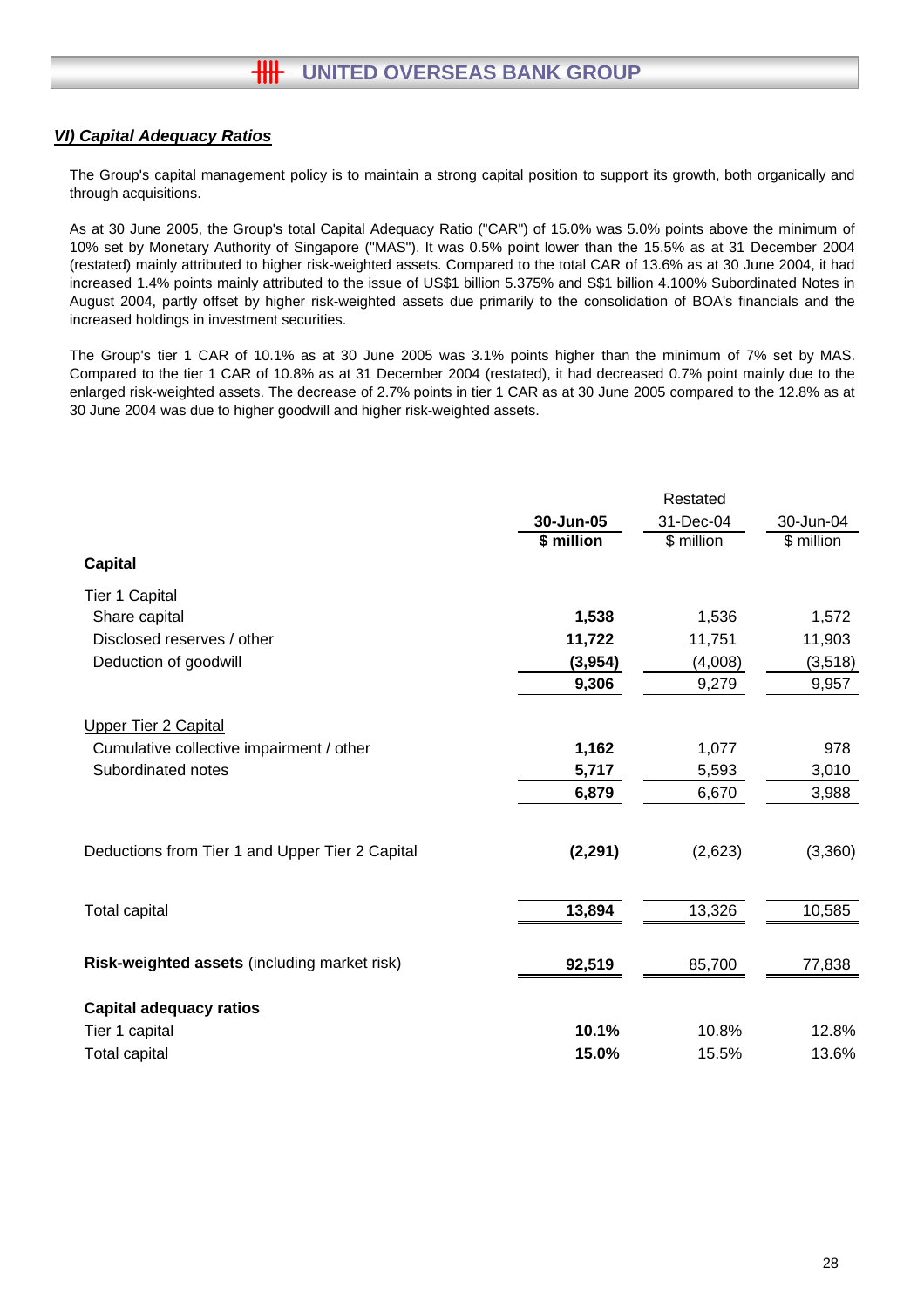## **HH UNITED OVERSEAS BANK GROUP**

### *VII) Exposure by Country of Operations*

The Group's total direct net exposure to the countries outside Singapore where it has a presence amounted to \$50.3 billion or 36.7% of Group assets as at 30 June 2005. This represents an increase of 2.3% over the \$49.1 billion as at 31 December 2004 (restated) and 29.0% over the \$39.0 billion as at 30 June 2004. The substantial increase in the net exposure over 30 June 2004 for Thailand was mainly due to the acquisition of BOA.

#### **Exposure to countries outside Singapore (where UOB Group has a presence)**

|                      |                     |             |            |                    |              |                                                                  |              |                                | \$ million                       |
|----------------------|---------------------|-------------|------------|--------------------|--------------|------------------------------------------------------------------|--------------|--------------------------------|----------------------------------|
|                      |                     | Loans to    |            |                    |              | Less: Loans to                                                   |              | <b>Net Exposure</b>            |                                  |
|                      | Non-<br><b>Bank</b> | <b>Bank</b> | Government | <b>Investments</b> | <b>Total</b> | / Investments in<br><b>Subsidiaries &amp;</b><br><b>Branches</b> | <b>Total</b> | % of<br>Group<br><b>Assets</b> | Contingent<br><b>Liabilities</b> |
| <b>Malaysia</b>      |                     |             |            |                    |              |                                                                  |              |                                |                                  |
| 30-Jun-05            | 7,292               | 4,913       | 3,426      | 1,097              | 16,728       | 1,745                                                            | 14,983       | 11.0                           | 1,245                            |
| 31-Dec-04 (restated) | 6,939               | 5,014       | 3,383      | 1,056              | 16,392       | 2,137                                                            | 14,255       | 10.6                           | 1,066                            |
| 30-Jun-04            | 7,283               | 4,462       | 3,247      | 780                | 15,772       | 2,147                                                            | 13,625       | 11.7                           | 1,141                            |
| Indonesia            |                     |             |            |                    |              |                                                                  |              |                                |                                  |
| 30-Jun-05            | 487                 | 185         | 172        | 348                | 1,192        | 50                                                               | 1,142        | 0.8                            | 182                              |
| 31-Dec-04 (restated) | 448                 | 127         | 234        | 288                | 1,097        | 109                                                              | 988          | 0.7                            | 240                              |
| 30-Jun-04            | 509                 | 82          | 196        | 260                | 1,047        | 80                                                               | 967          | 0.8                            | 141                              |
| Philippines          |                     |             |            |                    |              |                                                                  |              |                                |                                  |
| 30-Jun-05            | 192                 | 54          | 233        | 1                  | 480          | 49                                                               | 431          | 0.3                            | 53                               |
| 31-Dec-04 (restated) | 197                 | 59          | 217        | $\overline{c}$     | 475          | 50                                                               | 425          | 0.3                            | 46                               |
| 30-Jun-04            | 238                 | 48          | 238        | $\overline{2}$     | 526          | 42                                                               | 484          | 0.4                            | 57                               |
| <b>Thailand</b>      |                     |             |            |                    |              |                                                                  |              |                                |                                  |
| 30-Jun-05            | 6,497               | 170         | 427        | 1,884              | 8,978        | 1,586                                                            | 7,392        | 5.4                            | 876                              |
| 31-Dec-04 (restated) | 6,564               | 165         | 851        | 1,945              | 9,525        | 1,580                                                            | 7,945        | 5.9                            | 993                              |
| 30-Jun-04            | 1,680               | 188         | 762        | 361                | 2,991        | 325                                                              | 2,666        | 2.3                            | 330                              |
| <b>Greater China</b> |                     |             |            |                    |              |                                                                  |              |                                |                                  |
| 30-Jun-05            | 2,244               | 7,223       | 1,664      | 425                | 11,556       | 3,747                                                            | 7,809        | 5.7                            | 502                              |
| 31-Dec-04 (restated) | 2,013               | 7,007       | 1,384      | 461                | 10,865       | 3,907                                                            | 6,958        | 5.1                            | 571                              |
| 30-Jun-04            | 2,052               | 8,350       | 1,503      | 439                | 12,344       | 5,228                                                            | 7,116        | 6.1                            | 707                              |
| <b>Other OECD</b>    |                     |             |            |                    |              |                                                                  |              |                                |                                  |
| 30-Jun-05            | 4,418               | 8,762       | 2,544      | 4,086              | 19,810       | 1,581                                                            | 18,229       | 13.3                           | 1,446                            |
| 31-Dec-04 (restated) | 4,919               | 8,580       | 3,018      | 2,717              | 19,234       | 943                                                              | 18,291       | 13.6                           | 1,015                            |
| 30-Jun-04            | 4,877               | 5,276       | 2,300      | 2,536              | 14,989       | 1,104                                                            | 13,885       | 11.9                           | 1,289                            |
| <b>Other</b>         |                     |             |            |                    |              |                                                                  |              |                                |                                  |
| 30-Jun-05            | 242                 | 113         | 19         |                    | 374          | 84                                                               | 290          | 0.2                            | 56                               |
| 31-Dec-04 (restated) | 183                 | 121         | 19         | 5                  | 328          | 68                                                               | 260          | 0.2                            | 74                               |
| 30-Jun-04            | 183                 | 104         | 15         |                    | 302          | 63                                                               | 239          | 0.2                            | 38                               |
| <b>Grand Total</b>   |                     |             |            |                    |              |                                                                  |              |                                |                                  |
| 30-Jun-05            | 21,372              | 21,420      | 8,485      | 7,841              | 59,118       | 8,842                                                            | 50,276       | 36.7                           | 4,360                            |
| 31-Dec-04 (restated) | 21,263              | 21,073      | 9,106      | 6,474              | 57,916       | 8,794                                                            | 49,122       | 36.4                           | 4,005                            |
| 30-Jun-04            | 16,822              | 18,510      | 8,261      | 4,378              | 47,971       | 8,989                                                            | 38,982       | 33.4                           | 3,703                            |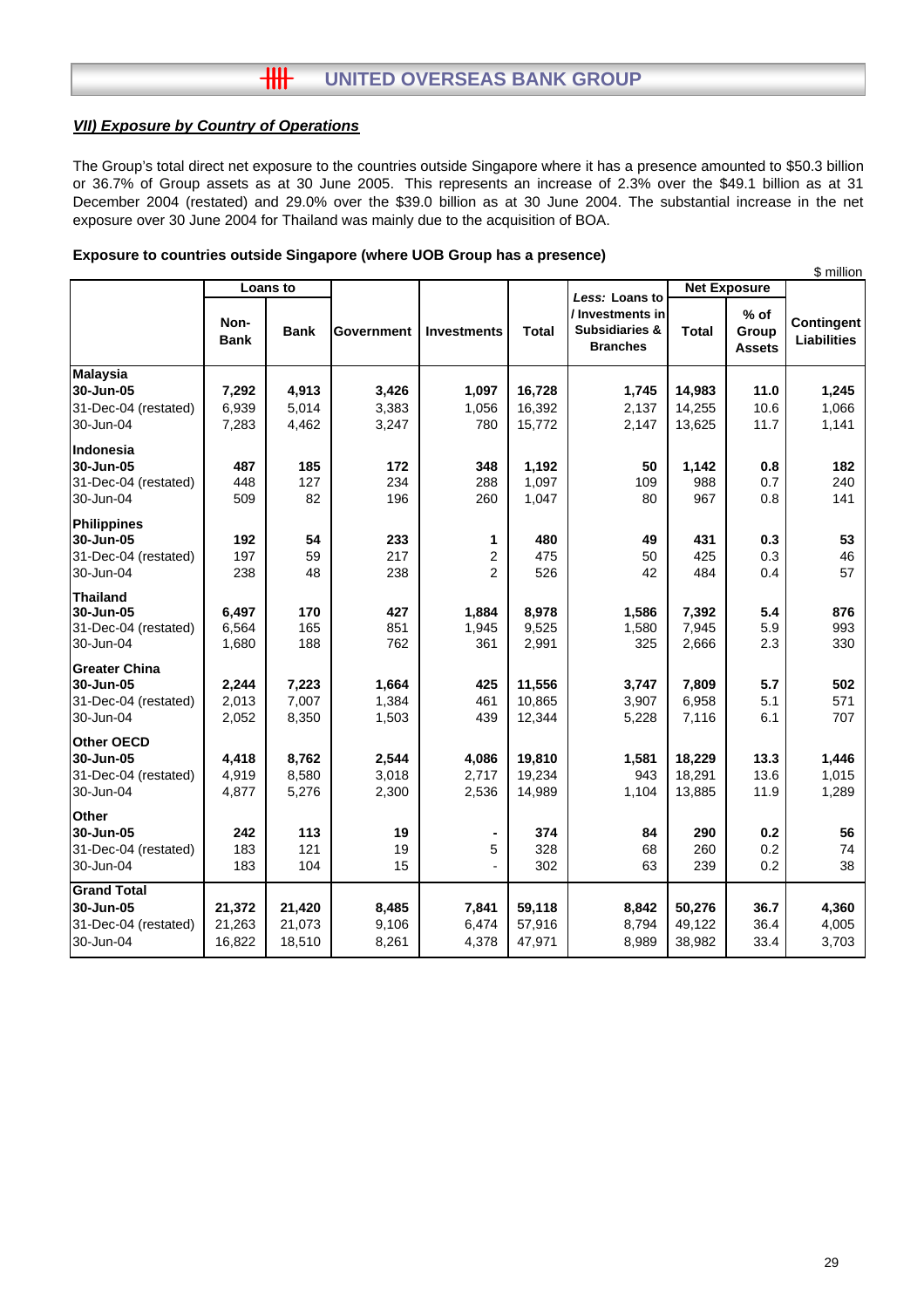## **HH** UNITED OVERSEAS BANK GROUP

## *VII) Exposure by Country of Operations*

At the country level, direct net exposure to Malaysia where the Group has a long-standing presence, remained the largest at \$15.0 billion or 11.0% of Group assets, followed by Thailand at \$7.4 billion and United States at \$4.7 billion.

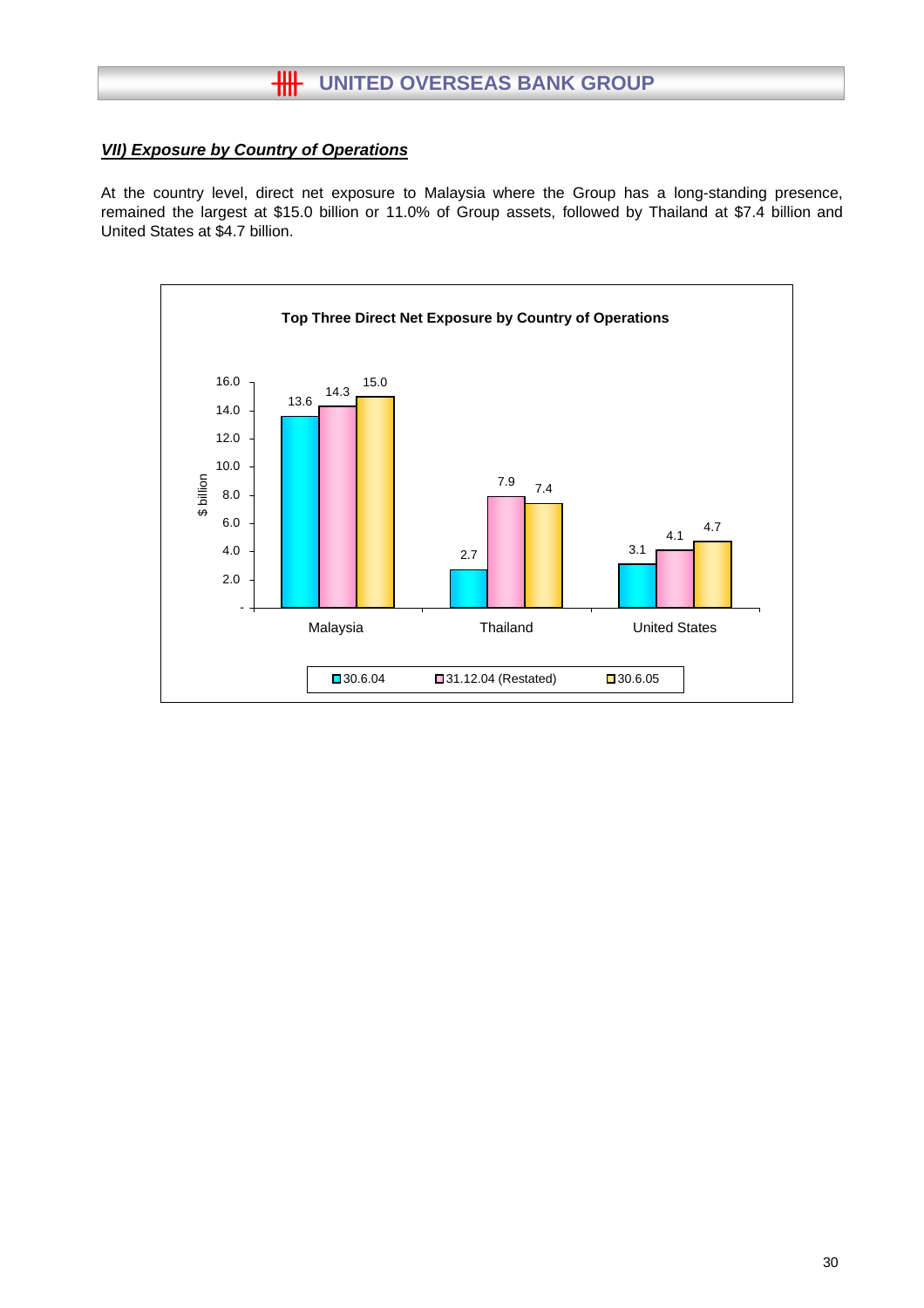# **THE UNITED OVERSEAS BANK GROUP**

## **UNAUDITED CONSOLIDATED BALANCE SHEET**

|                                                                                              |            |            | Restated   |            |            |
|----------------------------------------------------------------------------------------------|------------|------------|------------|------------|------------|
|                                                                                              | 30-Jun-05  | 31-Mar-05  | 31-Dec-04  | 31-Dec-04  | 30-Jun-04  |
|                                                                                              | \$ million | \$ million | \$ million | \$ million | \$ million |
| <b>Share Capital and Reserves</b>                                                            |            |            |            |            |            |
| Share capital                                                                                | 1,538      | 1,537      | 1,536      | 1,536      | 1,572      |
| Capital reserves                                                                             | 4,404      | 4,405      | 4,421      | 4,250      | 4,221      |
| <b>Statutory reserves</b>                                                                    | 2,922      | 2,922      | 2,922      | 2,922      | 2,860      |
| Revenue reserves                                                                             | 4,451      | 4,859      | 4,453      | 4,607      | 4,671      |
| Share of reserves of associates                                                              | 202        | 213        | 123        | 123        | 126        |
| Shareholders' equity                                                                         | 13,517     | 13,935     | 13,456     | 13,439     | 13,450     |
| Minority interests                                                                           | 161        | 168        | 156        | 148        | 169        |
| <b>Total equity</b>                                                                          | 13,678     | 14,103     | 13,612     | 13,587     | 13,619     |
| <b>Liabilities</b>                                                                           |            |            |            |            |            |
| Deposits of non-bank customers                                                               | 80,475     | 80,069     | 78,951     | 79,019     | 71,631     |
| Deposits and balances of banks and agents                                                    | 28,415     | 26,639     | 28,194     | 28,194     | 21,959     |
| <b>Total deposits</b>                                                                        | 108,890    | 106,707    | 107,145    | 107,213    | 93,590     |
| Bills and drafts payable                                                                     | 486        | 331        | 256        | 256        | 158        |
| Other liabilities                                                                            | 6,385      | 5,920      | 6,626      | 6,733      | 5,066      |
| Debts issued                                                                                 | 7,417      | 7,005      | 7,136      | 7,089      | 4,372      |
| <b>Total liabilities</b>                                                                     | 123,179    | 119,963    | 121,163    | 121,292    | 103,186    |
|                                                                                              | 136,856    |            |            | 134,879    |            |
| <b>Total equity and liabilities</b>                                                          |            | 134,066    | 134,776    |            | 116,805    |
|                                                                                              |            |            |            |            |            |
| <b>Assets</b>                                                                                |            |            |            |            |            |
| Cash, balances and placements with central banks                                             | 12,417     | 11,878     | 11,653     | 11,653     | 10,527     |
| Singapore Government treasury bills and securities                                           | 7,039      | 7,252      | 7,793      | 7,772      | 6,787      |
| Other government treasury bills and securities                                               | 2,003      | 1,854      | 1,984      | 1,975      | 1,721      |
| <b>Trading securities</b>                                                                    | 408        | 299        | 431        | 439        | 575        |
| Placements and balances with banks and agents<br>Loans and advances including trade bills to | 26,965     | 26,297     | 26,726     | 26,726     | 19,442     |
| non-bank customers                                                                           | 64,623     | 64,106     | 64,188     | 64,300     | 59,895     |
| Other assets                                                                                 | 5,560      | 4,724      | 5,699      | 5,964      | 3,923      |
| Investment securities                                                                        | 10,069     | 9,495      | 8,861      | 8,609      | 7,210      |
| Assets held for sale                                                                         | 819        | 1,149      |            |            |            |
| Investments in associates                                                                    | 1,313      | 1,296      | 1,702      | 1,702      | 1,600      |
| <b>Fixed assets</b>                                                                          | 1,817      | 1,839      | 1,862      | 1,862      | 1,747      |
| Goodwill                                                                                     | 3,822      | 3,877      | 3,876      | 3,876      | 3,378      |
| <b>Total assets</b>                                                                          | 136,856    | 134,066    | 134,776    | 134,879    | 116,805    |
|                                                                                              |            |            |            |            |            |
| <b>Off-Balance Sheet Items</b>                                                               |            |            |            |            |            |
| <b>Contingent liabilities</b>                                                                | 10,650     | 9,884      | 10,001     | 10,001     | 9,087      |
| Derivative financial instruments                                                             | 555,901    | 431,984    | 278,086    | 278,086    | 248,076    |
| Commitments                                                                                  | 41,556     | 42,103     | 39,276     | 39,276     | 39,404     |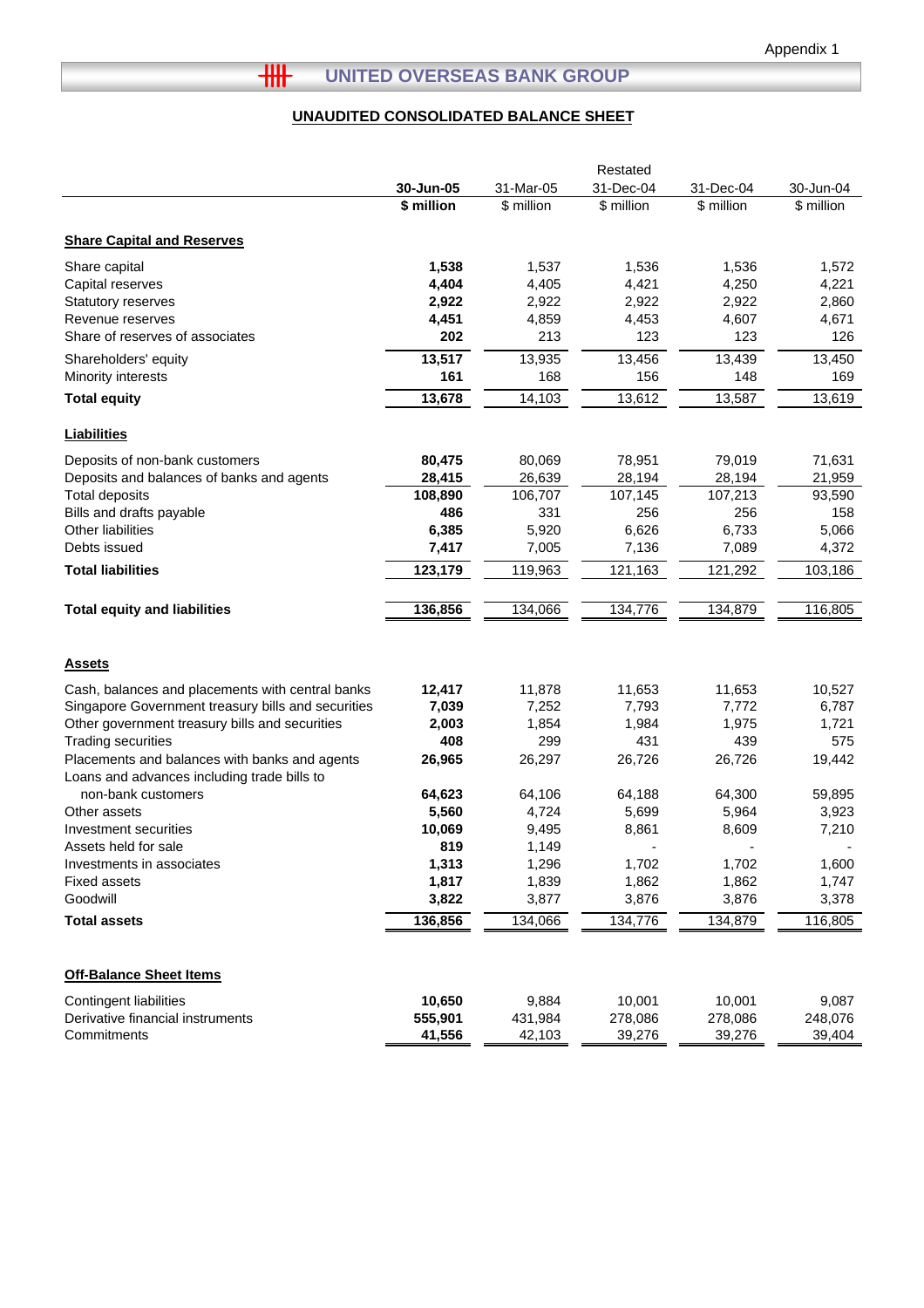## **THE UNITED OVERSEAS BANK GROUP**

## **UNAUDITED CONSOLIDATED STATEMENT OF CHANGES IN EQUITY**

|                                                                                                  |                |                 |                  |                 | Share of<br><b>Reserves</b> | <b>Total</b>                 |                  |                  |
|--------------------------------------------------------------------------------------------------|----------------|-----------------|------------------|-----------------|-----------------------------|------------------------------|------------------|------------------|
|                                                                                                  | <b>Share</b>   | Capital         | <b>Statutory</b> | Revenue         | of                          | Shareholders'                | <b>Minority</b>  | <b>Total</b>     |
|                                                                                                  | Capital        | <b>Reserves</b> | <b>Reserves</b>  | <b>Reserves</b> | <b>Associates</b>           | <b>Equity</b>                | <b>Interest</b>  | <b>Equity</b>    |
|                                                                                                  | \$ million     | \$ million      | \$ million       | \$ million      | \$ million                  | \$ million                   | \$ million       | \$ million       |
| Balance at 1 January 2005                                                                        |                |                 |                  |                 |                             |                              |                  |                  |
| As previously reported                                                                           | 1,536          | 4,250           | 2,922            | 4,607           | 123                         | 13,439                       | 148              | 13,587           |
| <b>Adjustments due to FRS39</b>                                                                  |                | 171             |                  | (154)           |                             | 17                           | 8                | 25               |
| As restated                                                                                      | 1,536          | 4,421           | 2,922            | 4,453           | 123                         | 13,456                       | 156              | 13,612           |
|                                                                                                  |                |                 |                  |                 |                             |                              |                  |                  |
| Net profit for the financial period                                                              |                |                 |                  | 815             |                             | 815                          | 10               | 825              |
| Differences arising from currency<br>translation of financial<br>statements of foreign branches, |                |                 |                  |                 |                             |                              |                  |                  |
| subsidiaries and associates                                                                      |                | 7               |                  |                 |                             | $\overline{\mathbf{r}}$      | (2)              | 5                |
| Group's share of reserves of<br>associates                                                       |                |                 |                  | 26              | 79                          | 105                          |                  | 105              |
|                                                                                                  |                |                 |                  |                 |                             |                              |                  |                  |
| Other adjustments                                                                                |                | (40)            |                  | $\mathbf{0}^*$  |                             | (40)                         | $(0)*$           | (40)             |
| Total recognised gains / (losses)<br>for the financial period                                    |                | (33)            |                  | 840             | 79                          | 886                          | 9                | 895              |
|                                                                                                  |                |                 |                  |                 |                             |                              |                  |                  |
| <b>Change in minority interests</b>                                                              |                |                 |                  |                 |                             | $\qquad \qquad \blacksquare$ | $(0)*$           | (0) <sup>1</sup> |
| <b>Dividends</b>                                                                                 |                |                 |                  | (843)           |                             | (843)                        | (4)              | (846)            |
| Issue of shares upon exercise of<br>options                                                      | 1              | 15              |                  |                 |                             | 17                           |                  | 17               |
| Balance at 30 June 2005                                                                          | 1,538          | 4,404           | 2,922            | 4,451           | 202                         | 13,517                       | 161              | 13,678           |
|                                                                                                  |                |                 |                  |                 |                             |                              |                  |                  |
| Balance at 1 January 2004                                                                        | 1,572          | 4,242           | 2,860            | 4,465           | 143                         | 13,282                       | 155              | 13,437           |
|                                                                                                  |                |                 |                  |                 |                             |                              |                  |                  |
| Net profit for the financial period                                                              |                |                 |                  | 705             |                             | 705                          | 6                | 711              |
| Differences arising from currency<br>translation of financial statements                         |                |                 |                  |                 |                             |                              |                  |                  |
| of foreign branches, subsidiaries                                                                |                |                 |                  |                 |                             |                              |                  |                  |
| and associates                                                                                   |                | (19)            |                  |                 |                             | (19)                         | (1)              | (20)             |
| Group's share of reserves of<br>associates                                                       |                |                 |                  |                 | (18)                        | (18)                         |                  | (18)             |
|                                                                                                  |                |                 |                  | $(0)*$          | $\circ$ <sup>*</sup>        |                              | $\overline{0}^*$ | $o^*$            |
| Other adjustments                                                                                |                |                 |                  |                 |                             |                              |                  |                  |
| Total recognised gains / (losses)<br>for the financial period                                    |                | (19)            |                  | 704             | (18)                        | 667                          | 5                | 672              |
|                                                                                                  |                |                 |                  |                 |                             |                              |                  |                  |
| Net transfer to revenue reserves                                                                 |                | (5)             |                  | 5               |                             |                              |                  |                  |
| Change in minority interests                                                                     |                |                 |                  |                 |                             |                              | 12               | 12               |
| <b>Dividends</b>                                                                                 |                |                 |                  | (503)           |                             | (503)                        | (3)              | (506)            |
| Issue of shares upon exercise of<br>options                                                      | $\overline{0}$ | 3               |                  |                 |                             | 4                            |                  | 4                |
| Balance at 30 June 2004                                                                          | 1,572          | 4,221           | 2,860            | 4,671           | 126                         | 13,450                       | 169              | 13,619           |
|                                                                                                  |                |                 |                  |                 |                             |                              |                  |                  |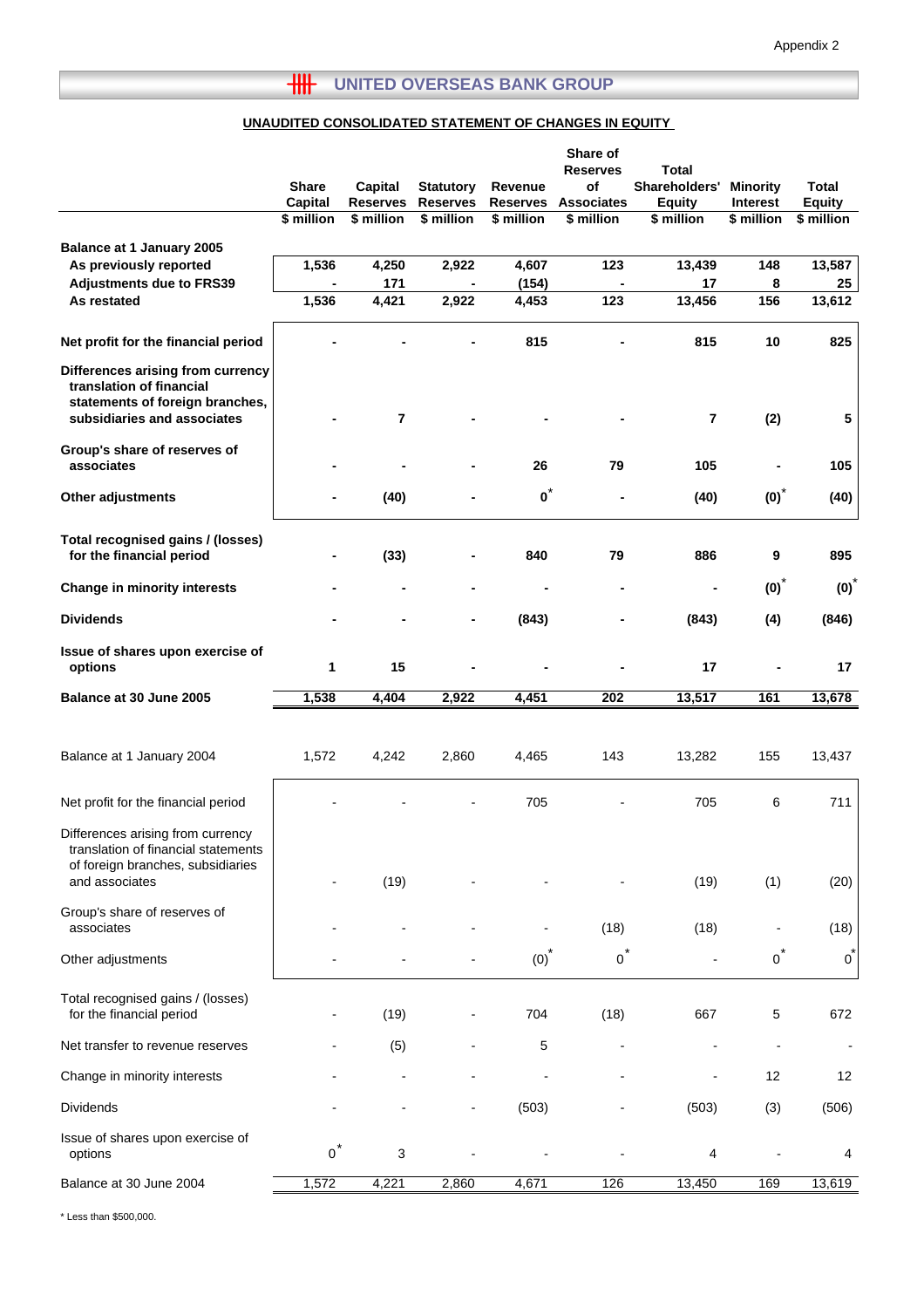## **THE UNITED OVERSEAS BANK GROUP**

#### **UNAUDITED CONSOLIDATED STATEMENT OF CHANGES IN EQUITY**

|                                                                                                                                 |                |                 |                          |                          | Share of<br><b>Reserves</b>         | <b>Total</b>  |                 |                          |
|---------------------------------------------------------------------------------------------------------------------------------|----------------|-----------------|--------------------------|--------------------------|-------------------------------------|---------------|-----------------|--------------------------|
|                                                                                                                                 | <b>Share</b>   | Capital         |                          | <b>Statutory Revenue</b> | of                                  | Shareholders' | <b>Minority</b> | <b>Total</b>             |
|                                                                                                                                 | <b>Capital</b> | <b>Reserves</b> |                          |                          | <b>Reserves Reserves Associates</b> | <b>Equity</b> | Interest        | <b>Equity</b>            |
|                                                                                                                                 | \$ million     | \$ million      | \$ million               | \$ million               | $$$ million                         | \$ million    | \$ million      | \$ million               |
| Balance at 1 April 2005                                                                                                         | 1,537          | 4,405           | 2,922                    | 4,859                    | 213                                 | 13,935        | 168             | 14,103                   |
| Net profit for the financial period                                                                                             |                |                 |                          | 409                      |                                     | 409           | $\overline{7}$  | 416                      |
| Differences arising from currency<br>translation of financial<br>statements of foreign branches,<br>subsidiaries and associates |                | (7)             |                          |                          |                                     | (7)           | (2)             | (8)                      |
| Group's share of reserves of<br>associates                                                                                      |                |                 |                          | 26                       | (10)                                | 15            |                 | 15                       |
| Other adjustments                                                                                                               |                | (7)             |                          | $(0)^*$                  |                                     | (7)           | (0)             | (8)                      |
| Total recognised gains / (losses)<br>for the financial period                                                                   | $\blacksquare$ | (14)            |                          | 435                      | (10)                                | 411           | 5               | 415                      |
| Change in minority interests                                                                                                    |                |                 | -                        |                          | ٠                                   |               | (8)             | (8)                      |
| <b>Dividends</b>                                                                                                                |                |                 |                          | (843)                    |                                     | (843)         | (3)             | (846)                    |
| Issue of shares upon exercise of<br>options                                                                                     | 1              | 12              |                          |                          |                                     | 13            |                 | 13                       |
| Balance at 30 June 2005                                                                                                         | 1,538          | 4,404           | 2,922                    | 4,451                    | 202                                 | 13,517        | 161             | 13,678                   |
| Balance at 1 April 2004                                                                                                         | 1,572          | 4,225           | 2,860                    | 4,822                    | 142                                 | 13,620        | 157             | 13,776                   |
| Net profit attributable to members                                                                                              |                |                 |                          | 347                      |                                     | 347           | 4               | 351                      |
| Differences arising from currency<br>translation of financial statements<br>of foreign branches, subsidiaries<br>and associates |                | (1)             |                          |                          |                                     | (1)           | (0)             | (1)                      |
|                                                                                                                                 |                |                 |                          |                          |                                     |               |                 |                          |
| Group's share of reserves of associates                                                                                         |                |                 |                          |                          | (16)                                | (16)          |                 | (16)                     |
| Other adjustments                                                                                                               |                |                 |                          | 0                        | $(0)*$                              |               | $\mathbf 0$     | $0^*$                    |
| Total recognised gains / (losses) for the<br>financial period                                                                   |                | (1)             |                          | 348                      | (16)                                | 331           | 4               | 334                      |
| Net transfer to revenue reserves                                                                                                |                | (5)             |                          | 5                        |                                     |               |                 | $\overline{\phantom{a}}$ |
| Change in minority interests                                                                                                    |                |                 |                          |                          |                                     |               | 12              | 12                       |
| Dividends                                                                                                                       |                |                 | $\overline{\phantom{a}}$ | (503)                    |                                     | (503)         | (3)             | (506)                    |
| Issue of shares to option holders who<br>exercised their rights                                                                 | $\mathbf{0}$   | 3               |                          |                          |                                     | 3             |                 | 3                        |
| Balance at 30 June 2004                                                                                                         | 1,572          | 4,221           | 2,860                    | 4,671                    | 126                                 | 13,450        | 169             | 13,619                   |